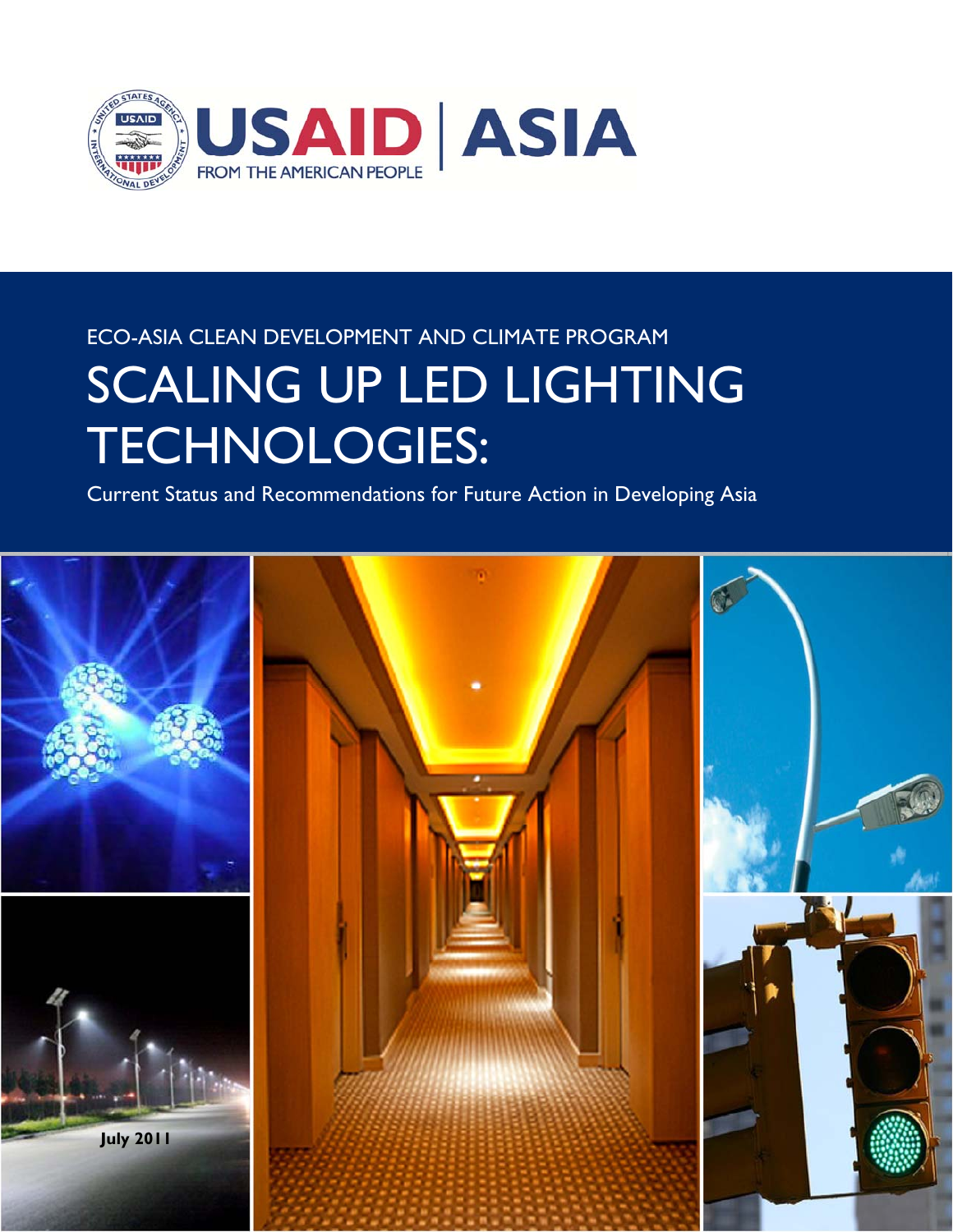### ECO-ASIA CLEAN DEVELOPMENT AND CLIMATE PROGRAM SCALING UP LED LIGHTING TECHNOLOGIES:

Current Status and Recommendations for Future Action in Developing Asia

#### **July 2011**

This report is made possible by the support of the American People through the United States Agency for International Development (USAID). The contents of this report are the sole responsibility of the International Resources Group (IRG) and do not necessarily reflect the views of USAID or the United States Government. IRG prepared this report as part of its work under the ECO-Asia Clean Development and Climate Program (Eco-Asia CDCP). Contract No. EPP-1- 100-03-00013-00: Task Order 9.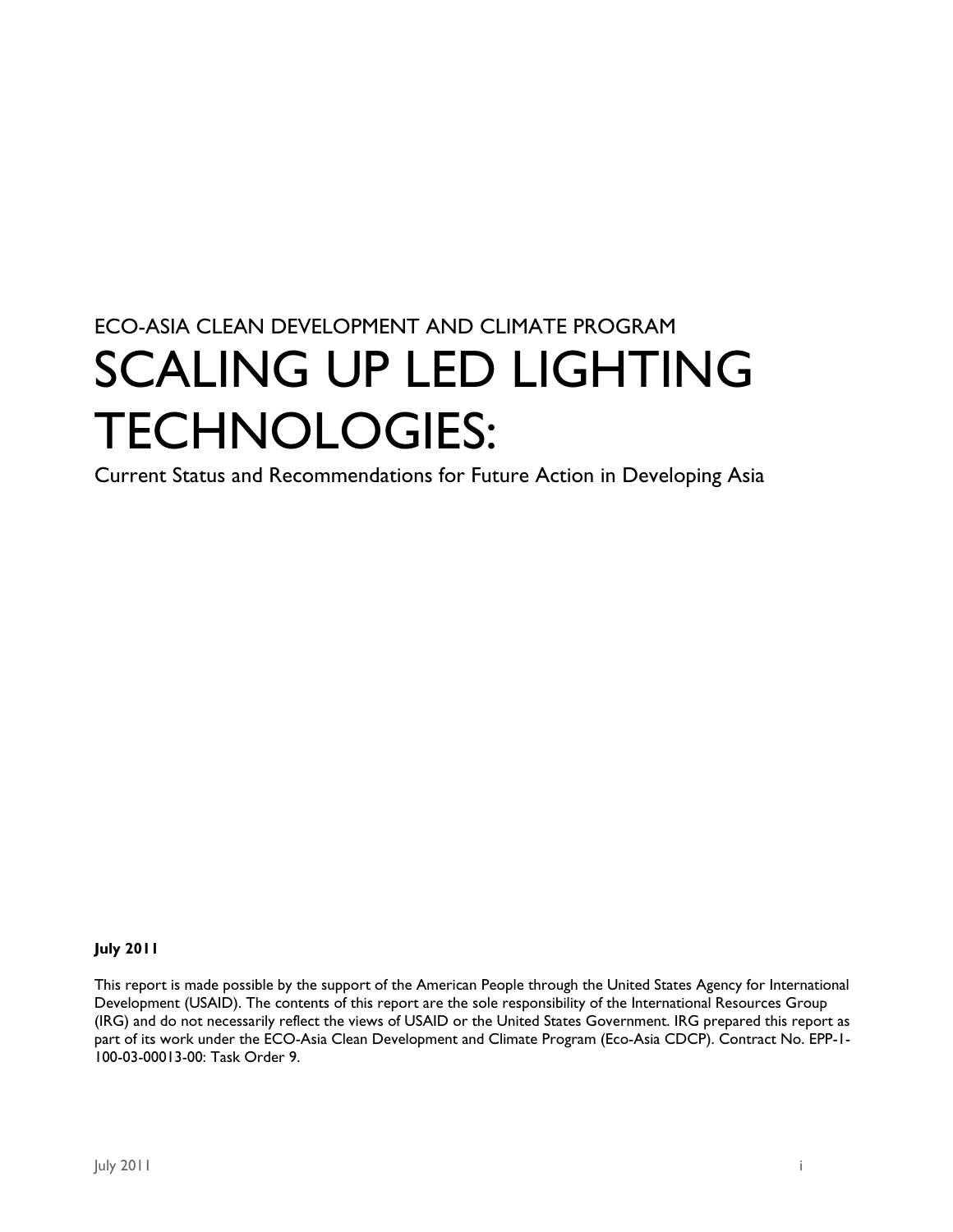# **TABLE OF CONTENTS**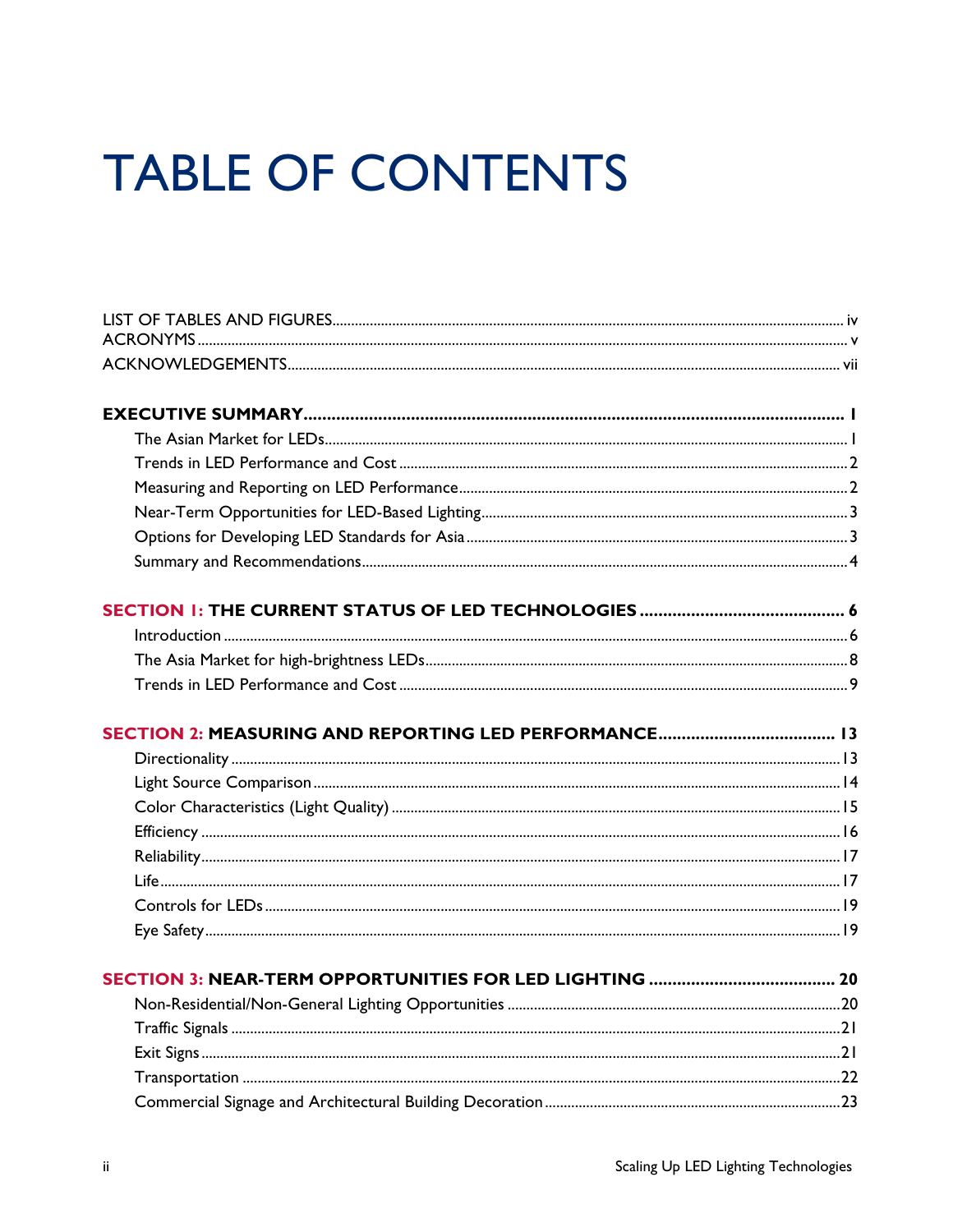| <b>ATTACHMENT B: ECO-ASIA CDCP LED STANDARDS SURVEY RESULTS 40</b> |  |
|--------------------------------------------------------------------|--|
|                                                                    |  |
| ATTACHMENT C: AN OVERVIEW OF THE LED INDUSTRY IN CHINA 50          |  |
|                                                                    |  |
|                                                                    |  |
|                                                                    |  |
|                                                                    |  |
|                                                                    |  |
|                                                                    |  |
|                                                                    |  |
|                                                                    |  |
|                                                                    |  |
|                                                                    |  |
|                                                                    |  |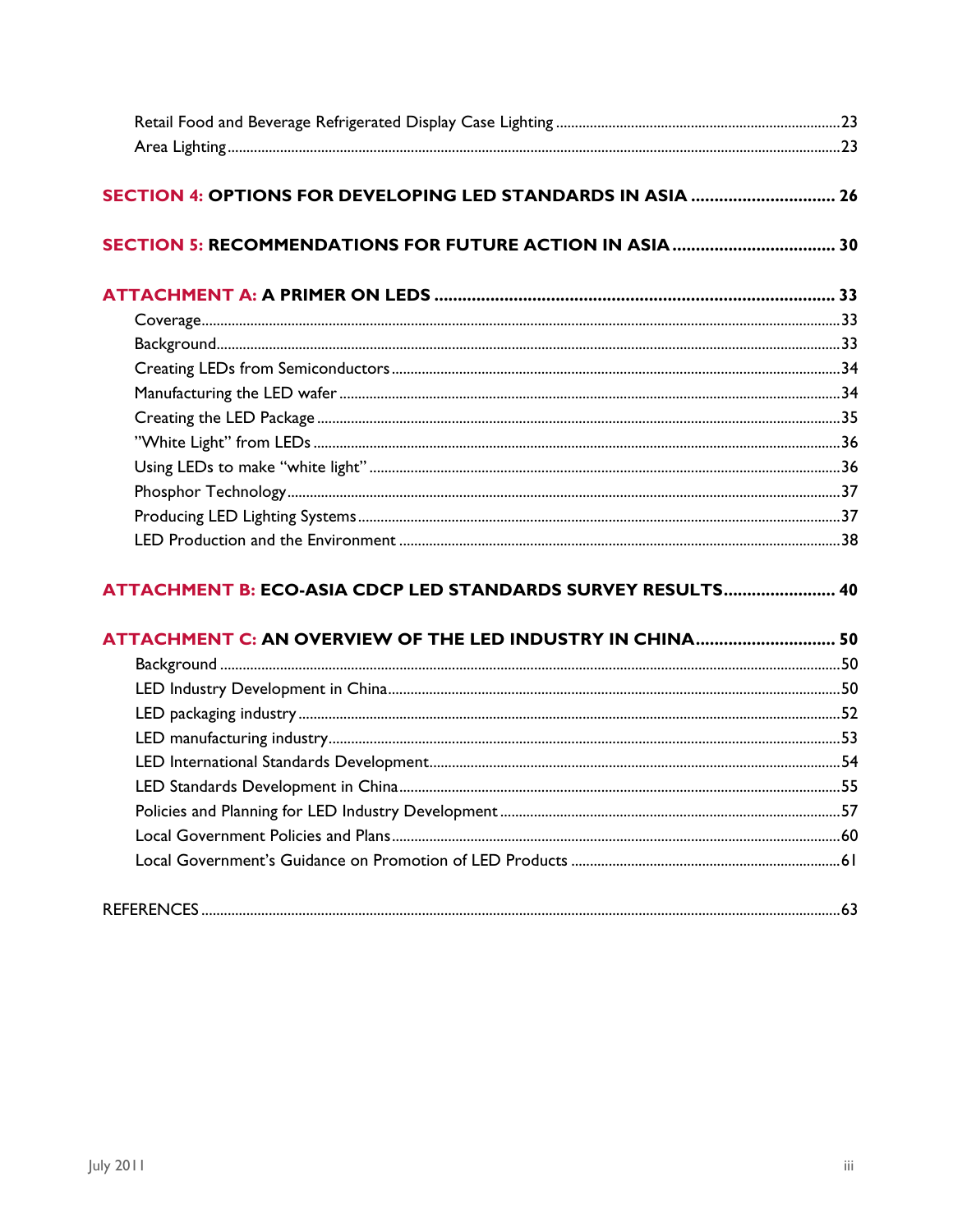# LIST OF TABLES AND FIGURES

| Figure 3. Examples of RGB LED, Incandescent, and Flourescent Spectral Distributions 14 |  |
|----------------------------------------------------------------------------------------|--|
|                                                                                        |  |
| Figure 5. Installations of Indoor and Outdoor LEDs Lighting Demonstrations in the US25 |  |
|                                                                                        |  |
|                                                                                        |  |
|                                                                                        |  |
|                                                                                        |  |
|                                                                                        |  |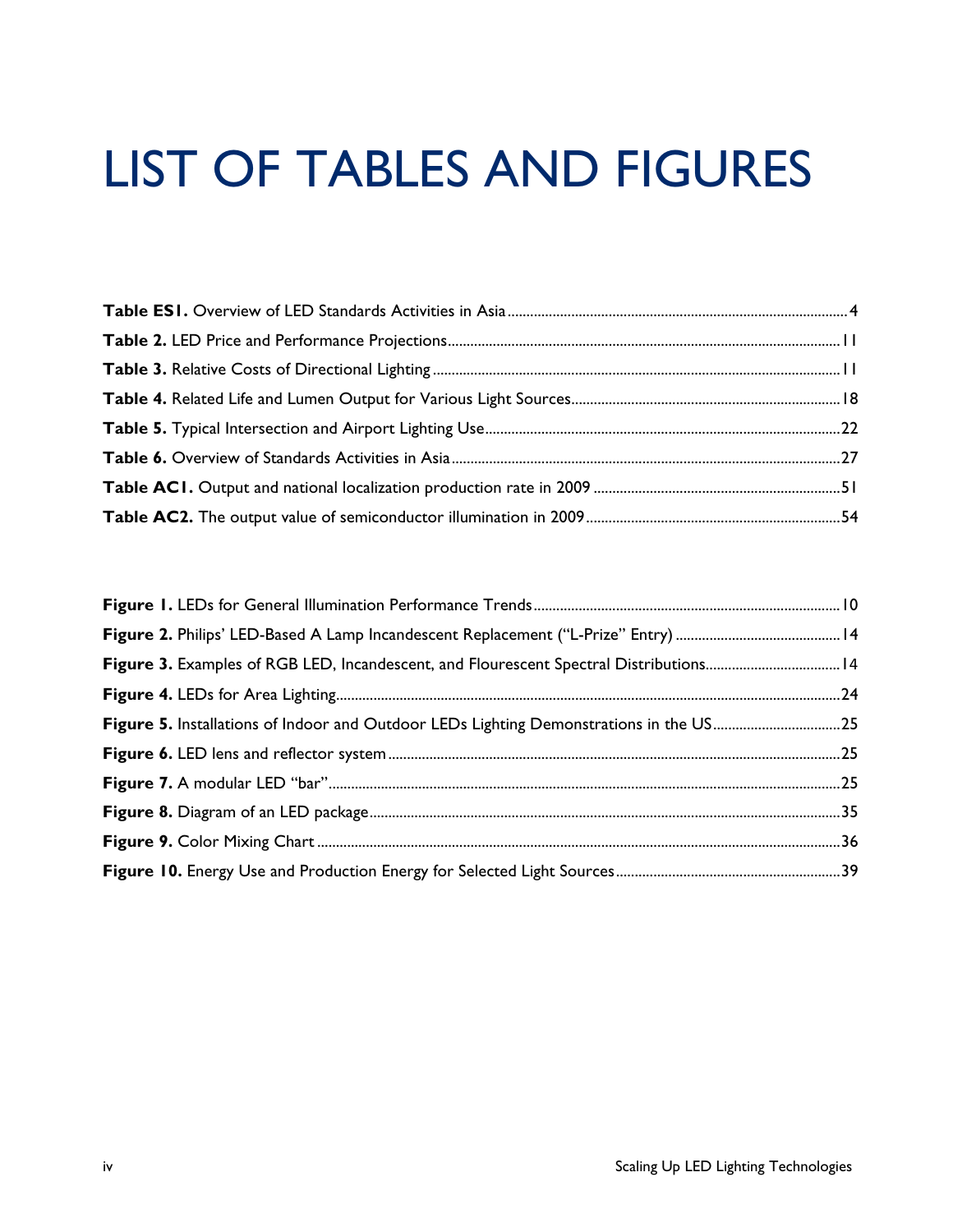# ACRONYMS

| AC                   | alternating current                                                  |
|----------------------|----------------------------------------------------------------------|
| <b>ADB</b>           | Asian Development Bank                                               |
| <b>ALC</b>           | Asia Lighting Compact                                                |
| <b>ASEAN</b>         | Association of Southeast Asian Nations                               |
| <b>AS/NZS</b>        | Australian/New Zealand Standard                                      |
| <b>BIS</b>           | Bureau of Indian Standards                                           |
| <b>BPS</b>           | Philippines Bureau of Product Standards                              |
| <b>BSMI</b>          | Taiwan Bureau of Standards, Metrology and Inspection                 |
| <b>CALIPER</b>       | commercially available LED product evaluation and reporting          |
| <b>CCT</b>           | correlated color temperature                                         |
| <b>CFL</b>           | compact fluorescent lamp                                             |
| <b>CIE</b>           | Commission Internationale de l'Eclairage                             |
| <b>CMH</b>           | ceramic metal halide                                                 |
| <b>CNIS</b>          | China National Institute for Standards                               |
| <b>CRI</b>           | color rendering index                                                |
| <b>DGE&amp;EU</b>    | Indonesian Directorate General of Electricity & Energy Utilization   |
| DC                   | direct current                                                       |
| EC                   | <b>European Commission</b>                                           |
| <b>ECEEE</b>         | European Council for an Energy Efficient Economy                     |
| <b>ECO-Asia CDCP</b> | Environmental Cooperation-Asia Clean Development and Climate Program |
| <b>EECA</b>          | New Zealand Energy Efficiency and Conservation Authority             |
| <b>EMC</b>           | <b>Energy Management Contract Alliance</b>                           |
| <b>EMSD</b>          | Hong Kong Electrical and Mechanical Services Department              |
| <b>GDP</b>           | gross domestic product                                               |
| <b>GLS</b>           | general lighting service                                             |
| <b>HB LEDs</b>       | high-brightness LEDs                                                 |
| <b>HID</b>           | high-intensity discharge                                             |
| <b>HPS</b>           | high-pressure sodium                                                 |
| hr                   | hour                                                                 |
| <b>IEC</b>           | International Electrotechnical Commission                            |
| <b>IESNA</b>         | Illuminating Engineering Society of North America                    |
| IT                   | information technology                                               |
| <b>JELMA</b>         | Japan Electric Lamp Manufacturers Association                        |
| JIS                  | Japan Institute of Standards                                         |
| kWh                  | Kilowatt-hour                                                        |
| <b>LCD</b>           | liquid crystal display                                               |
|                      |                                                                      |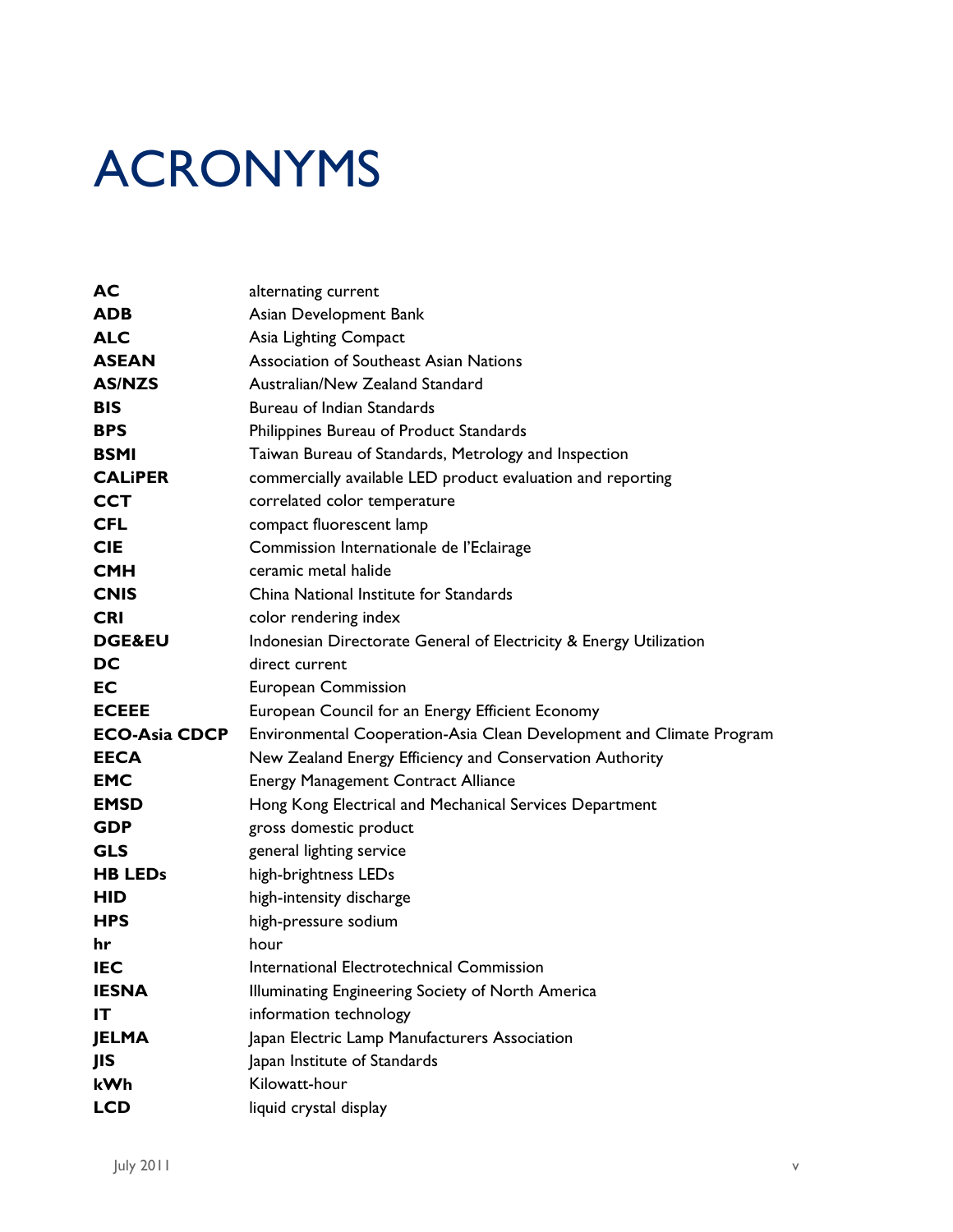| LED             | light-emitting diode                                 |
|-----------------|------------------------------------------------------|
| lm.             | lumen                                                |
| MН              | metal halide                                         |
| <b>MST</b>      | China Ministry of Science and Technology             |
| <b>NLTC</b>     | National Lighting Test Center (China)                |
| <b>NPL</b>      | National Physical Laboratory (India)                 |
| <b>RCL</b>      | Regional Centre for Lighting                         |
| <b>RDMA</b>     | Regional Development Mission for Asia                |
| <b>RGB</b>      | red-green-blue                                       |
| <b>RoHS</b>     | <b>Restriction of Hazardous Substances Directive</b> |
| <b>SDCM</b>     | standard deviation of color matching                 |
| <b>SNI</b>      | Indonesian National Standards Institute              |
| <b>SSL</b>      | solid-state lighting                                 |
| <b>TERI</b>     | The Energy and Resource Institute                    |
| <b>TISI</b>     | <b>Thailand Industrial Standards Institute</b>       |
| <b>UHB LEDs</b> | ultra high-brightness LEDs                           |
| UK.             | <b>United Kingdom</b>                                |
| <b>US</b>       | <b>United States</b>                                 |
| <b>USAID</b>    | United States Agency for International Development   |
| <b>USDOE</b>    | United States Department of Energy                   |
| <b>USEPA</b>    | United States Environmental Protection Agency        |
| <b>UV</b>       | ultraviolet                                          |
| <b>VSQI</b>     | Vietnam Standard and Quality Institute               |
| W               | watt                                                 |
| <b>WEEE</b>     | <b>Waste Electrical and Electronic Equipment</b>     |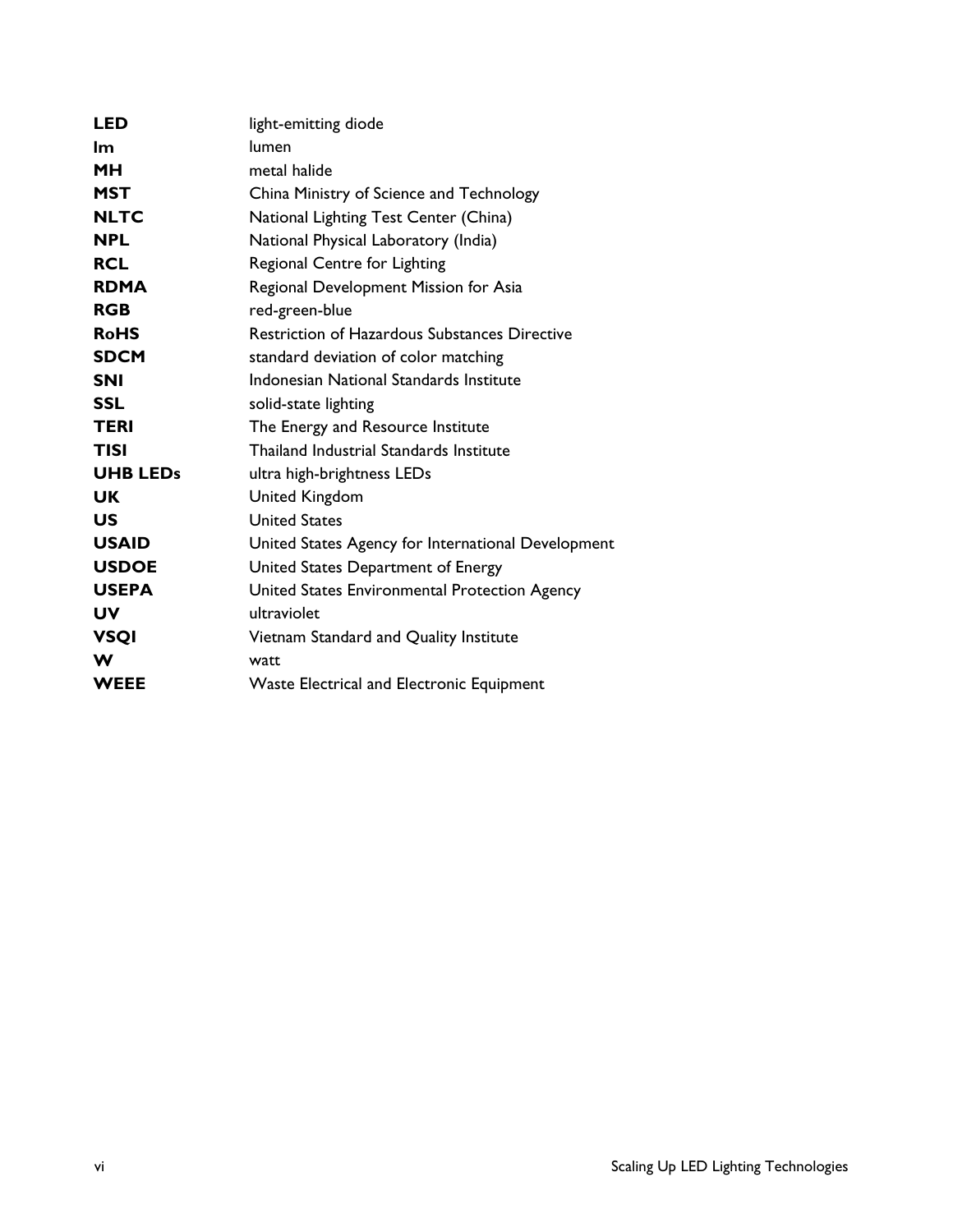# ACKNOWLEDGEMENTS

This report was funded by the United States Agency for International Development's Regional Development Mission for Asia (USAID/RDMA) through its Environmental Cooperation-Asia Clean Development and Climate Program (ECO-Asia CDCP). The principal author of the report was Mr. My Ton, Team Leader, Energy Efficient Lighting, ECO-Asia CDCP. The report was reviewed by Dr. Peter du Pont, Chief of Party, ECO-Asia CDCP as well as Mr. Khan Ram-Indra, Program Development Specialist and Mr. Orestes Anastasia, Regional Environment Advisor for USAID/RDMA. Ms. Nelly Sangrujiveth, ECO-Asia CDCP, edited the report and coordinated production. The author would like to thank the lighting experts and standards agencies throughout Asia, including those of China, India, Japan, Korea, Indonesia, Philippines, Thailand, and Vietnam for providing valuable data and information, comments, and feedback on the draft report, and especially Ms. Kathryn Conway of LED Consulting for her thorough review of the initial draft.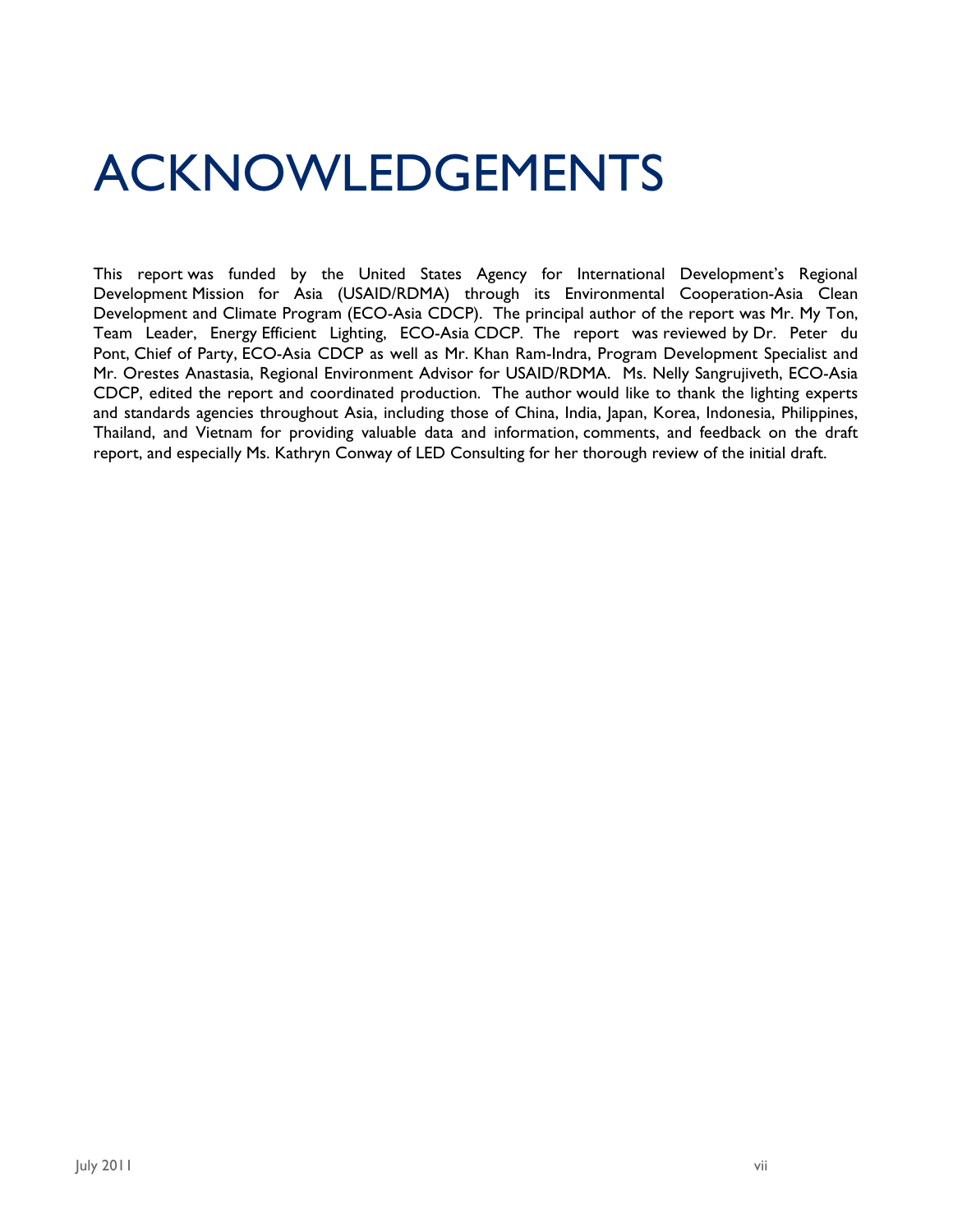# EXECUTIVE SUMMARY

In the last ten years, light-emitting diode-based (LED-based) lighting products have emerged as a credible, energy-efficient, and long-lasting alternative for some real-world commercial and industrial applications. The development of LED-based lighting products for residential applications has followed quickly, with thousands of products now available in the consumer markets in Asia. A number of projections have estimated that LED lighting will gradually replace at least 20% to 35% of incandescent lighting applications by 2020, if not earlier, due to a combination of increased consumer appetite and regional and national programs.

Despite these projections, the challenges (and the potential) for the adoption of LEDs in Asia are quite significant and require thoughtful actions on the part of policymakers. For example, market trends for LEDbased lighting products, especially for consumer lighting in Asia, have the potential to follow the path taken to implement compact fluorescent lighting (CFLs). The problem with CFLs has been the trend towards a "race to the bottom." In turn, product quality has suffered, which has resulted in consumer dissatisfaction and the lack of a regionally agreed-upon quality standard.<sup>1</sup>

In light of the mistakes made in the implementation of CFLs, the intent of this report is to examine the current market, technological issues, and barriers to the adoption of LED-based lighting technologies in order to help policymakers and program managers in Asia $^2$  identify opportunities, form program policies, and make sound decisions. The report was prepared by the USAID ECO-Asia Clean Development and Climate Program (ECO-Asia CDCP) to support its efforts to promote a cost-effective scale-up of high-quality, efficient lighting solutions in the Asia region. The report provides a guide for those who need to promote, test, and regulate LED-based lighting products.<sup>3</sup>

### **The Asian Market for LEDs**

Globally, the high-brightness LED (HB LED) market grew 11% in 2008, reaching US\$ 5.1 billion, and it is projected to continue growing.4 Lighting and liquid crystal display (LCD) backlighting are the main applications that are driving the market for HB LEDs beyond 2010. Over the next five years, the global market growth forecast for HB LEDs is at least at a compound annual growth rate of 24%. This is expected to reach US\$ 14.9 billion in 2013.

 $^3$  Attachment A contains a brief overview on LEDs for those policymakers who are interested in additional technical details.<br><sup>4</sup> Due to intense industry interest in LEDs, the exact market size and production numbers can

 1 USAID (2007).

 $^2$  While this report applies broadly to the Asia region, the information presented herein focus primarily on China, India, and four countries holding membership in the Association of Southeast Asian Nations (ASEAN) – Indonesia, Philippines, Thailand, and Vietnam. Together, these six nations account for 76 percent of the gross domestic product (GDP) of Asia's developing economies, as well as a significant share of the global LED lighting market.

Due to intense industry interest in LEDs, the exact market size and production numbers can be difficult to find and to verify. The information presented in this report is a compilation of publicly available information, and is used to illustrate the overall size and growth of the industry in Asia.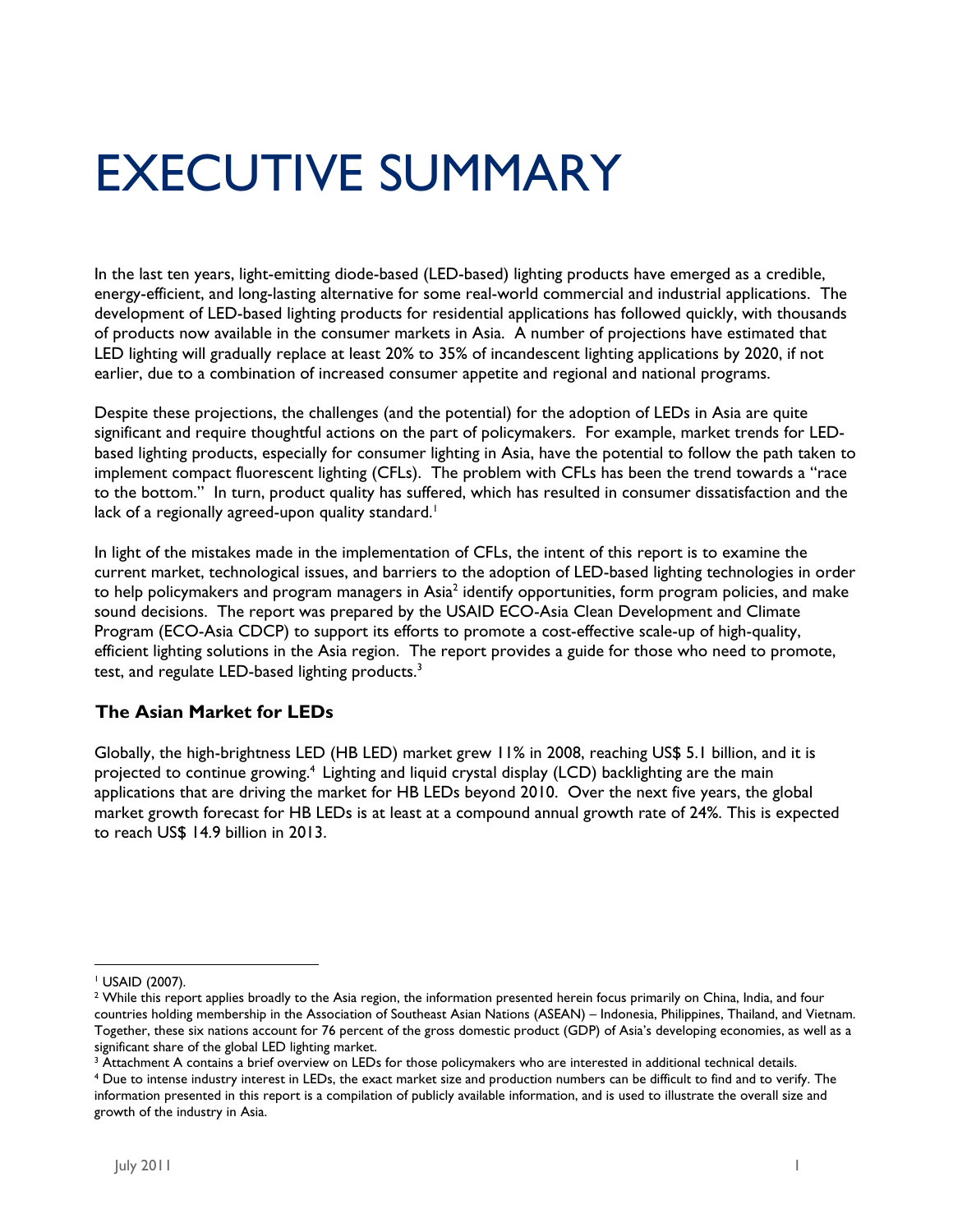In Asia, the market for LEDs is also rapidly expanding. Based on 2008 information, ECO-Asia CDCP estimates that the current market size in Asia for LEDs of all applications is about US\$ 7 to US\$ 8 billion as of 2010, of which LED lighting constitutes about US\$ 500 to US\$ 600 million.<sup>5</sup>

Japan, Singapore, Taiwan, and Malaysia have long been major centers of LEDs and LED component manufacturing with respect to HB LED production.<sup>6</sup> The most dramatic increase in LED production in the past decade happened in Taiwan and China. By most estimates, Chinese production of LED-based products currently accounts for a majority of lighting and other products worldwide.

According to experts, most illumination-grade chips being used in Chinese products are currently still imported from outside of China. Most of China's LED industry is in the chip-packaging segment and application development, which are less profitable. However, the Chinese government has been supportive of efforts to expand LED chip manufacturing by offering subsidies designed to bring investment from Taiwan and elsewhere.

### **Trends in LED Performance and Cost**

The advances in compound semiconductors used for LEDs have been following a trend that was predicted by Haitz's Law, which states that LED light output (lumens) and luminous efficacy (lumens per watt of electricity) will roughly double every 18 to 24 months. In accordance with this trend, not only has the performance of LEDs been improving, but the cost has also been decreasing, making the technology more cost-effective for certain applications. One exception is with the efficacy and cost projections of white LEDs; however, improvements in white LED light output and efficacy are slowly being realized.

It is important to note that many comparisons of performance and cost tend to be oversimplified. The comparisons do not include an analysis of the installation costs of lighting systems or maintenance costs of incandescent versus LED systems. There are also oversimplifications that make some LED performance look not so favorable. For instance, the efficacy of an LED is dependent on the whole system, consisting of the LED chip, the packaging (including the design of the LED package and the heat sink), its power supply, and "driver." Each component has its own efficiency value and power requirements. An industry standard to measure each component has not yet been established, so predicting performance based on laboratory data may not be valid. $<sup>7</sup>$ </sup>

### **Measuring and Reporting on LED Performance**

LEDs represent a lighting technology fundamentally different than incandescent, fluorescent, or other gasdischarge light sources. For that reason, standards agencies and other relevant bodies face difficulties in measuring and reporting on LED performance and comparing LED output for use in place of traditional lighting sources.

For example, the classification and application of LED-based lighting products is challenging. Each lighting application has a corresponding set of measurement methods, standards, and tools that may not be entirely applicable towards LED-based lighting, if at all. This includes:

<sup>-</sup> $^5$  Lighting is only one application for which LEDs are used. Other applications include television and computer monitor backlighting, equipment monitors and gauges, and decorative displays.

 $^6$  Japan is a relative latecomer in the adoption of LED lighting, as compared to the US, Europe and China. A similar situation for LED lighting exists in South Korea, where local interest in lighting has been low until recently.

 $^7$  While it is reasonable to assume that the semiconductor efficiencies of LEDs will continue to increase rapidly, other components such as heat sinks, optics, solders, may not be able to match LEDs' spectacular gains due to their technological limits.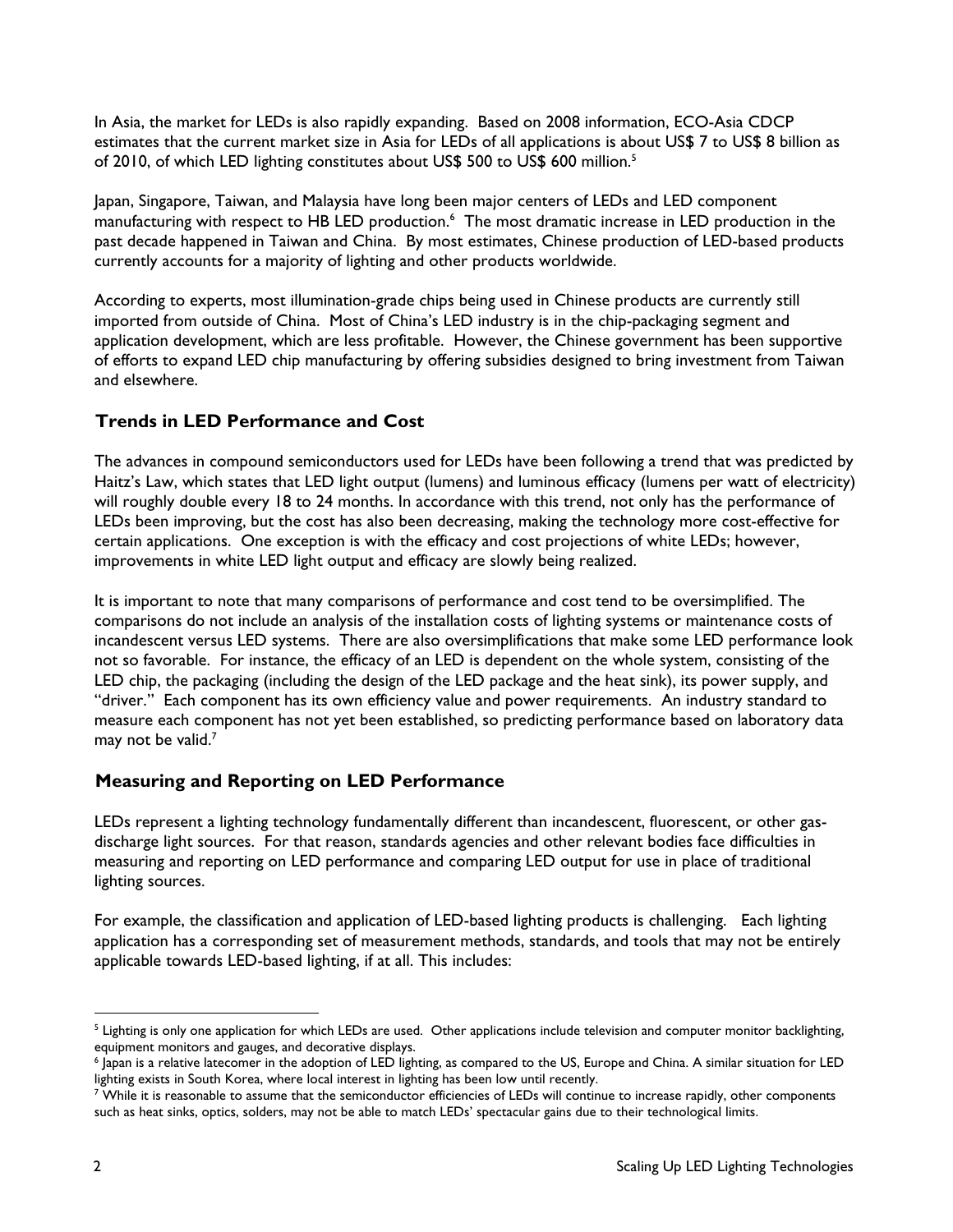- measuring directionality;
- measuring color characteristics;
- measuring efficiency;
- measuring reliability and lifetime; and
- comparison methods for light sources.

### **Near-Term Opportunities for LED-Based Lighting**

It is only a matter of time before LED-based lighting will become one of the mainstays in the commercial and industrial lighting markets throughout the world. Specific application of LED-based lighting within these markets will likely occur within one to three years. Application within Asia's residential market, however, will likely not occur as quickly.

Based on current costs and energy savings potentials, areas where LED-based lighting products will likely make a significant impact in the near-term include outdoor and roadway lighting, transportation-related functions, and architectural applications. $^8\,$  Examples include traffic signals, exit signs, and signage.

In reaching this conclusion, ECO-Asia CDCP reviewed the available data on actual, documented cases regarding installation of LEDs in comparable applications. The available data was further verified with performance test data. ECO-Asia CDCP's review revealed that:

- LEDs are generally not yet cost-effective in indoor, general/ambient applications, especially in retrofit situations.
- LEDs are most cost-effective in situations where they are displacing a traditional light source in an application with a high duty cycle.
- Available performance and cost data show that LEDs are not yet ready to displace the best fluorescent applications, which include linear fluorescent T8 and T5 lamps.<sup>9</sup>
- Available "best in class" LEDs are now comparable to incandescent and halogen lighting in some applications; however, LEDs have yet to surpass CFLs in cost-effectiveness for general lighting situations, especially in most residential applications.<sup>10</sup>

However, it is important to note that LED products have the potential to be "disruptive," meaning they will find their way into the market through unconventional means and may find other niches that are not in these broadly outlined categories.

### **Options for Developing LED Standards for Asia**

The fact that LEDs are a fundamentally different light source from traditional light sources poses a challenge to those who must set standards and policies for this new technology. ECO-Asia CDCP conducted a survey on technical standards, national regulations, testing and labeling requirements, and other performance and quality requirements that address LEDs available for sale in Asia. The results are summarized below in **Table ES1**. Additional details regarding specific standards and categories are further discussed in Section 7 and summarized in Attachment B.

-

 $8$  Note that architectural applications are likely to be new application areas and not require replacement or refurbishment of existing uses.

<sup>9</sup> USDOE. Solid-State Lighting GATEWAY Demonstrations. (n.d.) Retrieved from

http://apps1.eere.energy.gov/buildings/publications/pdfs/ssl/lightfair7\_mccullough-caliper2.pdf.<br><sup>10</sup> The latest round of USDOE CALIPER testing of LEDs replacement for IR reflector halogen applications shows that LEDs do n deliver similar center beam candlepower yet.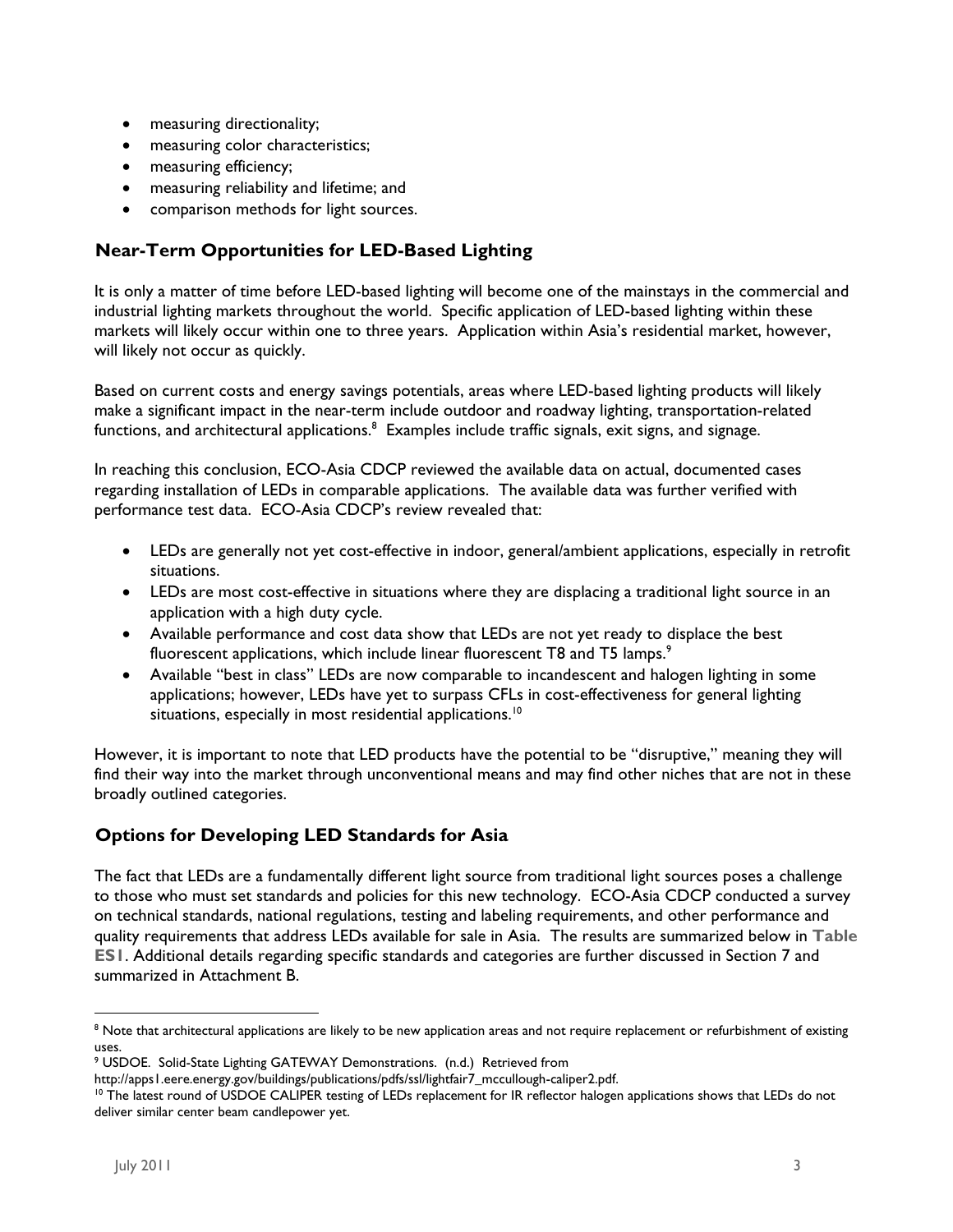| <b>Country/Region</b> | <b>LED Standards Activities?</b>             | <b>Specific Application</b><br><b>Category Under</b><br><b>Development</b> | <b>Responsible/Lead</b><br>Organization                                                  |
|-----------------------|----------------------------------------------|----------------------------------------------------------------------------|------------------------------------------------------------------------------------------|
| <b>Brunei</b>         | None                                         | <b>None</b>                                                                | Energy Division, Prime Minister's<br>Office                                              |
| China                 | <b>Task Team formed</b>                      | Street, devices, lamps                                                     | China National Institute for<br>Standards, others                                        |
| Hong Kong             | <b>Task Team formed</b>                      | None                                                                       | Hong Kong Electrical and<br>Mechanical Services Department                               |
| India                 | <b>Task Team formed</b>                      | Street lighting, off grid                                                  | Bureau of Indian Standards                                                               |
| Indonesia             | Testing standards being<br>developed         | LEDs for solar homes                                                       | National Standards Institute                                                             |
| Japan                 | A number of standards have<br>been published | See Attachment B                                                           | Japan Electric Lamp Manufacturers<br>Association, Japan Institute of<br><b>Standards</b> |
| Malaysia              | Under consideration                          | Not yet decided                                                            | Standards Malaysia                                                                       |
| New Zealand           | <b>Task Team formed</b>                      | Street lighting                                                            | New Zealand Energy Efficiency and<br><b>Conservation Authority</b>                       |
| Philippines           | 2010 designated for LED<br>standards         | Modules/General Safety                                                     | Philippines Bureau of Product<br><b>Standards</b>                                        |
| Taipei                | A number of standards have<br>been published | See Attachment B                                                           | Taiwan Bureau of Standards,<br>Metrology and Inspection                                  |
| Thailand              | Under development                            | <b>LED</b> modules                                                         | Thai Industrial Standards Institute                                                      |
| Vietnam               | No                                           | N/A                                                                        | Vietnam Standard and Quality<br>Institute                                                |

**Table ES1. Overview of LED Standards Activities in Asia** 

### **Summary and Recommendations**

Although LEDs are not to displace many traditional light sources in the near future, LEDs will likely become one of the mainstays of energy-efficient lighting. The versatility of incandescent lighting for many tasks, as well as over a century of investment and development of all things centering on this light source, means that its legacy will not be easily or quickly changed.<sup>11</sup> In addition, developments in the efficiency and cost of existing light sources have not stopped.<sup>12</sup> Thus, the key to ensuring future energy efficiency with lighting will require that each light source be used to its best advantage.

In order for LEDs to achieve their potential for energy efficiency and be used to their best advantage, policymakers must adopt clear policies and standards for LEDs. This is one of the main limitations for implementing LED technologies.

Based on ECO-Asia CDCP's review of the majority of available and verifiable data on actual, documented cases regarding installation of LEDs in comparable applications, policymakers and standards-setting agencies should focus on the following LED application areas:

-

<sup>&</sup>lt;sup>11</sup> Consider the pace of the shift from T12 to T8 tube lamps worldwide, or the shift from magnetic to electronic ballast for tube lamps.

<sup>&</sup>lt;sup>12</sup> For example, the "super CFL" and other coated and halogen IR reflector lamps have made significant progress in efficacy.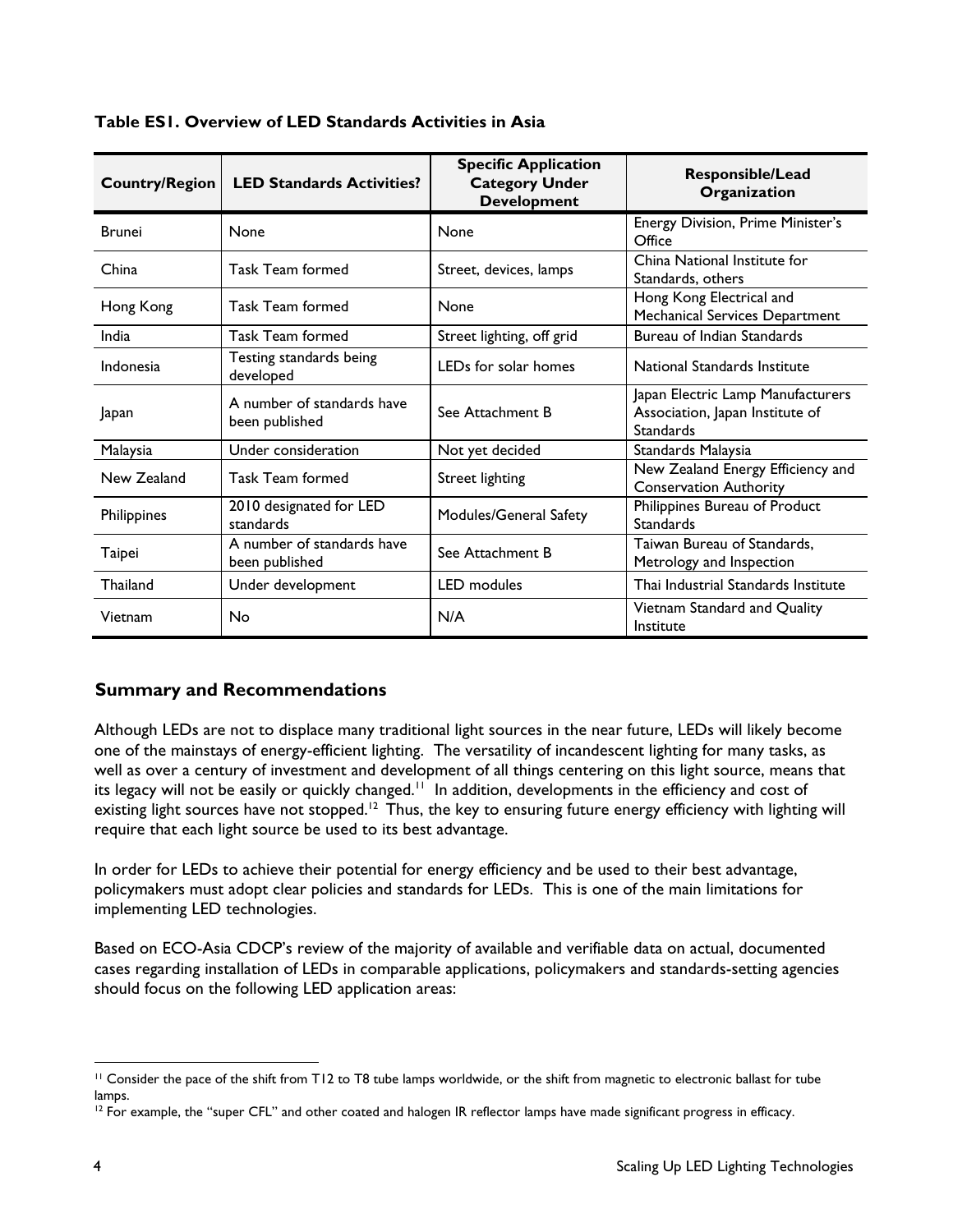- **Area, parking, street, and/or outdoor lighting:** These are high-duty applications and a highinterest area. Policy support may be easily obtained.
- **Traffic lights and transportation-related signals:** Even if they are not as visible as other applications, these are high-duty applications and can yield significant savings both in energy and maintenance costs.
- **Signage and architectural applications:** These are also high-duty cycle applications and have been increasing in numbers.
- **Off-grid lighting applications:** These have the potential to serve a large percentage of Asia not yet connected to the grid.

While consumer-oriented LED products (such as incandescent lamp replacement) are not yet cost effective, policymakers could quickly implement a number of steps to protect early adopters from exaggerated claims about LED performance and to reduce the risk of these poorly performing products "poisoning" the market.

There are a number of considerations that policymakers in Asia should take into account to support the growth of LEDs in the marketplace:

- **A road map for LED-related policies:** Policymakers should design a road map based on LED industry development progress and potential impacts. This would help streamline decision-making because policymakers need to keep pace with the quickly growing LED industry. A region-wide, ongoing effort to design a regional road map for the LED industry would be ideal for optimizing the usage of resources.
- **A regional effort on LED standards and labeling**: A regional effort to harmonize standards and labeling for LEDs would help to speed up adoption of quality LED-based products, reduce confusion, and send the right economic message to suppliers and developers of quality LEDs in Asia.
- **An emphasis on quality of LED products:** A hard-learned lesson from the introduction of CFLs into the Asian markets was that low-quality products undermine energy-efficiency policies and efforts to mitigate greenhouse gas emissions. Given that initial costs for new LED-based products are much higher than CFLs (on a per-unit basis), it is imperative that public and private investments be made wisely.
- **Use available regional institutions:** Currently, many countries focus their standards on energy efficiency and energy performance but do not incorporate quality criteria, such as lifetime performance, into their standards. Therefore, an initial step for the regional harmonization process should be to identify some common quality and performance characteristics for LEDs. This would ensure that minimum quality criteria like energy, light output, and lifetime performance would be uniform throughout the region and thus streamline the process. There are three regional initiatives that can serve as suitable vehicles for such a regional effort: The Asia Lighting Compact, The Regional Center for Lighting, and lites.asia. A coordinated effort from these organizations might foster uniform standards within the region.
- **Develop guidelines for municipalities:** Currently, many municipalities and agencies are in the throes of "LED-fever," which is sometimes the result of being misled by exaggerated and unverified claims of LED performance and quality.
- **Develop guidelines (and labels) for consumers:** Consumers are also being misled by exaggerated and unverified claims. Standard guidelines and labels should be developed to help guide consumers in making sound purchases. This would ensure consumer confidence in LED products in the long run.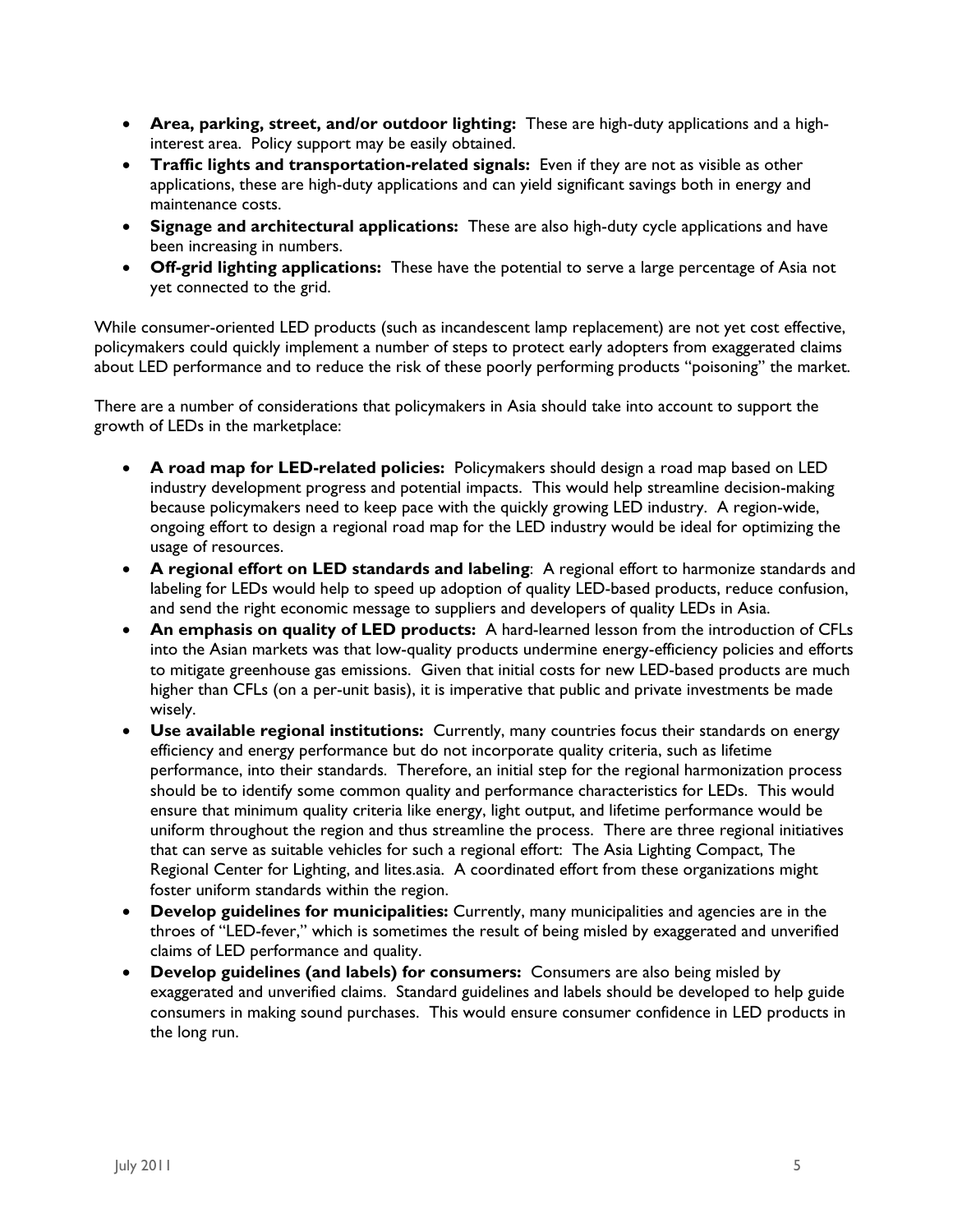# **SECTION 1:**  THE CURRENT STATUS OF LED **TECHNOLOGIES**

#### **Introduction**

In the last ten years, light-emitting diode-based (LED-based) lighting products have emerged as a credible, energy-efficient, long-lasting, and low-maintenance alternative for some commercial and industrial applications. Globally, LED exit signs and traffic signals have saved millions of kilowatt hours (kWh) of electricity and tens of thousands of maintenance hours since their introduction over a decade ago.<sup>13</sup> The development of LED-based lighting products for residential and commercial-residential applications has also emerged (although at a slower pace than with commercial and industrial applications), with thousands of products now available on the consumer markets in Asia.

As the market for LEDs has progressed over the last ten years, LEDs have generated more stakeholder interest and new manufacturers seem to be entering the market daily. A number of projections have estimated that LED lighting will gradually replace at least 20% to 35% of incandescent lighting applications by 2020, if not earlier, due to a combination of increased consumer appetite for energy efficiency and implementation of regional and national programs to phase out inefficient lamps.<sup>14</sup>

Although the availability of high quality, high-brightness LEDs (HB LEDs) are limited to expert-production manufacturing, this trend seems to be changing, as more fabrication plants for LED "chips" have been coming "on stream."<sup>15 16</sup>

Along with increased production capacity, the technology for LEDs continues to evolve. For example, a new category of LEDs, ultra high-brightness LEDs (UHB LEDs), along with a new generation of high-powered LED chips (>1W per chip), has been developed for the next generation of LEDs. These new technology developments provide high-quality lighting applications and increase the competitiveness of LEDs versus other traditional lighting applications.

One issue with LEDs, however, is that the "white" or "warm white" light that commercial lighting applications need and that consumers find desirable is difficult to manufacture. To obtain the "white" light, manufacturers need to either mix UHB LEDs of different color spectra or use a phosphor coating with an

 $14$  Some of the attention on LEDs can also be attributed to "CFL-fatigue" – the fact that policymakers and other decision makers are convinced that the market for CFLs in Asia and elsewhere is "transformed."

<sup>15</sup> E.g., Philips Lumileds Crosses 1 Billion LUXEON LED Benchmark. (2010, August 4). *Business Wire*. Retrieved from<br>http://www.businesswire.com/news/home/20100804005613/en/Philips-Lumileds-Crosses-1-Billion-LUXEON-LED.

<sup>-</sup><sup>13</sup> The term, "solid-state lighting" (SSL), is also being used to describe LED-based lighting. The LED is a sub-category of SSL.

<sup>&</sup>lt;sup>16</sup> Note that all LEDs require semiconductor "chips" to produce light. These chips require high-tech fabrication similar to computer "chips" and other electronic components.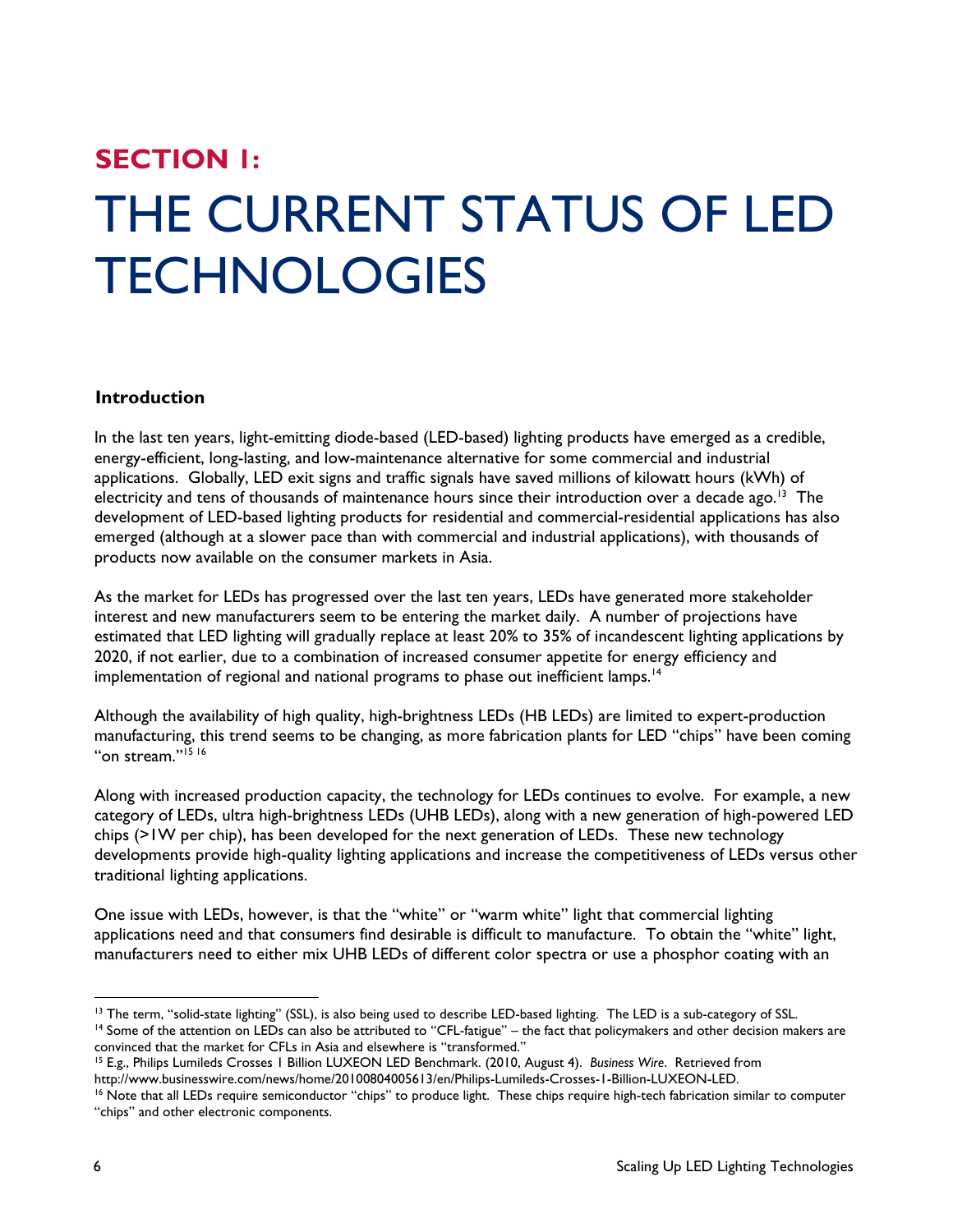ultra violet (UV) or blue LED. Both of these methods require specialized equipment and knowledge, have the potential to increase costs, and reduce overall energy efficiency.<sup>17</sup>

Nevertheless, the increasing demand for LEDs has resulted in some significant changes in how they are made and sold in Asia. These changes include:

- accelerated LED demand and production;
- increased product availability and variety;
- production for domestic applications;
- concentration of LED manufacturing in regions with low labor and material costs;
- initiation of a number of national efforts to develop policy and standards for LED-based products; and
- emergence of specific regulatory and programmatic requirements for LED-based products.

Despite these increases, policymakers could do more to increase the use of LED applications, which have not fully penetrated the market in accordance to its full potential due to various factors.

Moreover, the market trends for LED-based lighting products, especially for consumer lighting in Asia, have the potential to resemble the path taken by CFLs not so long ago. The trend with CFLs was a tendency towards a "race to the bottom" in terms of product quality. This led to consumer dissatisfaction and lack of a regionally agreed-upon quality standard.<sup>18</sup> LEDs may take this path as many consumers are undergoing "LED-fever" and pay any cost for LED applications without having a clear understanding of LED technologies or what they have to offer. This means consumers are being easily misled by exaggerated or unverified claims about efficiency and product quality, which encourages manufacturers to make inferior products while still selling them at a high price. Implementing a clear set of product standards, including labeling standards, could alleviate this issue.

This report was prepared by the USAID ECO-Asia Clean Development and Climate Program (ECO-Asia CDCP) to support its efforts to promote the scale-up of cost-effective, high-quality, efficient lighting solutions in the Asia region. This report is a guide for those who need to promote, test, and regulate LED-based lighting products. The report provides a technical overview of LED-based lighting technologies in Asia so that policymakers can identify opportunities, initiate better policies, and make better-informed decisions about adopting LED technologies throughout the region.

This report will first examine the current market, technological issues, and barriers to the adoption of this technology. This report will then provide background information on what standards have been, or will be, put in place. Finally, this report will provide some recommendations of what policymakers should do to address identified barriers and issues for adopting LED technologies and applications. These recommendations are supported by technical information on LED technologies and applications, contained throughout the report. Attachment A contains a primer on LEDs for policymakers who are interested in additional technological details.

While this report broadly applies to the Asia region, the information presented herein focuses primarily on policy activities in other regions that would best serve the needs of China, India, and four countries holding membership in the Association of Southeast Asian Nations (ASEAN) – Indonesia, Philippines, Thailand, and Vietnam. Based on data compiled by ECO-Asia CDCP, the combination of these six nations account for 76 percent of the gross domestic product (GDP) of Asia's developing economies, as well as a significant share of the global LED lighting market.

 <sup>17</sup> A primer on LED technology is provided in Attachment A of this report.<br><sup>18</sup> USAID (2007).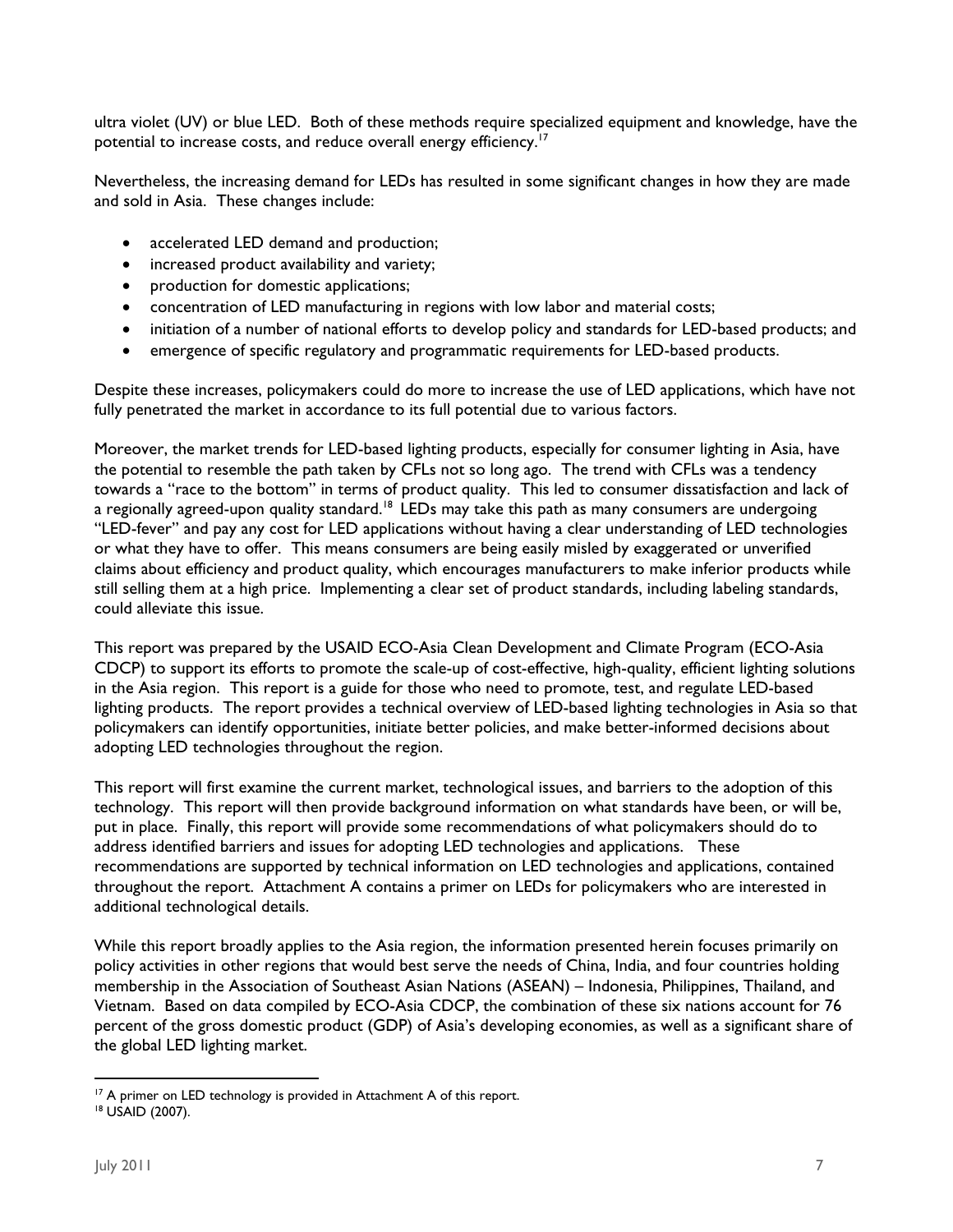### **The Asia Market for High-Brightness LEDs**

Overall, the market for High-Brightness LEDs (HB LEDs) is rapidly expanding both worldwide and within Asia.

The global LED-based lighting market is projected to grow over the next several years. In 2008, the HB LED market grew 11%, reaching US\$ 5.1 billion.<sup>19</sup> In the following year, the market saw a small decline due to worsening economic conditions, resulting in an estimated market size of US\$ 4.9 billion.<sup>20</sup> However, this decline only affected the more mature LED markets such as automotive lighting, mobile phones, and outdoor video screens – other HB LED emerging segments, such as backlights for notebook computer LCD displays and televisions, showed continued strong growth. LED lighting and LCD backlighting applications will be driving the market for HB LED beyond 2010. Over the next five years, the market growth forecast for HB LEDs is at least at a compound annual growth rate of 24%. Global HB LED sales are expected to reach US\$ 14.9 billion by 2013.

In Asia, the market for LEDs, of which HB LEDs is a subset, is also rapidly expanding. The exact number is hard to determine as it changes on a weekly basis. However, the current market size for LEDs can be estimated by examining past data and making estimations based on those market trends. Some data suggests that the total domestic LED applications revenue in China in 2008 was US\$ 6.5 billion, which is an increase of 50% over 2007.<sup>21</sup> In India, the lighting market was worth US\$ 1.5 billion in 2008, of which LED constitutes 3%, or about US\$ 45 million.<sup>22</sup> Because the other countries in the region are not very developed, they can be assumed to be following India's LED lighting market in terms of growth, which currently constitutes about 2% to 3% of the overall lighting market size. Based on this 2008 information, the current market size in Asia for LEDs can be assumed to be about US\$ 7 to US\$ 8 billion in 2010, of which lighting constitutes about \$US 500 to US\$ 600 million and growing.

With respect to HB LED production, Japan, along with Singapore, Taiwan, and Malaysia, have long been epicenters of LEDs and LED component manufacturing in Asia. Japan accounted for about 44% of world supply in 2008 despite being a relative latecomer in the adoption of LED lighting, as compared to the US, Europe, and China. Only recently did companies like Toshiba Lighting and Sharp enter into the market with quality illumination products, and these companies are now supplying a wide variety of LED luminaire products and replacement lamps.<sup>23</sup> A similar situation for LED lighting exists in South Korea, where local interest in lighting has been low until recently. In February of 2010, in an effort to cut carbon emissions and save electricity, the Korean government announced that it would be spending \$47 million to promote LEDbased lighting products.<sup>24</sup>

In the global market, some of the most dramatic increases in LED production in the past decade have happened in China. The Chinese government, through the Ministry of Science and Technology and other agencies,<sup>25</sup> have encouraged the growth of the LED market.<sup>26</sup> As a result, Chinese manufacturing of products

-

<sup>&</sup>lt;sup>19</sup> Due to intense industry interest in LEDs, the exact size and production numbers can be difficult to come by or to verify. The information presented in this section is a compilation of publically available information, and is used to illustrate the overall size and growth of the industry in Asia.

<sup>&</sup>lt;sup>20</sup> Strategies Unlimited (2010).

<sup>&</sup>lt;sup>21</sup> See Attachment C; the largest applications were in architectural illumination and display.<br><sup>22</sup> Kutty, B. LEDs will light up your future! (2008, May 1) Dare. Retrieved from www.dare.co.in.

<sup>&</sup>lt;sup>23</sup> Steele, Robert. (October 2009). Strategically Speaking: Insights Into LEDs & Lighting, from Strategies Unlimited: Recent conferenes

in Asia highlight LED Industry progress. LEDs Magazine. Retrieved from http://www.ledsmagazine.com/features/6/10/13.<br><sup>24</sup> Korea Makes New Push for LED Lighting. (2010, March 24). Power Integrations. Retrieved from

http://www.powerint.com/blog/mrgreen/korea-makes-new-push-led-lighting.<br><sup>25</sup> In 2009, Shenzhen Municipal Government also issued a series of documents, including the Shenzhen LED industry plan, with the intention to spend more than RMB 200 million RMB in the next three years to boost its LED industry.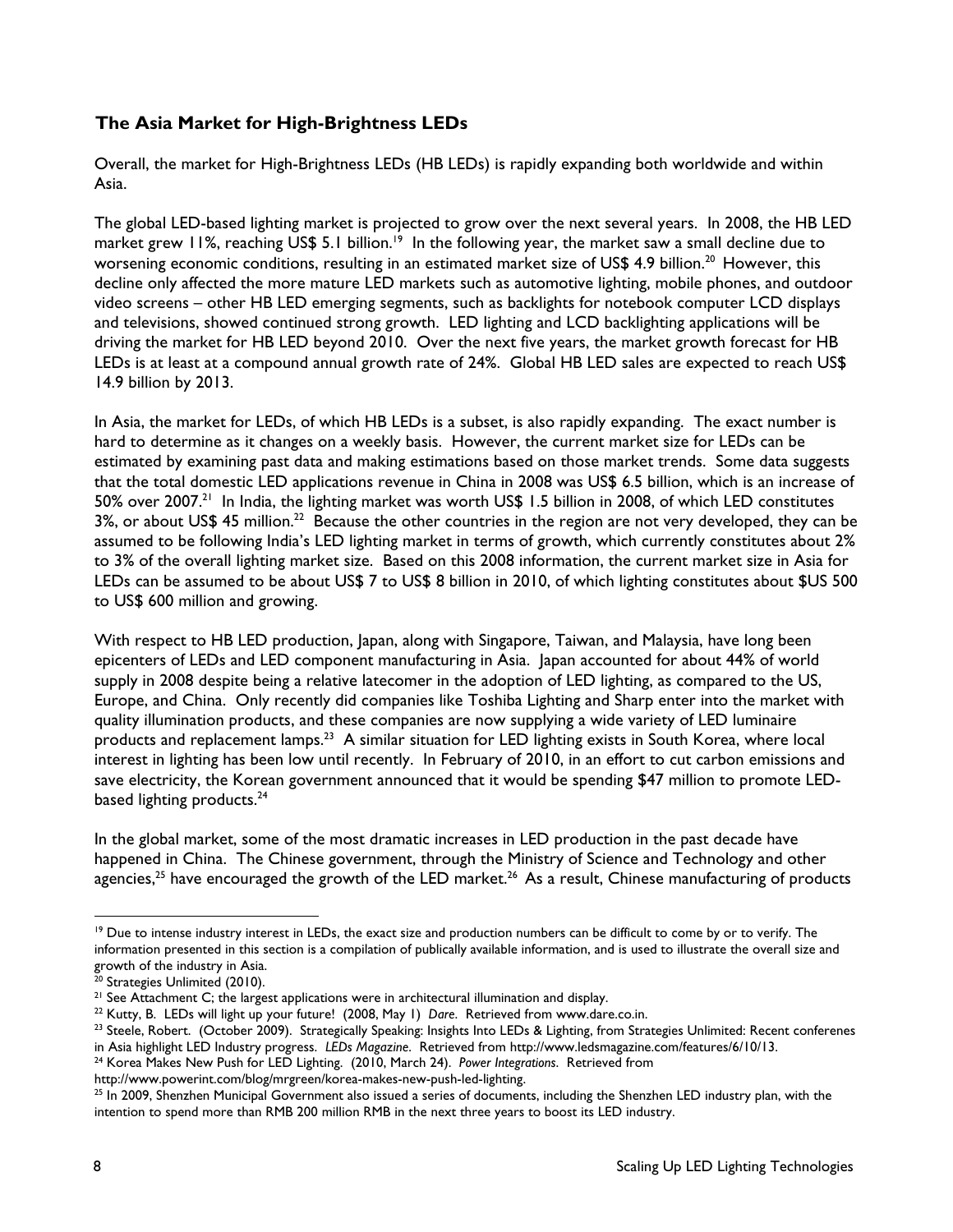using imported LED components,  $27$  currently accounts for a majority of products worldwide, both in lighting and other product categories. There are also several hundred LED-packaging firms in China with the highest volume in Shenzhen and the Shanghai area. Shenzhen itself has roughly 1,000 enterprises engaging in LED lighting technology research and development, production, and application.<sup>28</sup> There are also several thousand LED application companies in China. The exact number is hard to determine, as it is growing an exponential basis.<sup>29</sup> (For an in-depth discussion of China's LED industry, refer to Attachment C).

It is important to note that much of the profit in the LED industry is in chip production, with much lower margins in the packaging and application stages. Generally, LED chip production accounts for 70% of profits while and LED chip packaging accounts for the remaining 30%. Most of China's LED industry is in the chippackaging segment and application development, which are less profitable. However, the Chinese government has been supportive of the industry and offers subsidies designed to bring outside investment. For example, the Chinese government offers US\$ 1.2 to \$US 1.5 million for each chip fabrication machine installation, which has successfully attracted many LED chip makers from Taiwan to set up facilities in China.<sup>30</sup>

Other than China, Japan, Singapore, Malaysia, and Taiwan, few other Asian countries have exhibited much significant growth in LED production capabilities. However, India is currently working on leveraging its expertise in IT industries to foster LED production. Additionally, India has shown increased interest in conducting its own research and development of LED production processes. In the past, production of HB LEDs was limited to a handful of companies in the US, Japan, Korea, and Europe, which held most of the intellectual property on LED production processes. However, this trend is now changing, as countries like India and China have shown increased interest in developing its own production processes.

#### **Trends in LED Performance and Cost**

The advances in compound semiconductors used for LEDs have been following a trend that was predicted by *Haitz's Law*, which states that LED light output (lumens) and luminous efficacy (lumens per watt of electricity) will roughly double every 18 to 24 months, so that the future LED performance will likely follow a trend similar to that of the past 30 years. In accordance with this trend, not only has the performance of LEDs been improving, but the cost has also been decreasing, making the technology more cost-effective for certain applications.

One exception to this trend is with the efficacy and cost projections of white LEDs. Although improvements in white LED light output and efficacy are slowly being realized, development of white LEDs is fundamentally different and involves more technologies than single-colored LEDs, which makes white LED development more costly and performance advances less forthcoming. 31

Despite these obstacles in white LED development, white LEDs still have much utility. For example, in terms of utilizing white LEDs for illumination, a technology roadmap maintained by the U.S. Department of Energy

intention to spend more than RMB 200 million RMB in the next three years to boost its LED industry.

<sup>&</sup>lt;sup>26</sup> Stevenson, R. China's LED production on a growth trajectory. *OLE* July/August 2009. Retrieved from <u>www.optics.org</u>.<br><sup>27</sup> For instance, most illumination-grade chips being used in Chinese products are imported from

Samsung) and Japan (e.g., Stanley), and from Tier I manufacturers (e.g., Philips, Toyoda Gosei, and Seoul Semiconductor).<br><sup>28</sup> In 2009, Shenzhen Municipal Government also issued a series of documents, including the Shenzhe

 $29$  Beyond the packaging companies, it has been estimated by some experts that number of companies assembling LED applications in China may reach 10,000 or more.

<sup>&</sup>lt;sup>30</sup> Officials from Taiwan based LED companies have pointed out that LED chip production requires high level of technology application and significant experience, and that a massive capacity ramp would not necessarily translate to quality chips that will meet industry standards. In addition, the capacity ramp up will affect pricing, and erode the margins of many small to mid tier LED manufacturers.<br><sup>31</sup> See, Attachment A, which contains a primer on LEDs and white light LEDs.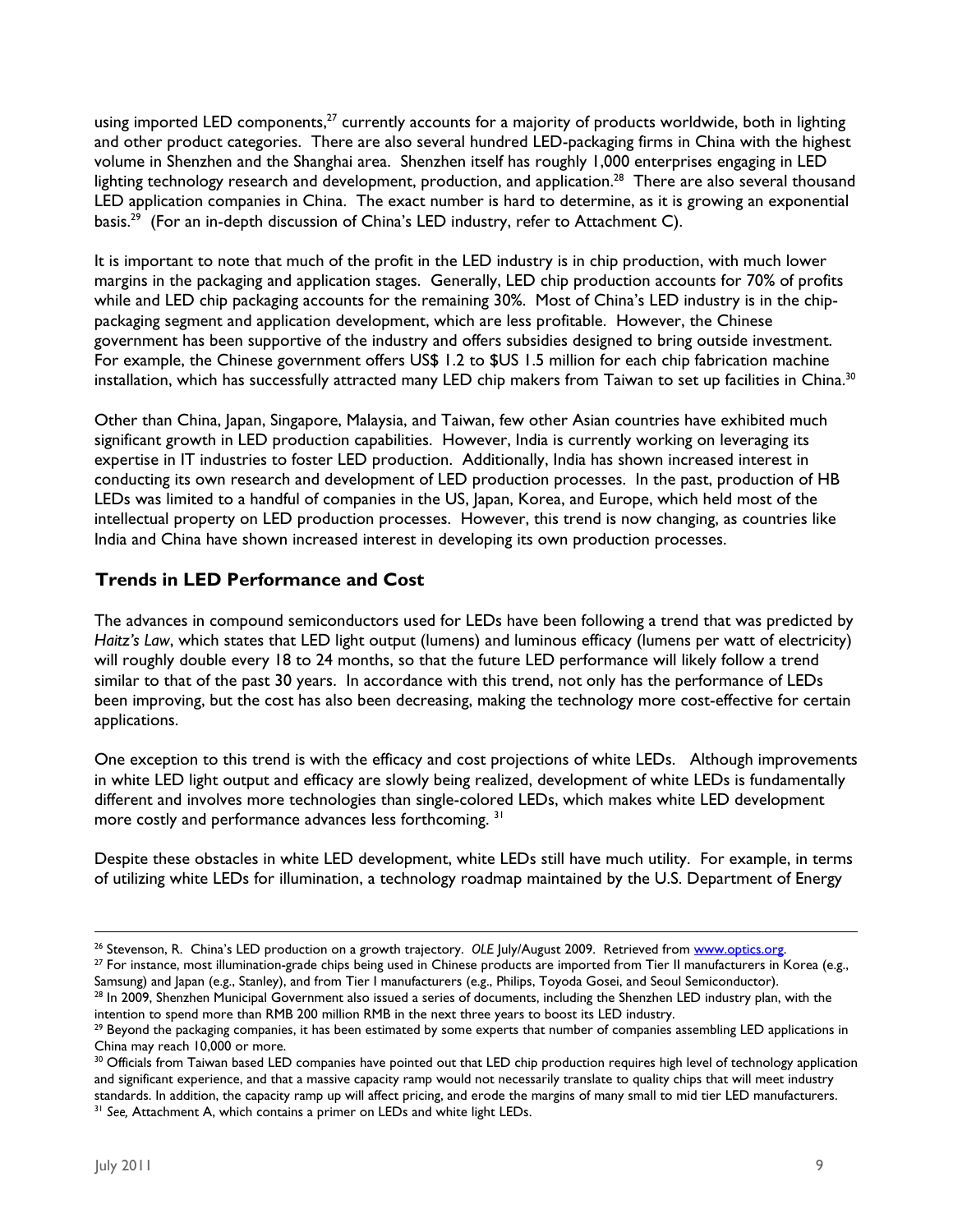(USDOE) in cooperation with LED manufacturers shows that some white LEDs are bright enough for general illumination applications.<sup>32</sup>



**Figure 1. LEDs for General Illumination Performance Trends** 

Source: USDOE

The luminous efficacy of white LEDs is currently better than incandescent and halogen technologies (around 25 lumens/watt), and has caught up to some fluorescent and gas discharge applications such as directional lighting for commercial applications (e.g., garage and street lighting, around 60 to 80 lumens/watt).<sup>33</sup> Projections from **Figure 1** indicate that white LEDs should be able to surpass fluorescent for general lighting during the coming decade (over 100 lumens/watt).

Despite white LED's utility in terms of luminous efficacy and performance, these devices are still significantly more expensive than commercial incandescent light bulbs, where price differentials can be in several orders of magnitude greater. Below, **Table 2** illustrates these projections.

<sup>-</sup>32 Navigant (2009).

<sup>&</sup>lt;sup>33</sup> Note that in applications like area lighting, a direct comparison of LEDs with conventional sources using metrics such as total lumens or lumens/Watt, may not be valid. Rather, the luminaires must be compared based on parametric test results or actual measured performance, taking distribution, uniformity, and other performance characteristics into account.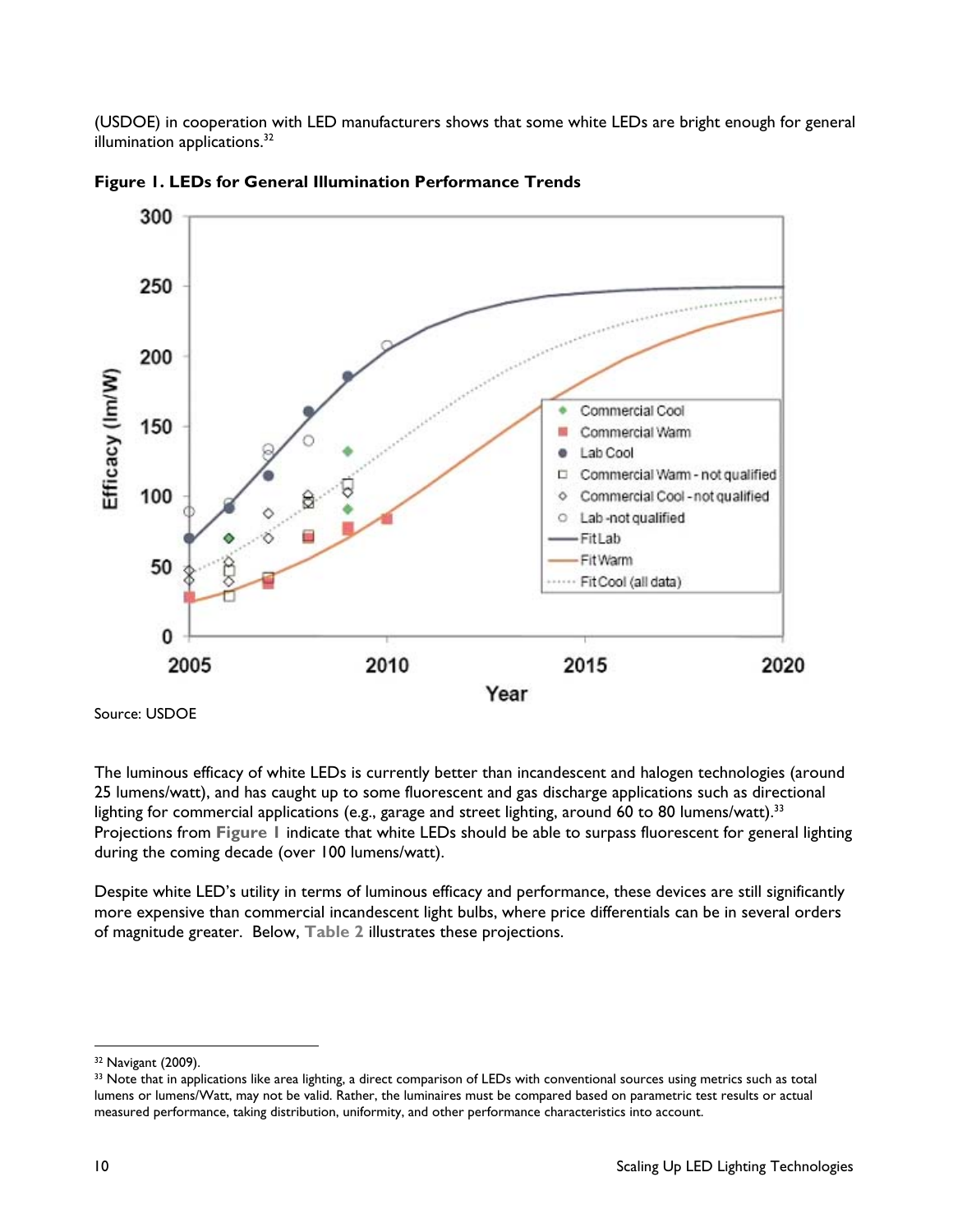| <b>Metric</b>                               | Unit   | 2009 | 2010 | 2012 | 2015 |
|---------------------------------------------|--------|------|------|------|------|
| <b>LED Efficacy</b> (2580-3710K, 80-90 CRI) | lm/W   | 70   | 88   | 128  | 184  |
| <b>LED Price</b> $(2580-3710K; 35 A/cm2)$   | \$/klm | 36   | 25   | П    | 3    |
| <b>LED Efficacy</b> (4746-7040K, 70-80 CRI) | lm/W   | 113  | 134  | 173  | 215  |
| <b>LED Price</b> $(4746 - 7040K; 35 A/cm2)$ | \$/klm | 25   | 13   | 6    | 2    |
| <b>OEM Lamp Price</b>                       | \$/klm | 130  | 101  | 6 I  | 28   |

#### **Table 2. LED Price and Performance Projections**

Source: USDOE

The breakeven time associated with replacement of a current light source by an LED-based source is a function of how long the lamp operates each day, the upfront cost of the replacement light source, and the cost of the replaced lamp and/or the cost of the lamp-fixture combination for that particular application. From these perspectives, the LED technology for white light has surpassed the efficacy of the incandescent lamp, but still has a much higher upfront cost. The chart below illustrates the relative costs of LEDs currently in the US market.

| <b>SURVEY OF LED DIRECTIONAL LAMPS:</b><br>Retail and Online, May 2010, USA (manufacturer data) |                           |                              |                                      |                                                  |                                                   |                     |                       |                                                         |
|-------------------------------------------------------------------------------------------------|---------------------------|------------------------------|--------------------------------------|--------------------------------------------------|---------------------------------------------------|---------------------|-----------------------|---------------------------------------------------------|
| Light<br><b>Source</b>                                                                          | Range of<br><b>Values</b> | Input<br><b>Power</b><br>(W) | Total<br>Light<br>Output<br>(lumens) | <b>Calculated</b><br><b>Efficiency</b><br>(lm/W) | <b>Average</b><br><b>Rated</b><br>Life<br>(hours) | Warranty<br>(years) | <b>Price</b><br>(USD) | <b>Calculated</b><br><b>USD</b> per<br><b>Kilolumen</b> |
| <b>All types</b>                                                                                | low                       |                              | 35                                   | $\overline{7}$                                   | 1500                                              |                     | \$2.73                | \$4                                                     |
|                                                                                                 | high                      | 300                          | 2480                                 | 54                                               | 50000                                             | 20                  | \$80.81               | \$425                                                   |
| ī                                                                                               | low                       | 25                           | 180                                  | $\overline{7}$                                   | 1500                                              |                     | \$2.73                | \$4                                                     |
|                                                                                                 | high                      | 300                          | 2480                                 | 9                                                | 3000                                              | $\overline{2}$      | \$16.27               | \$19                                                    |
| HI                                                                                              | low                       | 200                          | 490                                  | 10                                               | 1500                                              | L                   | \$3.32                | \$6                                                     |
|                                                                                                 | high                      | 100                          | 1310                                 | 16                                               | 12000                                             | 4                   | \$15.59               | \$16                                                    |
| <b>CF</b>                                                                                       | low                       | 5                            | 420                                  | 36                                               | 2000                                              |                     | \$30.14               | \$6                                                     |
|                                                                                                 | high                      | 26                           | 1250                                 | 54                                               | 25000                                             | 9                   | \$4.27                | \$42                                                    |
| <b>LED</b>                                                                                      | low                       | ı                            | 35                                   | 25                                               | 12000                                             | 3                   | \$14.88               | \$76                                                    |
|                                                                                                 | high                      | 16                           | 850                                  | 54                                               | 50000                                             | 20                  | \$80.81               | \$425                                                   |

#### **Table 3. Relative Costs of Directional Lighting**

Source: LED Consulting, 2010, Reported in ECEEE.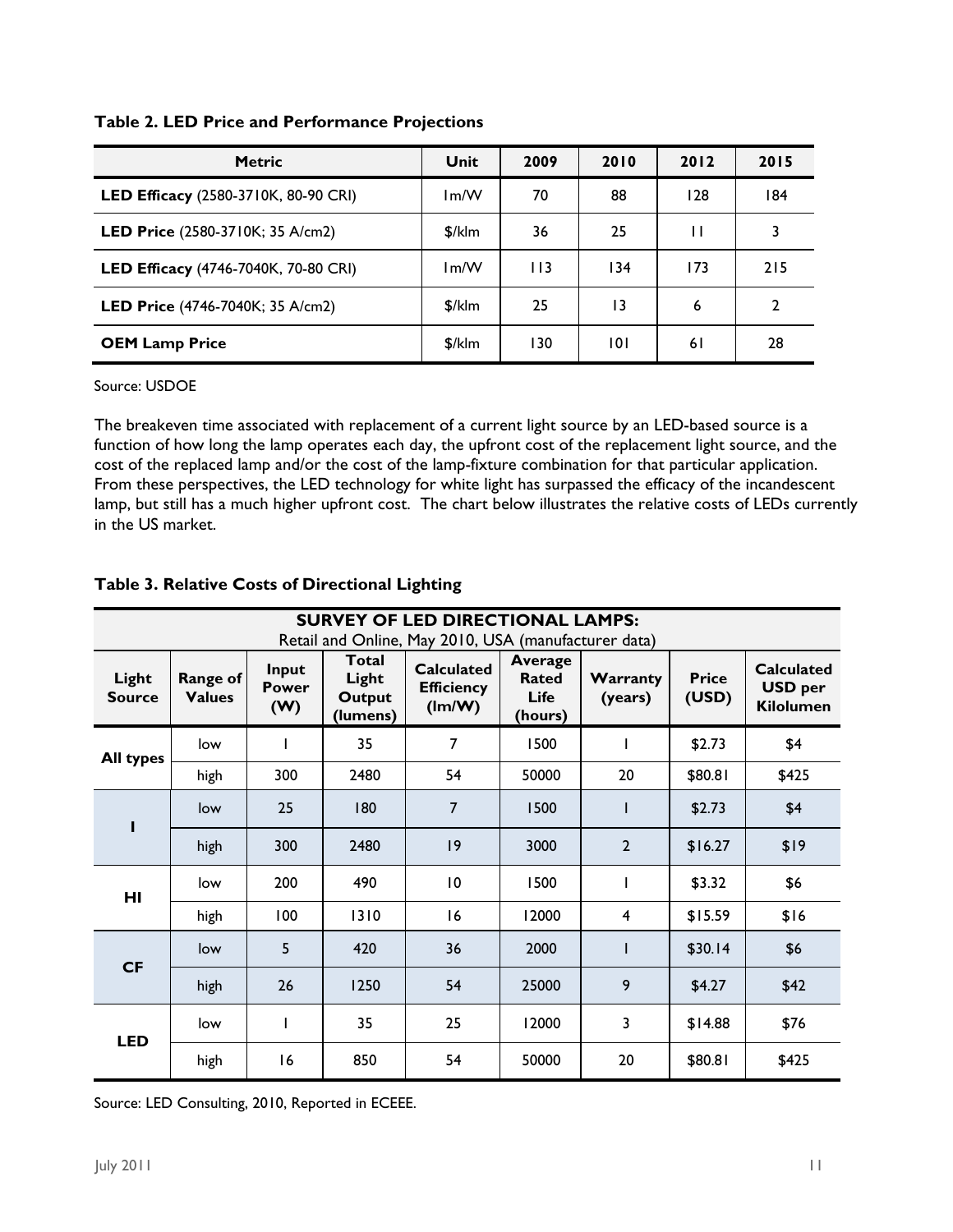Comparing performance of white LEDs to other traditional light sources can be a useful reference point; however, it is important to note that many comparisons can oversimplify data and need to be read in context. For instance, while the above data shows that white LEDs have higher upfront costs, the analysis does not include installation costs of lighting systems, nor are maintenance costs of the incandescent and LEDs systems taken into account. To put this in context, maintenance for an LED system can be virtually non-existent when compared to maintenance for an incandescent system, so that LED lifecycle savings may be larger.

It is also important to be familiar with LED technologies, applications, and how performance is measured because oversimplification of data can be tailored to make LED efficacy and performance look unfavorable compared to other light sources. One nuance to know about measuring LED performance is that the efficacy of an LED is dependent on the whole system. This system consists of the LED chip, the packaging that includes the design of the LED package and the heat sink, the power supply, and "driver." Each component has its own efficiency values and power requirements that are not yet standard in the industry. Therefore, depending on how LED component efficiencies are measured, predictions can vary widely and may be entirely unreliable.34

As noted previously, the trend for LEDs to have higher upfront costs is a barrier to having increased market penetration. Despite this barrier, however, commercial and industrial markets have started to prefer LEDs for some applications to other traditional light sources because of LEDs' utility as being more energy efficient and as requiring less maintenance. For instance, with regard to LED-based lighting and fixtures, energy savings and low maintenance characteristics are much more important than other factors like initial cost or usability because energy expenditures, and frequent maintenance would cost more in the long-run. This is especially true in the case of street/outdoor lighting with LED fixtures. Since the introduction of LEDs, many initiatives have been initiated to replace conventional high intensity discharge (HID) sources with LEDs.

In regards to the residential market, initial cost and usability are more important factors than energy efficiency or maintenance. Other factors such as ease of installation, simplicity, and design may play a large part in transforming the market for LEDs in the future. However, based upon past trends from the development of fluorescents, it appears that the higher cost of LEDs is a significant enough barrier for individual consumers such that most of the growth in the LED market will be predominantly confined to the commercial and industrial sectors.

<sup>&</sup>lt;sup>34</sup> While it is reasonable to assume that the semiconductor efficiencies of LEDs will continue to increase rapidly, other components such as heat sinks, optics, solders, may not be able to match LEDs' spectacular gains due to their technological limits.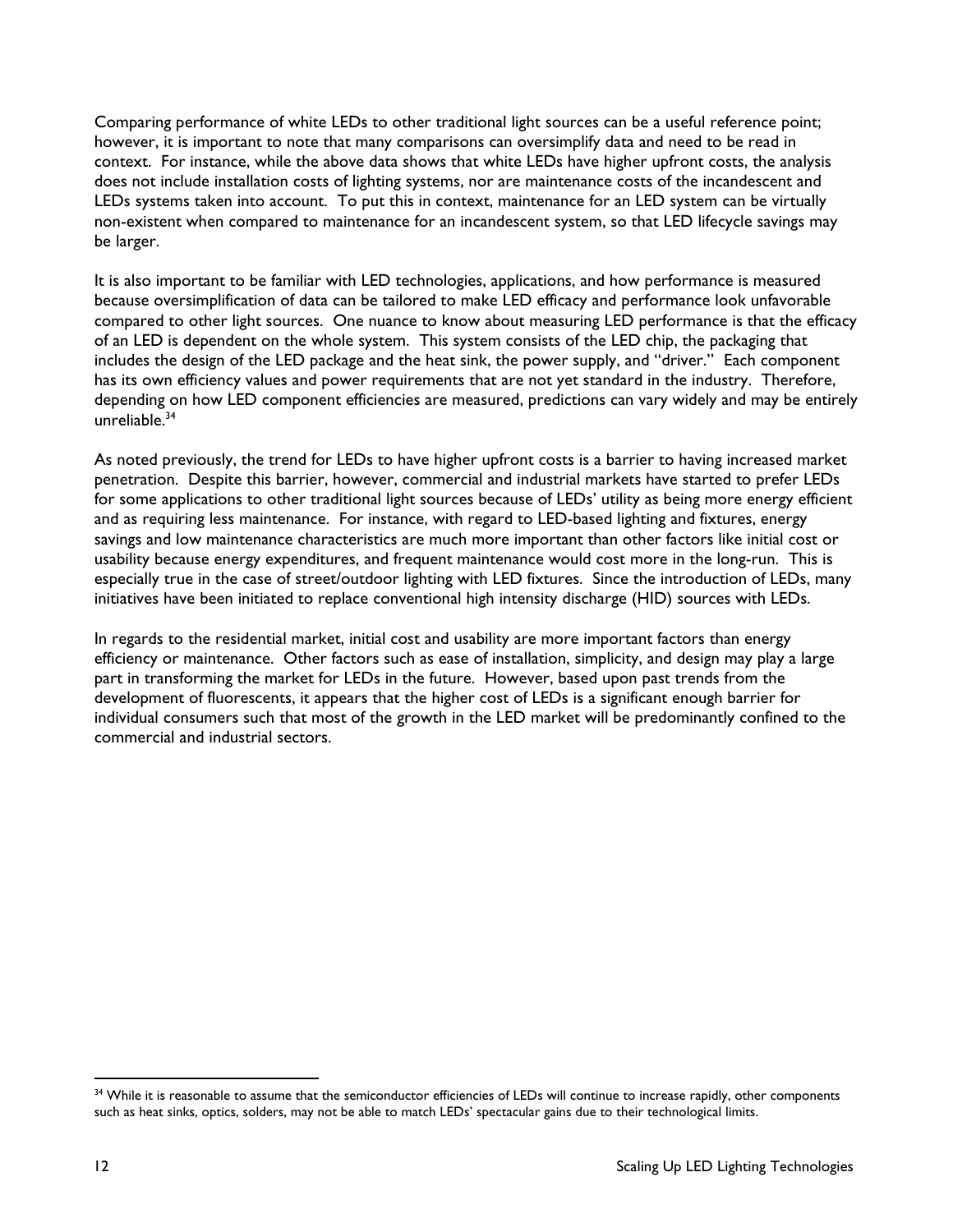# **SECTION 2:**  MEASURING AND REPORTING LED PERFORMANCE

There are two basic ways lighting is used: 1) for *luminance* applications, where we look directly at the light source (e.g., traffic signal); and 2) *illuminance* applications, where light sources are used for illuminating other objects (e.g., an overhead lamp). These two applications each have a corresponding set of measurement methods, tools, and vocabulary that existed before LED-based lighting was a reality.

Applying traditional measurement tools towards LED lighting technology is problematic because it is unlike other forms of lighting. For instance, an incandescent light bulb produces light when electricity is passed through a metal filament until it becomes hot enough to glow. In a CFL, an electric current is driven through a tube containing gases, producing ultraviolet light that is transformed into visible light by the fluorescent coating (phosphor) on the inside of the tube. LEDs, in contrast, are made of very thin layers of semiconductor material. One layer will have an excess of electrons, while the next will have a deficit of electrons. This difference causes electrons to move from one layer to another, which generates light. The more electrons that pass between the layers, the brighter the light.

Despite these differences in technologies, measuring tools have not yet evolved to incorporate LED technology's unique features. This presents a significant challenge, especially when measuring LED performance against the performance of traditional light sources. These many challenges are summarized in this section, which will also include a more in-depth discussion of LED life and color measurement challenges.

### **Directionality**

Many traditional light sources, like incandescent light bulbs, emit light spherically (in all directions). In contrast, LED light sources emit light hemispherically (in a specific direction). A functional, LED-based package contains a UHB LED chip encased in epoxy with a heat sink, metallic leads, and a light reflector. These packages tend to be flat and are typically mounted on a heat sink or substrate, which is why light is emitted hemispherically. Utilizing LEDs for directional applications like task lighting is more advantageous because LED light can be "aimed," which reduces wasted light. However, for other applications, manufacturers have faced challenges in producing LED devices that could compare with incandescent lamps in terms of light distribution and consistency.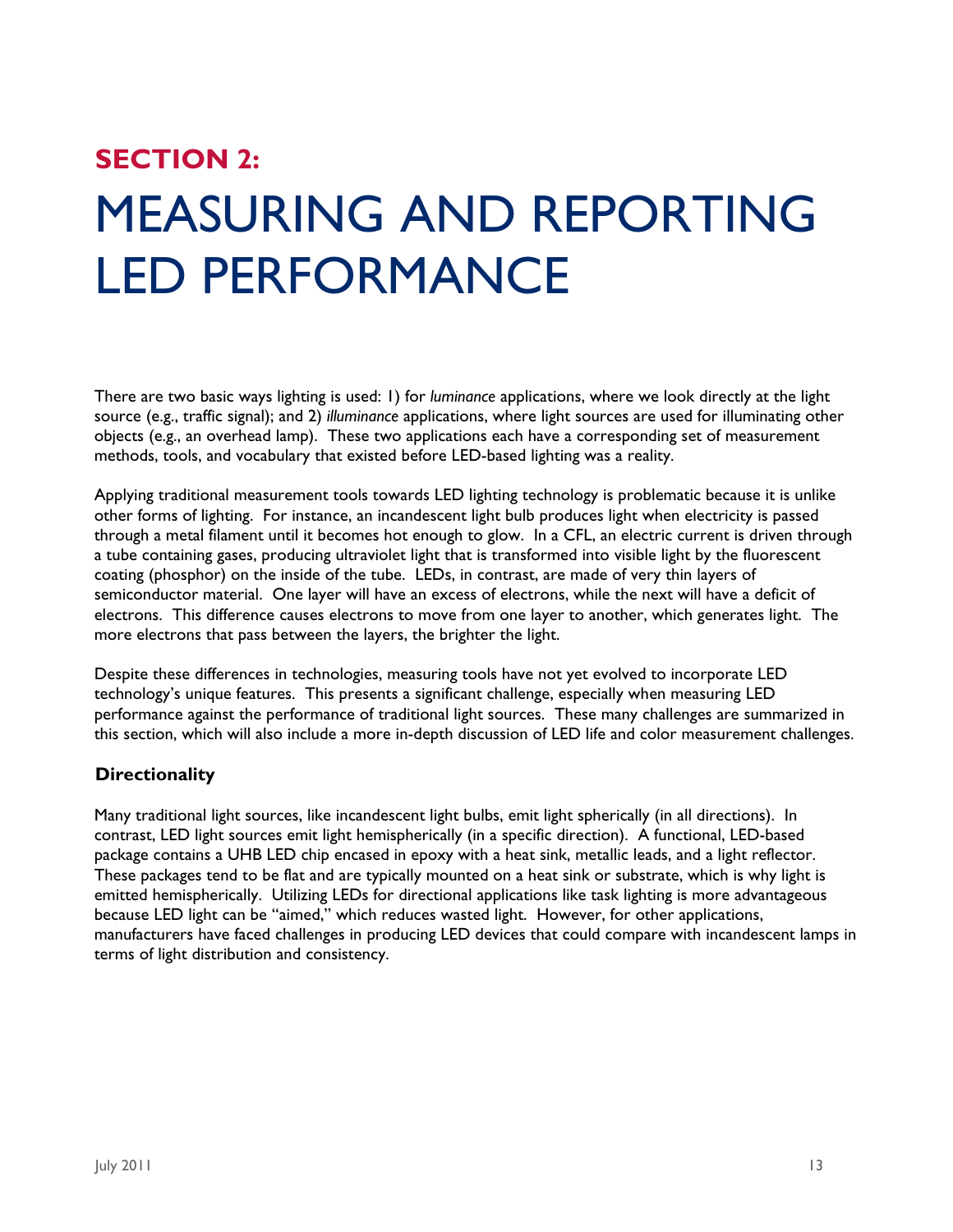**Figure 2. Philips' LED-Based A Lamp Incandescent Replacement ("L-Prize" Entry)** 



Source: ECO-Asia CDCP

#### **Light Source Comparison**

An individual LED chip emits light in a specific wavelength (color), which makes them efficient for coloredlight applications. However, to create white light in LEDs, a variety of color mixing techniques are needed – UV, blue-colored LED with a phosphor, or multiple complementary colored LEDs could be included in the packaging. Depending on the technique used, the resulting light will appear white, but it will have a very different spectrum than traditional sources, especially in comparison to incandescent light. This makes it difficult to directly compare the characteristics of light from an LED source to a traditional source, and sometimes even to another LED source. The spectral distribution of a Red-Green-Blue LED (RGB LED) is illustrated below, along with the spectral distribution of typical incandescent and fluorescent lamps for comparison.

500

550

600

Wavelength (nm)

650

 $700$ 

750





Incandescen<br>Fluorescent

Source: US DOE CALiPER Program.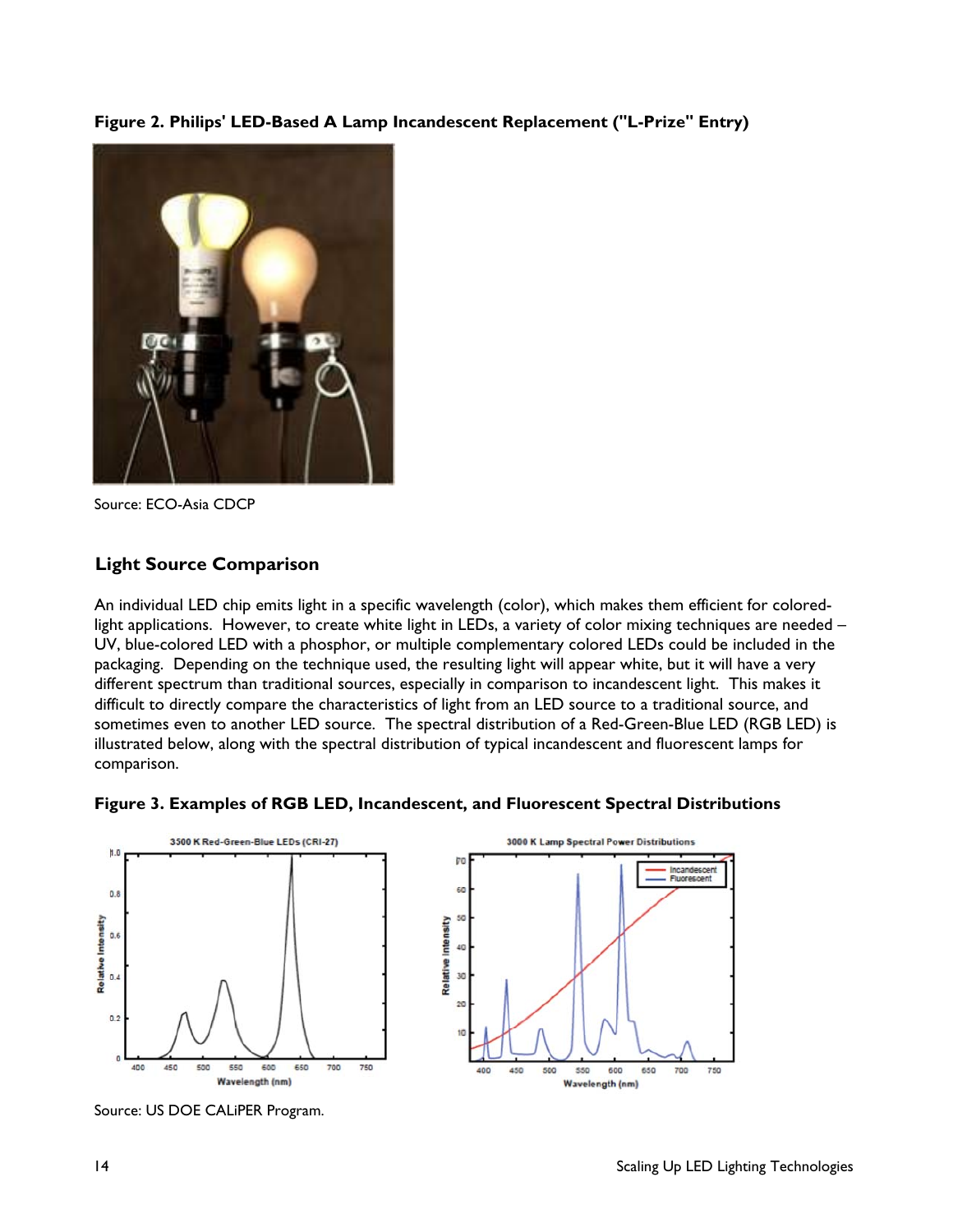### **Color Characteristics (Light Quality)**

In evaluating white light, there are generally two descriptors of light quality that most people are familiar with: *correlated color temperature* and *color rendering*. These metrics are not entirely useful for measuring the light quality of white LEDs.

What appears to our eyes as "white" is actually a mix of different wavelengths in the visible portion of the electromagnetic spectrum.

Incandescent, fluorescent, and high-intensity discharge (HID) lamps radiate across the visible spectrum, but with varying intensity in the different wavelengths. The spectral power distribution (SPD) for a given light source shows the relative radiant power emitted by the light source at each wavelength. Incandescent sources have a continuous SPD, but relative power is low in the blue and green regions. (*See* Figure 3, above). The typically "warm" color appearance of incandescent lamps is due to the relatively high emissions in the orange and red regions of the spectrum.

In contrast, LEDs are monochromatic, meaning an individual LED chip emits light in a specific wavelength. This is the main reason why LEDs are so efficient for colored-light applications. For example, in traffic lights, a red filter on an incandescent lamp can block 90% of the visible light from the lamp, but red LEDs provide the same amount of light for about one-tenth of the power. However, because LED light is monochromatic, various phosphors and other components are needed to produce a broader wavelength spectrum of light to produce white light.

These differences translate to problems with using the Color Rendering Index (CRI), a common measuring tool for light quality devised by the International Commission on Illumination, to measure the light quality of LEDs. The CRI indicates how well light sources render the colors of objects, materials, and skin tones by providing a quantitative "score" of the ability of a light source to reproduce the colors of various objects faithfully in comparison with an ideal or natural light source. The CRI measuring procedure involves comparing the appearance of at least eight color samples as seen under the light source being tested and a reference light source. The differences between the tested light source and the reference light source are averaged and then subtracted from 100 to get the CRI. Small average differences will result in a higher score, while larger differences give a lower score.<sup>35</sup> Sunlight and some incandescent lamps have a perfect CRI of 100. By this method, light sources that mimic incandescent light or daylight for the eight color samples are, by definition, the ones that will score highest on the CRI.

The CRI is not especially relevant for measuring LEDs because their bandwidth emissions are highly dissimilar to the reference light source, and there may be some white light LED applications that are useful beyond what CRI measures, which is only how well a light renders eight different colors under sunlight. For instance, white light generated by commercial RGB LED clusters can be visually appealing, yet the clusters themselves have relatively low CRI values.<sup>36</sup> Because of this, the International Commission on Illumination (CIE) recently recommended that CRI should not be used with white light LEDs.

-

 $35$  If the lamp to be tested has a correlated color temperature (CCT) of less than 5000 Kelvin (K), the reference source is a black body radiator (approximately like an incandescent lamp). For higher CCT sources, the reference is a specifically defined spectrum of daylight.

<sup>36</sup> Similarly, neodymium incandescent lamps, sold under brand names including GE Reveal®, Philips Natural Light, and Sylvania DaylightTM, have low CRIs. However, objects illuminated with them appear brighter and livelier when compared with unfiltered incandescent lamps.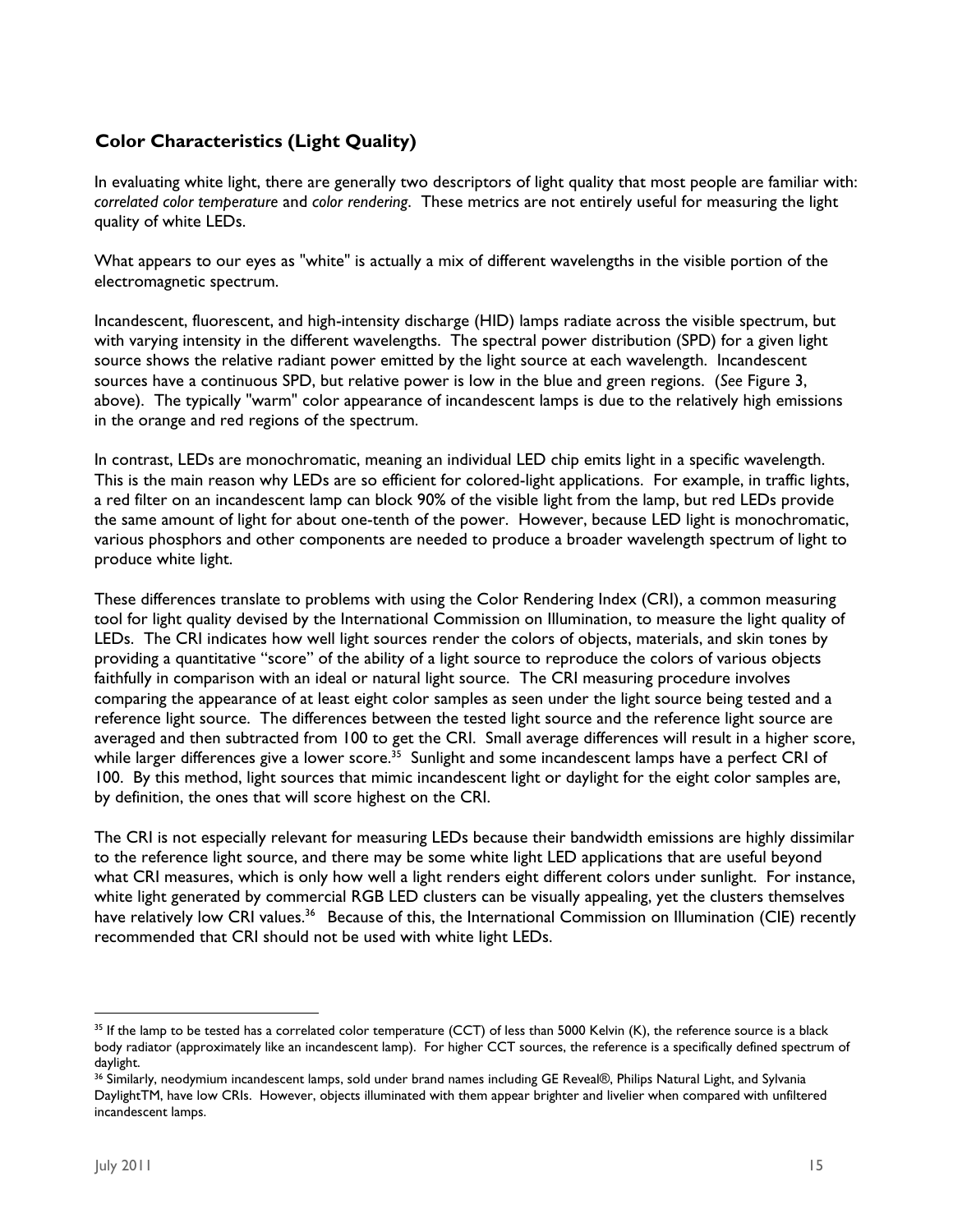A new metric to accommodate LEDs and other light sources, tentatively called Color Quality Scale (CQS), is currently under development. In the meantime, the USDOE and other organizations involved in LED measurements and standards recommend that CRI only be considered a reference for evaluating white LED products and systems and that CRI not be used to make product selections in the absence of in-person and on-site evaluations. Furthermore, the USDOE recommends that CRI be compared only for light sources of equal correlated color temperature (CCT).<sup>37</sup>

Despite these steps towards changing how we use the CRI system, it has been around for over 40 years and is a standard that most light designers and other evaluators are familiar with. Until new standards, like the CQS, are established, policymakers should make aware of the fact the CRI should not be used to measure the quality of white light LEDs.

Correlated Color Temperature (CCT) is another metric that is commonly used for measuring light quality, but like CRI, is not entirely relevant for measuring the quality of LED light sources. CCT measures, in Kelvins (K) the relative warmth or coolness of a light source in comparison to an incandescing object, such as the sun or a heated filament. Since LED "white" light can be a combination of several LED light sources, or a monochromatic light source and phosphor combination, it is difficult to accurately ascribe a CCT.

Currently, the most efficient white LEDs emit light of 4500K to 6500K CCT. Color temperatures over 5,000K are blue-white, while lower color temperatures (2,700K to 3,000 K) are yellow-white to red. Thus, this is why white LED light is white to blue-white in appearance. Some LED light fixtures (luminaires) and lamps are manufactured to mix LEDs of various color temperatures to reach a target CCT by balancing the highest efficacy sources with warmer LEDs, which are less efficient. This process varies according to the make, model, and CCT of the LEDs, but generally is better than high pressure sodium (usually around 22 CRI) and standard metal halide (around 65 CRI), but somewhat lower than ceramic metal halide (80 to 90 CRI). The nominal CRI for neutral (4000K to 4500K) and cool white (5000K or higher) LEDs is typically 70 to 75. In most street and area lighting applications, CRIs of 50 or higher are adequate for gross identification of color.

There are many debates and theories regarding vision and color. Until the advent of a universal, simple way to describe light and color appearance, comparing LEDs to other existing light sources remains a very difficult challenge.

### **Efficiency**

Traditionally, lighting energy efficiency is characterized in terms of lamp ratings and fixture efficiency.

The lamp rating indicates how much light the lamp will produce when it is operated at standard operating conditions. Measurements are taken in lumens and standard operating conditions are typically at room temperature, or 25 degrees Celsius. The luminous efficacy of a light source is expressed as lumens per watt (lm/w).

Light fixture (luminaire) efficiency is a function of both the light source (the light "bulb" or lamp) and the fixture, including necessary controls, power supplies and other electronics/ballast, and optical elements. Luminaire efficiency is measured in terms of the percentage of lumens actually emitted by the fixture.

 <sup>37</sup> This recommendation applies to all light sources, not only to LEDs, as differences in CRI values of less than five points are not significant. For example, light sources with 80 and 84 CRI are essentially the same.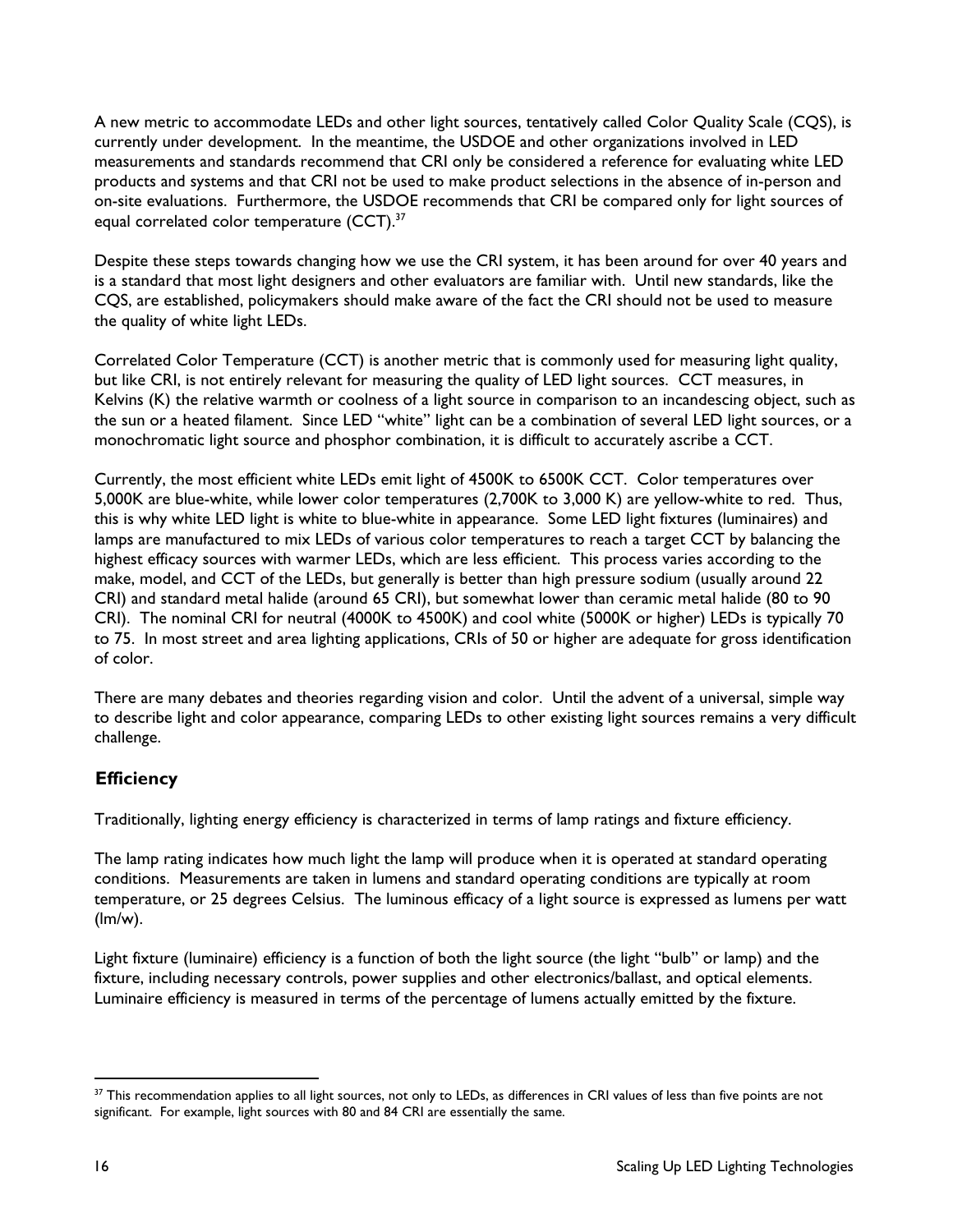While this is an appropriate measure for luminaires that have interchangeable lamps, this has limited usefulness for measuring LED luminaires. The manner in which the LEDs are integrated into the luminaire have a material impact on the performance of the LEDs inside the luminaire. Thus, depending on what is under consideration, the resulting efficacies can vary. In addition, most LED lighting systems are composed of many discrete components. The losses in these components also need to be measured accurately in order to calculate overall efficacy, not just of the LED chips. The specific points of potential energy waste in an LED system can include:

- **Materials Losses:** Defects in the crystal structure of the LED chip can lower the light output.
- **Internal Losses:** Some photons cannot escape from the LED chip; they convert back to heat energy.
- **Thermal Losses:** As the temperature at the p-n junction internal to the LED chip rises, its light output declines.
- **Encapsulant and Optical Element Losses:** The materials in sealants, optical layers and lenses must be carefully matched to the spectrum of the chip to allow as much light as possible to pass through these layers. If phosphors are added, they must also be "tuned" to maximize the light emission.
- **Solder or Other Contact Losses:** Poorly soldered or bonded components resist the flow of electricity, and convert it to heat energy, compounding any thermal issues in the device.
- **Controllers, Drivers, Transformers, and Other Power Supply Component Losses:** Each of these devices can have its own power demand and contribute to the system efficiency.
- **Luminaires:** The LEDs are usually integrated with one or more conventional luminaire components, such as reflectors, housing, or lenses, each of which has loss potentials.

#### **Reliability**

LED chips have a significant advantage over other sources in terms of reliability. Traditional light sources with filaments and electrodes will burn out sooner if switched on and off frequently. For example, in incandescent lamps, the tungsten filament degrades with each hour of operation. When the filament breaks, the lamp "burns out." This break occurs as the lamp is switched on and the electric current rushes through to break a weakened filament. In fluorescent and high-intensity discharge (HID) lamps, the high starting voltage erodes the emitter material coating the electrodes to the point of failure. In contrast, LED life and lumen maintenance is unaffected by rapid cycling so long as the "drivers" are designed to take advantage of this characteristic.

Reliability of LED chips should therefore be considered part of LED performance and quality metrics.

#### **Life**

-

One of the most remarkable qualities of LED technology is that it has a long rated life – up to 50,000 hours or more – compared to about 40,000 hours for even the best linear fluorescent lamps.<sup>38</sup> LED chips do not burn out in the same way that conventional sources do. Rather, their lumen output decreases over time.

<sup>&</sup>lt;sup>38</sup> In general, the life of a conventional lamp is defined and published by the ANSI/IES and IEC/CIE to be the time at which 50% of the test lamp population burned out. The use pattern that lamps are subjected to depends on the typed of lamp being tested. For example, incandescent lamps are required to operate continuously at their specified voltage until they burn out, whereas fluorescent lamps are operated under controlled conditions cycling 3 hours on and then 10 minutes off until they burn out.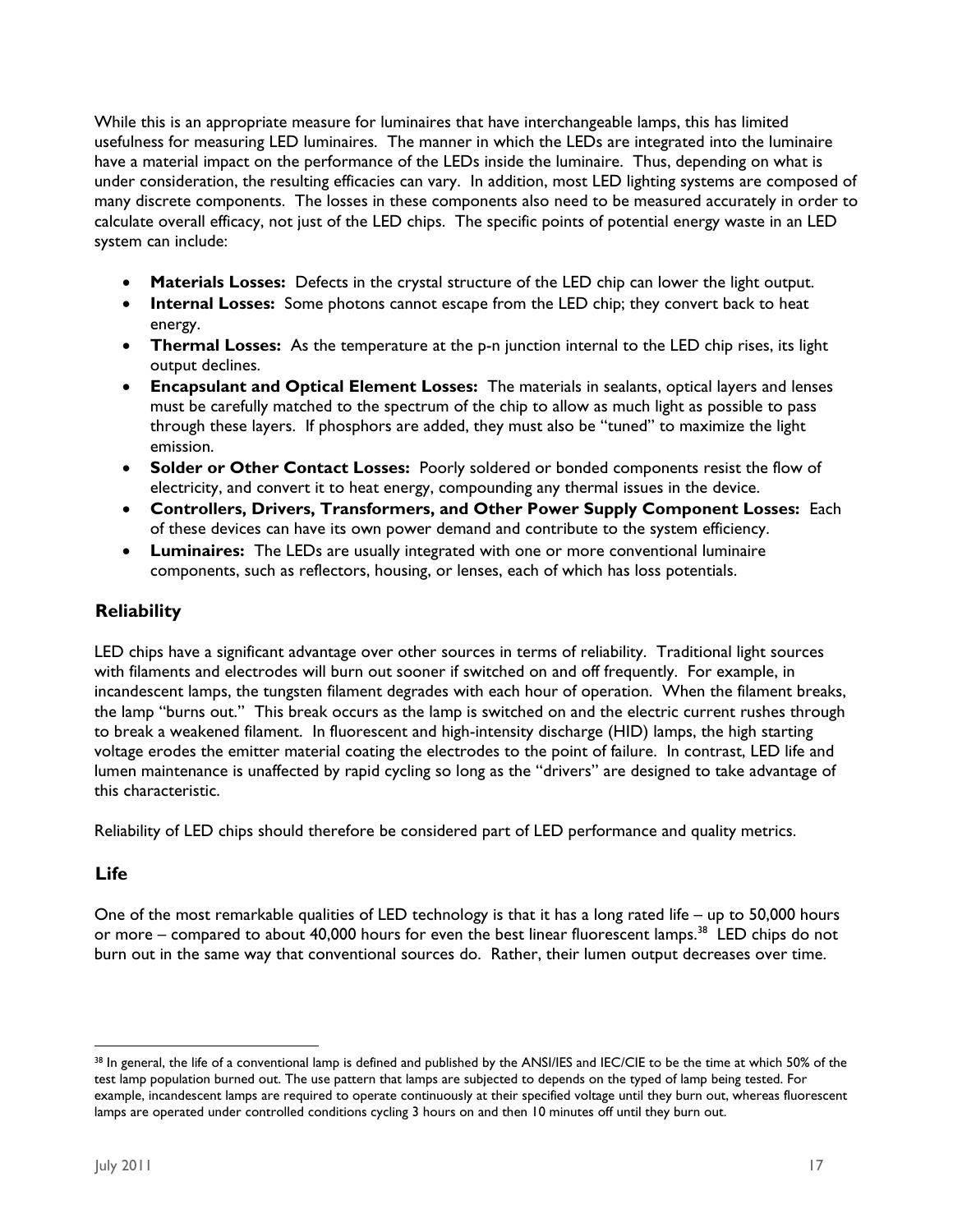Although conventional lamps also have some light output depreciation over the course of their life, these percentages are not taken into account when lamps are rated for longevity. However, depending on the application, a lamp may require retirement before the end of its life because of decreased light output.

**Table 4,** below, is a matrix showing light output depreciation over time of various light sources.

| <b>Light Source</b>            | <b>Rated Life</b><br>(hours) | Lumen Maintenance<br>@50% rated life | <b>Lumen Maintenance</b><br>@ 100% rated life |
|--------------------------------|------------------------------|--------------------------------------|-----------------------------------------------|
| Incandescent                   | 1.000                        | 90%                                  | 78%                                           |
| Tungsten-halogen               | 97%<br>2.000                 |                                      | 93%                                           |
| Metal Halide                   | 15.000                       | 80%                                  | 65%                                           |
| Fluorescent (med load)         | 20,000                       | 85%                                  | 75%                                           |
| 24,000<br>High Pressure Sodium |                              | 90%                                  | 72%                                           |
| 24,000<br>Mercury Vapor        |                              | 75%                                  | 65%                                           |

**Table 4. Rated Life and Lumen Output for Various Light Sources**<sup>39</sup>

The rate of degradation of the LEDs happens based on a number of factors. These factors include: the quality of the LED chip, the design of the LED package, and the design of the LED system. The most important factors here are heat dissipation within the LED, and the long-term performance of the associated electronics, or "drivers." A quality chip without appropriate heat removal, for example, is going to degrade much faster than a properly driven, properly cooled LED chip. Similarly, a quality chip associated with a short-lived or low-quality driver will also not perform well over the long run. Further, life testing for LEDs is impractical due to the long expected lifetimes and the current rapid pace of development. Even with 24/7 operation, testing an LED product for 50,000 hours would take 5.7 years. Furthermore, products under testing would be obsolete by the time they finished life testing due to the fact that technology continues to develop and evolve.

A life testing procedure for LEDs has been proposed by the Illuminating Engineering Society of North America (IESNA) based on the idea of "useful life," or the point in time at which the device's light output has declined to a level that no longer meets the needs of the application. For example, for general ambient lighting, the level might be set at 70% of initial lumen output. Useful life would be stated as the average number of hours that the LEDs would operate before depreciating to 70% of initial lumens. The leading HB LED manufacturers have begun using the L70 language, stating that their white LEDs "are projected" to have lumen maintenance of greater than 70% on average after 50,000 hours when used in accordance with published guidelines.

<sup>-</sup><sup>39</sup> Data adapted from Narendran (2001).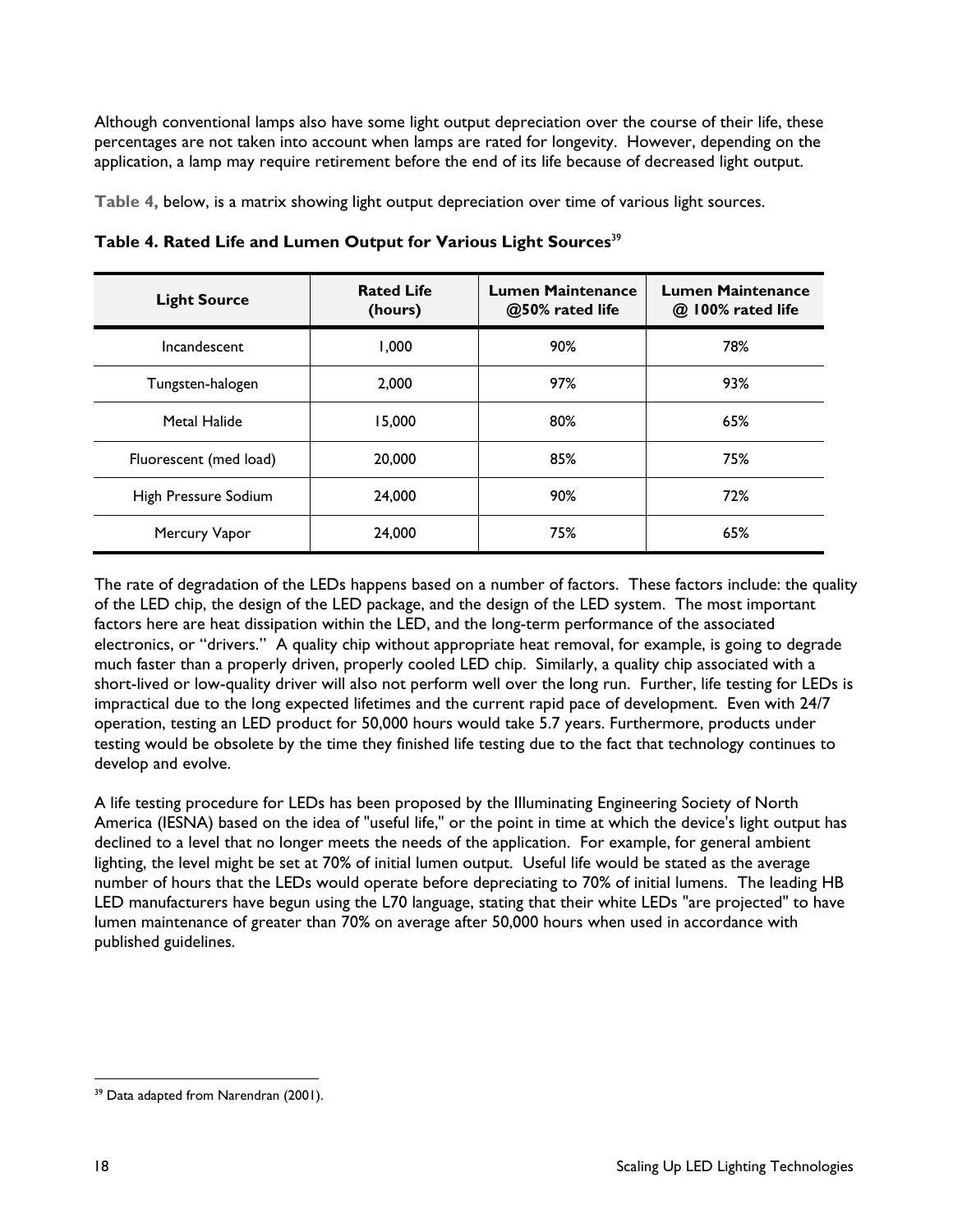### **Controls for LEDs**

Unlike incandescent lamps, which are universally dimmable with inexpensive controls, fluorescent and HID sources present a number of challenges in this regard. With general lighting applications, only CFLs with a dimming ballast may be operated on a dimming circuit; HID sources require specialized electronic ballasts for any degree of dimming. Dimming ballasts for commercial-grade (at specifications) fluorescent systems are readily available and effective, although at a substantial price premium. Further, all of these sources usually do not perform well over a wide (1% to 100% light output) dimming range like incandescent lamps do.

LEDs have an advantage over fluorescent and HID sources in that LEDs can be dimmed over a wide range. However, the challenge with dimming LED-based devices are in the electronics, or "drivers." Like with fluorescent and HID commercial applications, LED-based dimming systems could be available and effective, but at a cost. In the case of general lighting, LEDs face a similar challenge to dimmable CFLs – they need to be compatible with a wide range of dimmers currently in use. LED manufacturers would need to adequately test the compatibility of their products with the variety and technologies used in dimming incandescent lamps (including halogen).

### **Eye Safety**

The vast majority of LEDs are completely safe and do not present any hazard to the human eye. However, as the radiant output power of individual LED chips and multi-chip LED arrays continues to increase, there is also growing concern over the increased potential risk of eye damage. High-powered LEDs can cause a thermal heating effect in proportion to the power density of the radiation, which can result in tissue damage to the retina, similar to exposure to laser sources. Shorter wavelength radiation emitted by some LEDs can cause a photochemical effect in the retina, changing the chemistry of the cells, and UVs at shorter wavelengths can cause damage to the cornea and/or the lens.

One ongoing issue with LED safety is the problem of whether to classify an LED as a laser or a lamp – both have merits and both present problems, depending on how the LEDs are arranged and used. Lasers and LEDs can cause a thermal heating effect in proportion to the power density of the radiation. At shorter wavelengths below 400 nm, UV light is largely absorbed by, and can cause damage to, the cornea and/or the lens.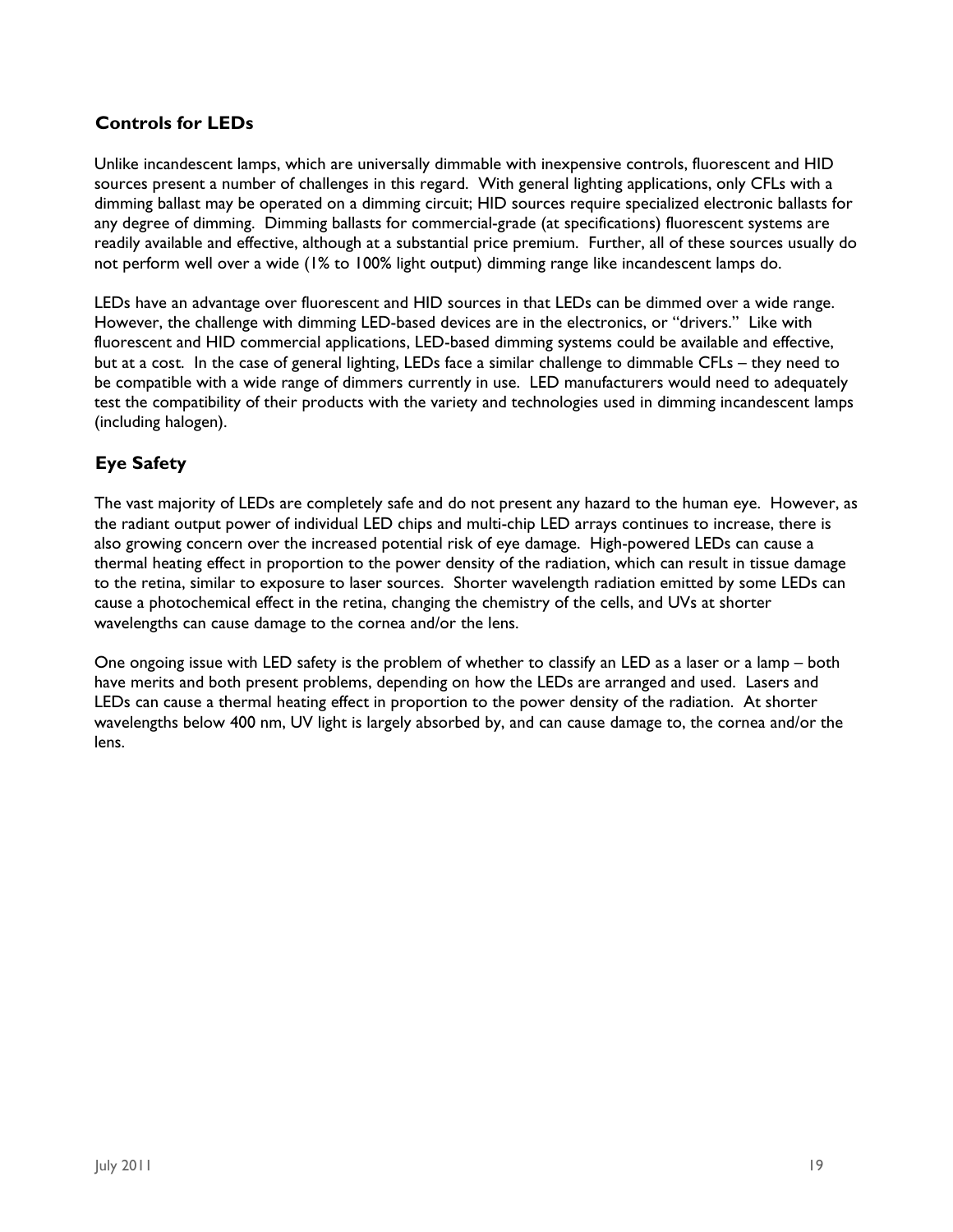# **SECTION 3:**  NEAR-TERM OPPORTUNITIES FOR LED LIGHTING

It is only a matter of time before LED-based lighting will become one of the mainstays in residential, commercial, and industrial markets throughout the world. In one to three years, LED-based lighting products with commercial and industrial specific lighting applications will find their way into more mainstream and residential lighting applications. Even with the recent pace of product development, Asia's residential lighting market will not see large adoption of LED products within this one-to-three year timeframe (other than for the novelty factor) due to the combination of high initial costs and lack of availability of quality products. The exception may be in the off-grid (DC) lighting market, where investments are being made to replace kerosene and other inefficient, polluting light sources in rural Asia.<sup>40</sup>

#### **Non-Residential/Non-General Lighting Opportunities**

Based on ECO-Asia CDCP's review of available data on actual, documented, and verifiable cases, areas where LED-based lighting products will likely make a potential for significant impact in one to three years are in outdoor and roadway lighting, transportation-related functions, and architectural applications. ECO-Asia CDCP made these predictions based on current costs and energy savings potentials through installing LEDs in comparable applications. These predictions were verified with performance test data.<sup>41</sup>

Based on the compiled data, ECO-Asia CDCP made the following findings:

- LEDs are generally not cost effective in indoor applications, especially in retrofit situations.
- LEDs are most cost-effective in situations where they are displacing a traditional light source in an application with a high duty cycle in a new-build situation. New-build situations include new area, parking, street, or outdoor lighting installations, as well as decorative and signage lighting.
- Available performance and cost data show that LEDs are not yet ready to displace the best fluorescent applications for general lighting, like linear fluorescent T8 or T5 lamps.<sup>42</sup>
- Available "best in class" LEDs are now comparable to incandescent and halogen lamps in some applications, but LEDs have yet to surpass CFLs in cost-effectiveness for general lighting situations, especially in most residential applications.<sup>43</sup>

<sup>-</sup><sup>40</sup> *See, e.g.,* Asian Development Bank (ADB) and The Energy Resource Institute (TERI). (2010, October 29). "Lighting for All" Scheme to Bring Clean Energy to 50 Million Asians. Retrieved from http://www.adb.org/media/Articles/2010/13378-asian-affordable-<br>electricities/; see also Lighting Africa – Catalyzing Markets for Modern Lighting. Retrieved from ww

<sup>&</sup>lt;sup>41</sup> Architectural applications are likely to be new application areas and not replacement or refurbishment of existing uses.<br><sup>42</sup> McCullough (2009).

<sup>&</sup>lt;sup>43</sup> The latest round of USDOE CALIPER testing of LEDs replacement for IR reflector halogen applications shows that LEDs do not deliver similar center beam candlepower (CBCP) yet.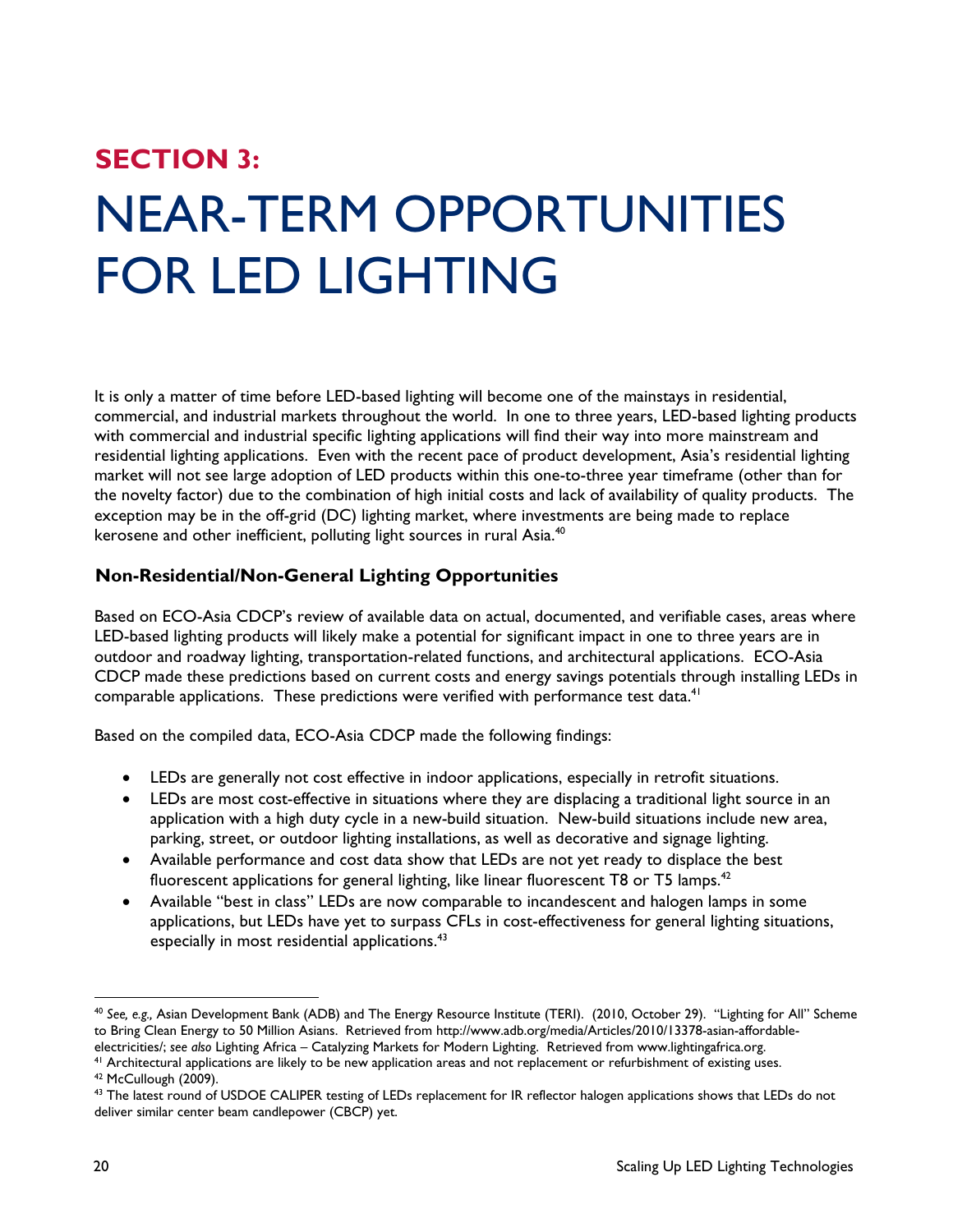LEDs will continue to make additional impacts in areas such as traffic signals and signage. These areas are briefly elaborated further below. However, it is important to note that LED products have the potential to be "disruptive" and may find other market niches that are not in these broadly outlined categories. This is because these products are entering the market at different entry points, and may or may not be limited to their traditional distribution channel for their product categories and applications.

### **Traffic Signals**

LED traffic signals offer a huge potential for energy savings and maintenance efforts over incandescent lamps. As mentioned previously, colored LED lights have significant advantages over traditional incandescent lights because LEDs are monochromatic while incandescent lights require a colored filter to produce colored light. As a result, the luminous efficacy of the LED system far exceeds that of incandescent lamps, and LED traffic signals use 80% to 90% less electricity. Additionally, in times of power outages, battery backup systems for important intersections can power LED signals for much longer periods of time than with incandescent signals.<sup>44</sup>

LED traffic signals also hold a significant maintenance advantage over existing incandescent systems. LED traffic signals last 5 to 10 times longer than conventional signals and therefore require much less maintenance. This translates to reduced safety risk for the work crews as well as reduced maintenance costs.

In Asia, many traffic signals in large cities have been converted to having LEDs. For example, Singapore has converted all of its incandescent traffic lights to LED traffic lights in an initiative that began in the 1990s. However, the overall proportion of traffic signals replaced is believed to be small throughout the region, as many second and third-tier cities have not yet started converting their traffic lights over.<sup>45</sup>

The most likely reason why the majority of traffic lights have not been converted over is the initial cost of LEDs, which is considerable. An incandescent traffic signal lamp costs on average US\$ 2 to US\$ 2.50, excluding the reflector and cover. By comparison, LED traffic signal module costs vary, but generally cost about many times more than the incandescent unit. For example, a red LED signal can range from US \$50 to US \$100, and a green LED module may cost twice as much.

### **Exit Signs**

Similar to LED-based traffic lights, LED-based "Exit" signs are better in terms of energy efficiency, lifetime, and luminous efficacy. Like traffic lights, new and retrofit exit signs also take advantage of the colored nature of the LED light, replacing the need for colored filters. This translates to an energy savings of 90% when compared to incandescent exit signs and an energy savings of 50% when compared to CFL signs.

Because of their energy-savings potential, LED exit signs were the focus of a number of utility programs in the US, and are now well established in the US lighting market. The introduction of the US EPA/USDOE ENERGY STAR® Exit Sign program in 1996 further enhanced US market acceptance of LED exit signs, and established a set of performance specification for these products that can be adapted for Asia. In the US, the Energy Policy Act of 2007 requires that all new exit signs meet ENERGY STAR® requirements.

<sup>-</sup>44 To illustrate, a 68-light intersection (4 lanes) with incandescent signal lamps consumes about 6.8 kilowatts, while the same intersection, configured with LED signals, consumes a tenth of that amount, or 680 watts. This has the potential to lengthen battery run time by a factor of ten, moving a system from being able to run 15 minutes to a system that would be able to run for over 2 hours. Other advantages of such low power consumption include the ability to reduce system and back-up battery size, thereby decreasing purchase and/or maintenance or battery replacement costs as well.<br><sup>45</sup> The Clinton Climate Initiative is working to reduce climate impacts in the world's top 40 cities, and includes LEDs promotion.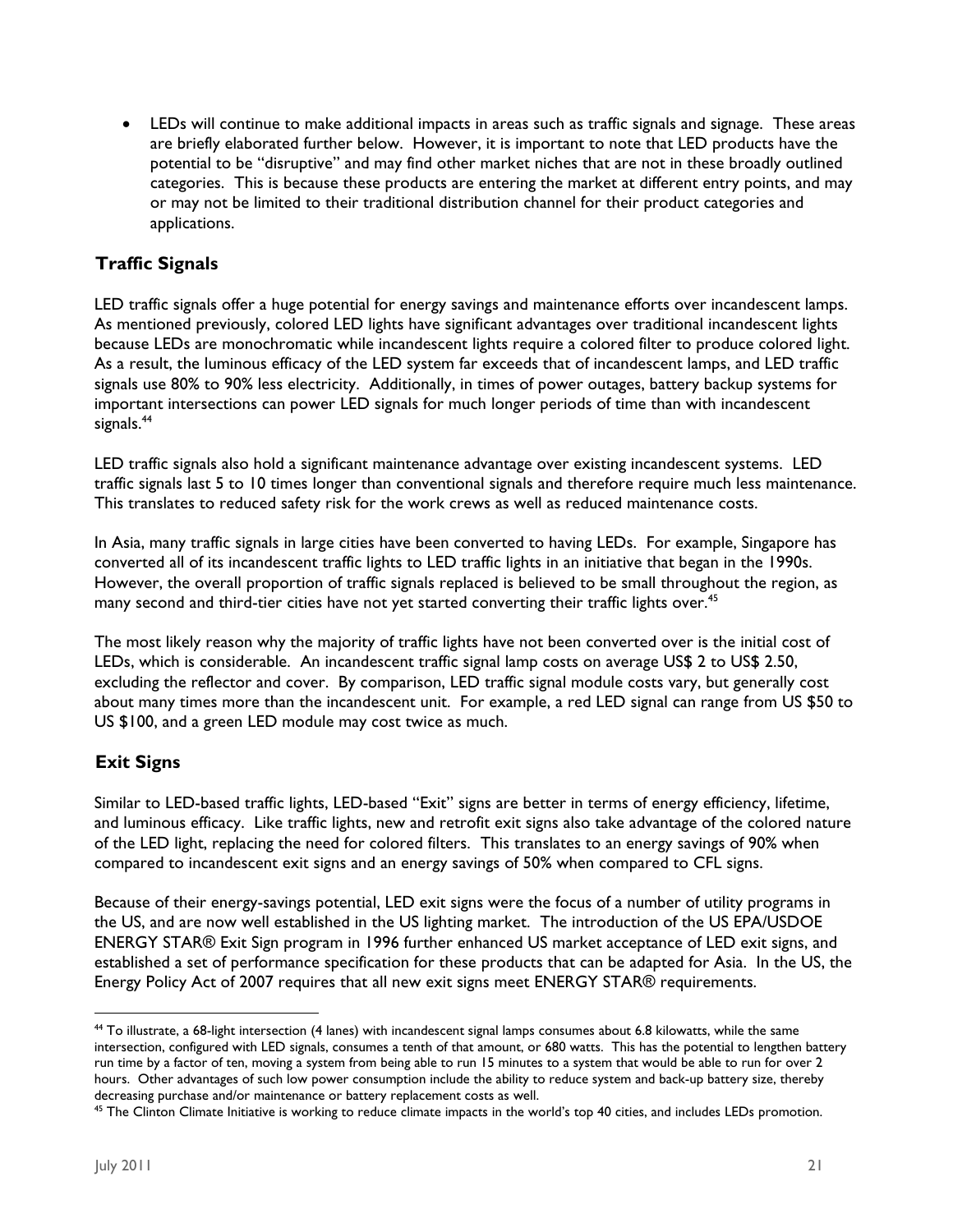### **Transportation**

At airports, shipping facilities, highways, and other transportation areas, LED guidance signals and other traditional installations offer several advantages. Due to the location of many of these lighting applications, maintenance can be a major burden. Thus, the fact that LEDs have long lifespans alleviates a lot of the maintenance burdens.

Moreover, many lighting applications in transportation rely on colored lights. Utilizing LED colored lights would reduce a lot of the energy costs.

In Asia, there are hundreds of airports, shipping ports, and other facilities that are under development or that are being upgraded. These facilities require markers, numbers, signs, and other high duty cycle lighting tasks related to transportation indicators.<sup>46</sup> The wholesale replacement of incandescent transportation-related lighting with more energy-efficient and longer-lasting LED units can result in significant energy and maintenance savings for shipping and aviation facilities, most of which are struggling to meet the rapidly growing transportation demands of this region. **Table 5** presents possible energy savings in using LED applications.

|                                       | <b>Traffic Signal Per Intersection</b> |                 | Aviation Per Airport – One Runway |          |           |                   |              |
|---------------------------------------|----------------------------------------|-----------------|-----------------------------------|----------|-----------|-------------------|--------------|
| <b>Lamp Location</b>                  | <b>Ball</b>                            | Turn            | Pedestrian                        | Approach | Touchdown | <b>Centerline</b> | <b>Edge</b>  |
| # Lamps Required                      | 24                                     | $\mathbf{c}$    | 8                                 | 96       | 180       | 120               | 70           |
| Incan. Watts/Lamp<br>Subtotal (Watts) | 150                                    | 125             | 125                               | 375      | 60        | 120               | 120          |
|                                       | 3,600                                  | 250             | 1,000                             | 36,000   | 10,800    | 14,400            | 8,400        |
|                                       |                                        |                 |                                   |          |           |                   |              |
| LED Watts/Lamp                        | 15                                     | $\overline{10}$ | 15                                | 56       | 9         | 8                 | 8            |
| Subtotal (Watts)                      | 360                                    | 20              | 120                               | 5,400    | 1,620     | 2,160             | 1,260        |
| <b>Savings (Watts)</b>                | 3,240                                  | 230             | 880                               | 30,600   | 9,180     | 12,240            | <b>7,140</b> |
| <b>Total Savings</b><br>(Watts)       |                                        | 4,350           |                                   |          | 59,160    |                   |              |

#### **Table 5. Typical Intersection and Airport Lighting Use**

Source: Ecos Consulting, Research Report to the Northwest Energy Efficiency Alliance, US (2005).

 46 Frost & Sullivan (2010).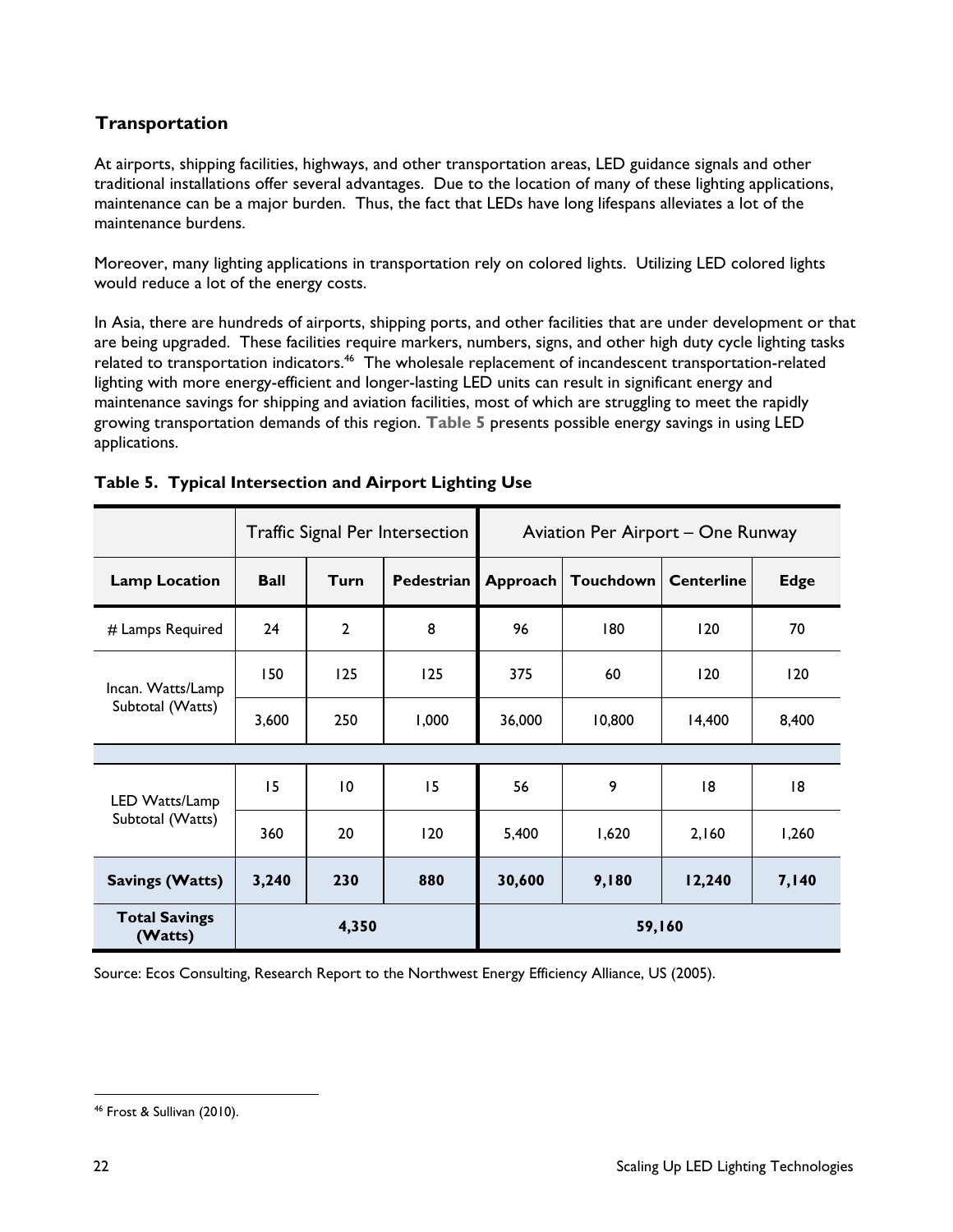### **Commercial Signage and Architectural Building Decoration**

Many signs are switched on 24 hours per day, and typically, architectural decorative lighting tends to be on starting at dusk and remain lit past midnight. Many cities in Asia have architectural decorative lighting, like in the Bund in Shanghai, China. A variety of LED products are now available for new or retrofit commercial signage and architectural lighting that could further reduce the electrical load. LEDs can even replace traditional neon and fluorescent signs. Some of these LED products include:

- *Color wash floodlighting* for variable color on interior and exterior walls in entertainment venues and other high-profile building facades.
- *Channel lettering replacement products*, which are available from a variety of manufacturers.
- *Replacement neon polycarbonate tubing*, which places LEDs into a package that looks like a neon tube, typically used for architectural neon accents on buildings and in entertainment venues.

### **Retail Food and Beverage Refrigerated Display Case Lighting**

Because LEDs are cool to the touch, are not adversely affected by cold temperatures, are more efficient at directional illumination, and do not require much space, LED lighting options for refrigerated display cases in groceries are better than the traditional fluorescent options currently being used. The fact LEDs are cool to the touch, for instance, reduces the amount of heat introduced into the refrigeration space when compared to fluorescents, thus yielding secondary energy savings at the compressor level.

There is a lot of interest in Asia for LED-based refrigerated display case lighting applications. A number of well-known manufacturers, as well as newly established LED manufacturers, have introduced refrigerated case products in the past year. Both test and full-scale installations have taken place in the US and elsewhere, including China.<sup>47</sup> Fluorescent manufacturers are aggressively moving to keep their dominance in this market, and several manufacturers have introduced cold-cathode fluorescents. While these new fluorescent systems may promise incremental energy savings, LEDs can still offer important advantages over many of them, including lower maintenance and lower possibility of in-case lamp breakage.

### **Area Lighting**

LED-based lighting has gained the most attention and traction in the shortest length of time in area lighting for both indoor and outdoor public spaces, parking lots, and street lighting.

With respect to indoor lighting, the distinction needs to be made between a retrofit device versus a lighting fixture designed specifically for LEDs. An example of a retrofit device is an LED-based lamp made to fit into an existing incandescent socket or an LED tube made to replace a T8 linear fluorescent tube. These tend to be not well-executed. In contrast, lighting fixtures designed for LEDs take advantage of its unique features such as directionality and controllable or "tunable" light characteristics.<sup>48</sup> Lighting fixtures designed for LEDs are what is gaining the most attention and traction in the area lighting market.

With new LED light fixture designs, manufacturers have successfully introduced a number of innovative systems to effectively and efficiently light areas with LEDs. Examples of these systems include the Cree LR24, and the MaxLite Flat LED panel, shown in **Figure 4**, below. Products like these are slowly gaining momentum in the US and Europe, as more new buildings are being designed with these systems in mind.

<sup>-</sup><sup>47</sup> *See*, *e.g.*, General Electric. Wal-Mart Uses GE LED Refrigerated Display Lighting to Save Green. (n.d.). Retrieved from http://pressroom.geconsumerproducts.com/pr/ge/Walmart\_LED\_display.aspx.

<sup>&</sup>lt;sup>48</sup> An example of this would be an LED-based reflector lamp versus a lighting system such CREE's LR6 downlighting fixture.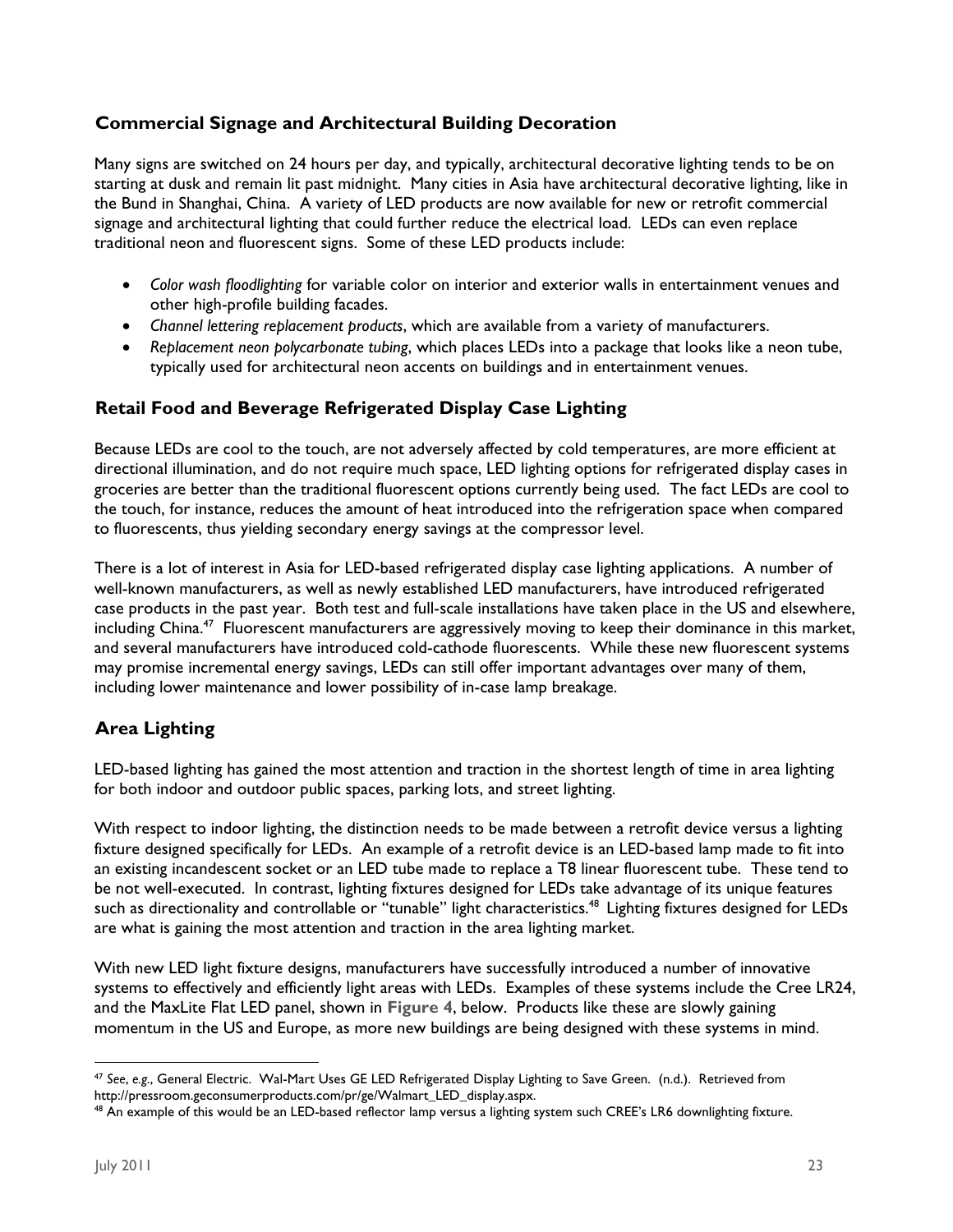#### **Figure 4. LEDs for Area Lighting**







With respect to outdoor lighting, LED-based products have made significant progress in establishing itself as a credible alternatives to HID, induction, fluorescent, and other traditional street and outdoor light sources in terms of performance and design. Municipalities around the world from Europe to Asia are racing to test and install LED street and public lighting.

LED-based street and area lights have many advantages over conventional sources. The most important advantage is that LEDs are not a point-source like high-pressure sodium (HPS) or metal halide (MH). Therefore, the available luminous flux, or total amount of light, can be more evenly distributed and controlled. This characteristic allows designers to aim individual LEDs in the light fixture for optimal distribution and precise cut-off, allowing them to achieve the performance of HPS or MH with a smaller lumen package, thereby reducing energy consumption in the process.<sup>49</sup> Because of its high functionality, LEDbased street and area lighting is the most innovative and widely-adopted application out of the other LED applications.

Installation of these applications has yielded many valuable lessons and cautionary tales that policymakers should be aware of. For that reason, the USDOE has compiled performance and cost data from a number of high-profile test installations on a range of products.<sup>50</sup> USDOE's test installation reports – called GATEWAY Demonstrations – is publicly available and can be found at their website. Full, parametric laboratory test results of products used in these demonstrations are also available on USDOE's website.<sup>51</sup>

 $49$  Note that in applications like area lighting, a direct comparison of LEDs with conventional sources using metrics such as total lumens or lumens/Watt, may not be valid. Rather, the luminaires must be compared based on parametric test results or actual measured performance, taking distribution, uniformity, and other performance characteristics into <sup>50</sup> E.g., Harger, Jim (2008, August 1), "LED lights fail to illuminate Grand Rapids streets." The Grand Rapids Press. Retrieved from

http://blog.mlive.com/grpress/2008/08/led\_lights\_fail\_to\_illuminate.html; Punch on the Web (2010, November 25). "Failed Solar powered street lights – any lessons?" Retrieved from http://www.punchng.com/Articl.aspx?theartic <sup>51</sup> U.S. Department of Energy. "Solid-State Lighting GATEWAY Demonstrations." (n.d.). Retrieved from http://www1.eere.energy.gov/buildings/ssl/gatewaydemos.html.

-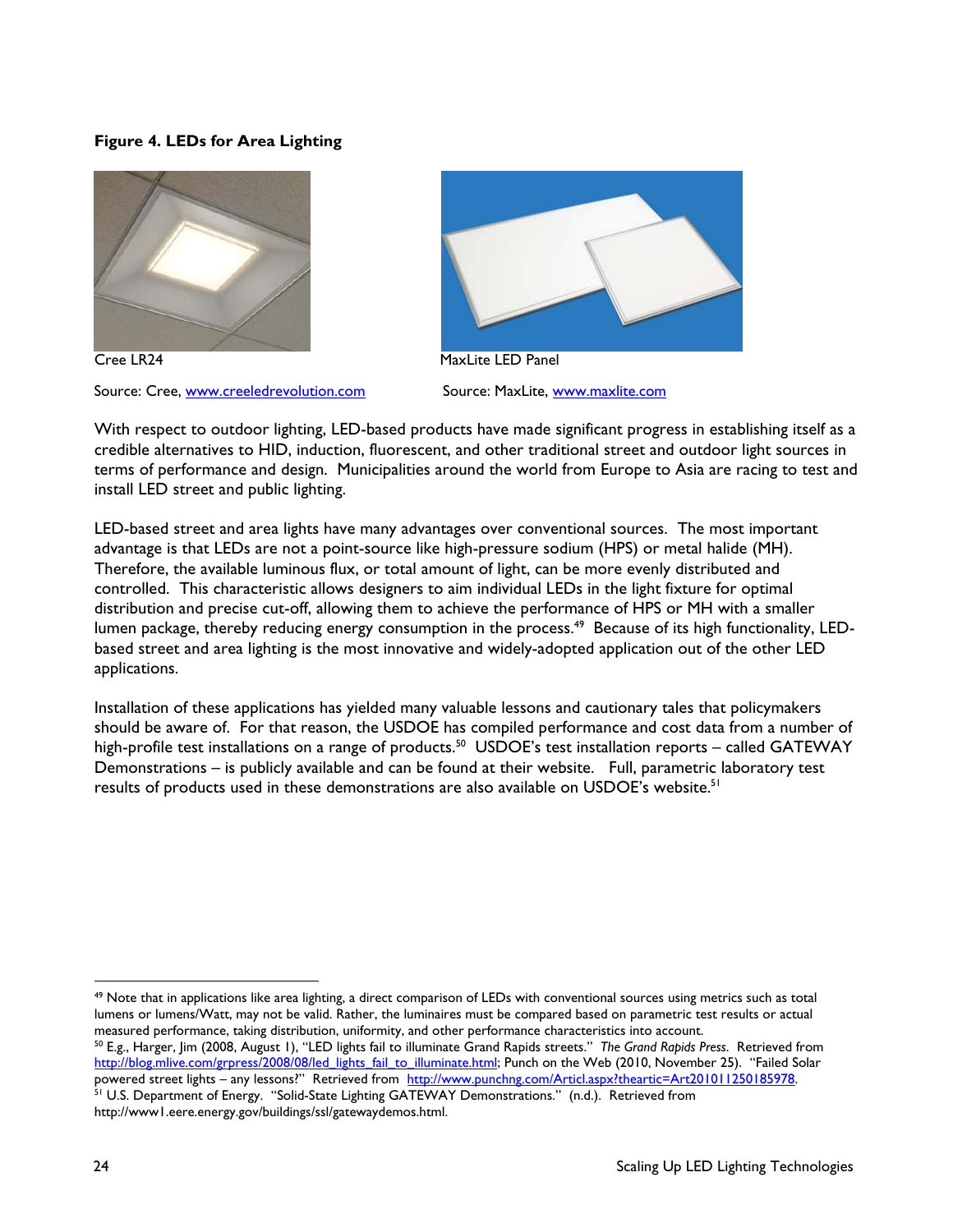**Figure 5. Installations of Indoor and Outdoor LEDs Lighting Demonstrations in the US** 



Source: USDOE and Cree

**Figures 6 and 7**, below, illustrate how one manufacturer has taken advantage of LEDs' unique characteristics in their design process and applied them towards street and area lighting. **Figure 6** shows the actual LED module with a reflector and lens system, which can precisely direct the light output of individual LEDs. **Figure 7** shows the array of these LED modules installed in a "bar" where a number of light bars can be combined to reach the total lumens needed, as well as the distribution pattern desired for a particular luminaire or application.

#### **Figure 6. LED lens & reflector system Figure 7. A modular LED "bar"**



Source: BetaLED, Inc., www.betaled.com

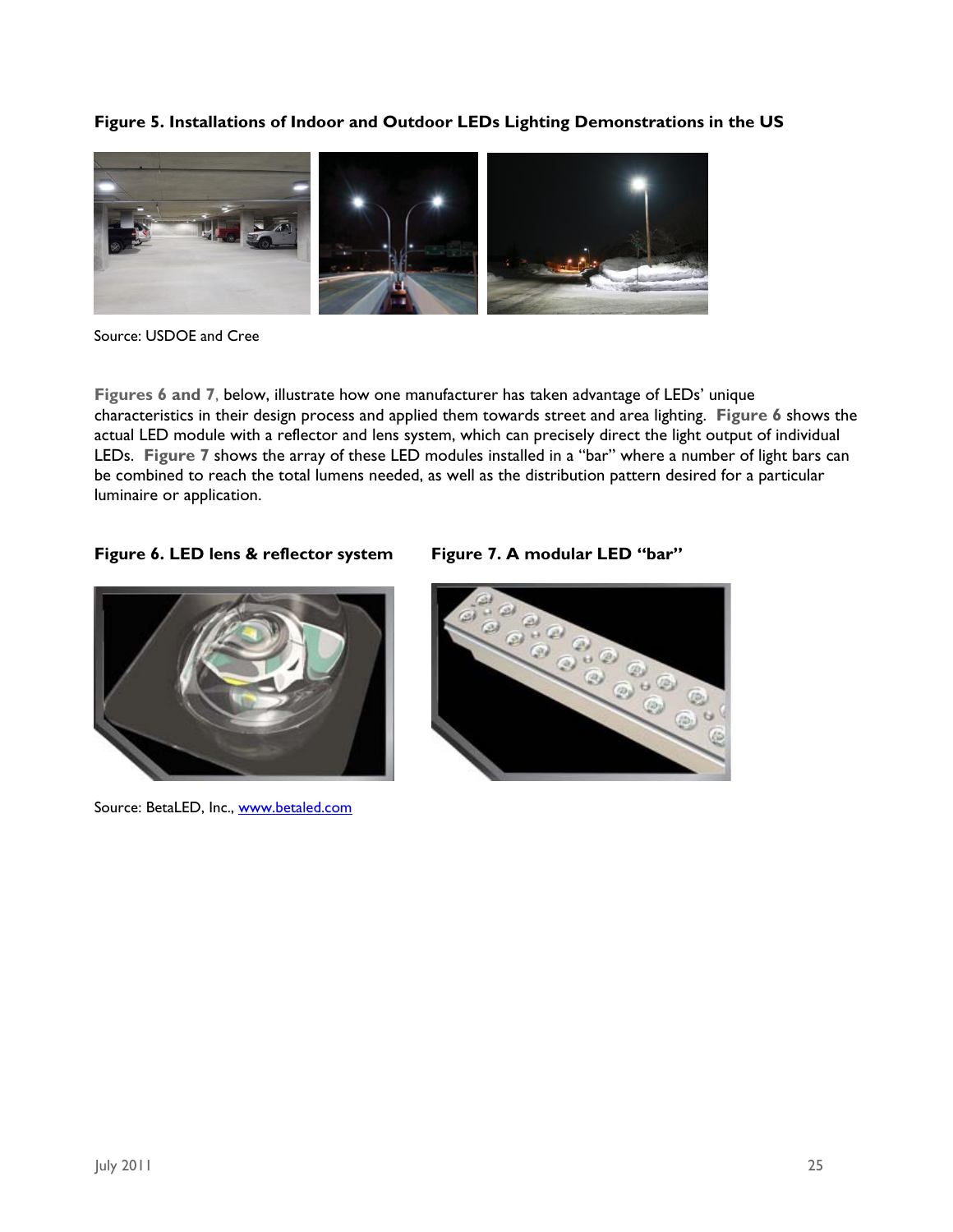# **SECTION 4:**  OPTIONS FOR DEVELOPING LED STANDARDS IN ASIA

The fact that LED technologies are relatively new and fundamentally different from traditional light sources poses many challenges for standards setting. These challenges are compounded by the fact that standardsetting processes tend to be slow and therefore do not keep up with ongoing advances made in the LED industry. Thus, by the time a particular standard can be developed for LEDs, the technological advances may have rendered some performance parameters inadequate.

Nevertheless, setting LED standards is important for a number of reasons that will be elaborated in this section below. Although the standards-setting process for LEDs will be a challenging effort, regional coordination between policymakers at the onset of the process would alleviate some of these challenges, while also ensuring that standards are not overly complex or incompatible. ECO-Asia CDCP thus recommends that, at the very least, the region design LED-specific standards so that the lighting market can accommodate more product diversity and innovation, as well as account for uncertainties in the pace of development.

In reaching this conclusion, the ECO-Asia CDCP team conducted a survey on technical standards, national regulations, testing and labeling requirements, and other performance and quality criteria that address LEDs available for sale in Asia.52 The results are summarized in **Table 6** below. Additional details regarding specific standards and categories are further discussed in this section and summarized in **Attachment B**.

-

 $52$  While this report broadly applies to the Asia region, the data presented focus primarily on China, India, and four countries holding membership in the Association of Southeast Asian Nations (ASEAN) - Indonesia, Philippines, Thailand, and Vietnam. Together, these six nations account for 96 percent of the gross domestic product (GDP) of Asia's developing economies as well as a significant share of the regional LEDs market.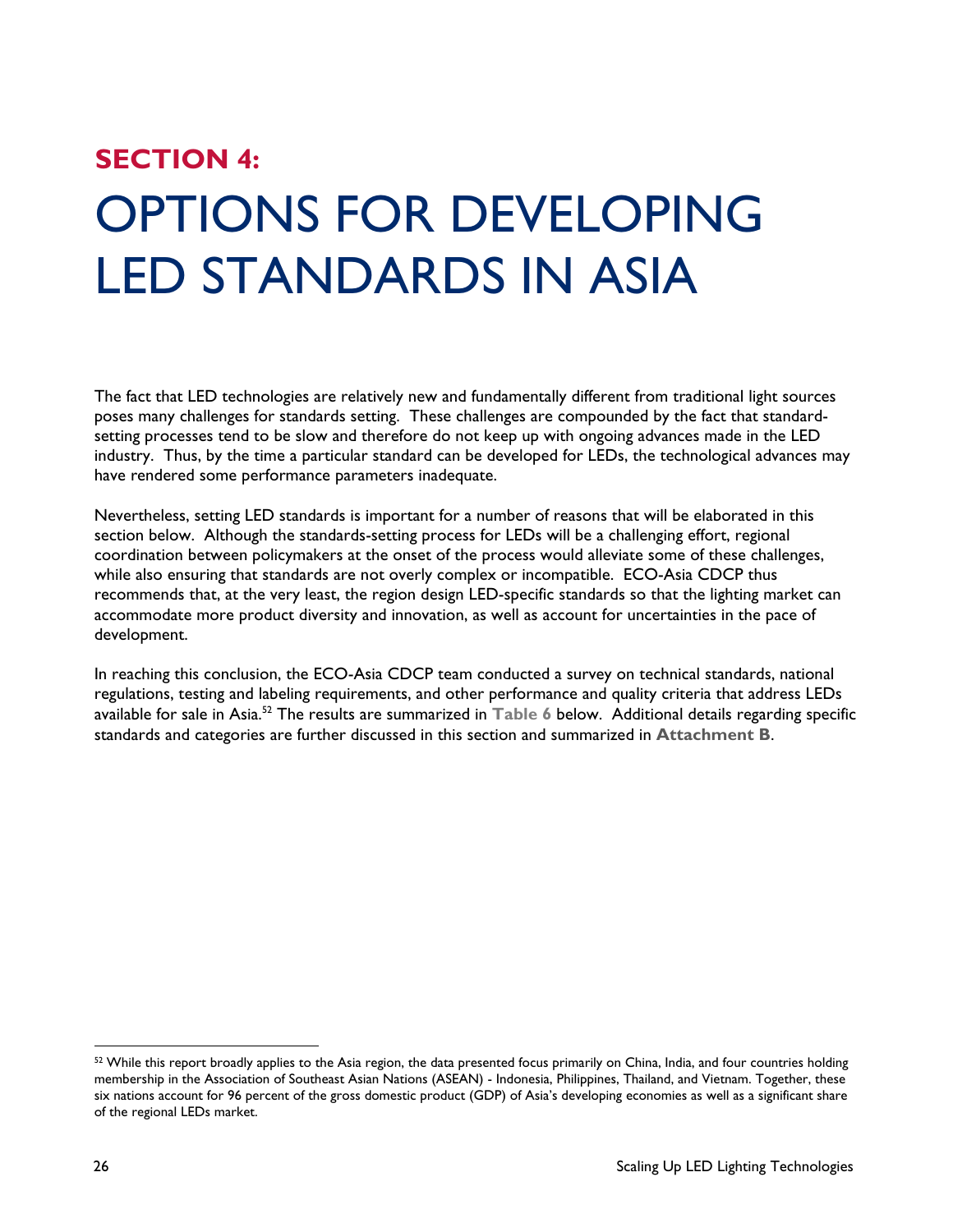| <b>Country/Region</b> | <b>LED Standard</b><br><b>Activities?</b>                        | <b>Specific Application</b><br><b>Category Under</b><br><b>Development</b> | Responsible/Lead<br>Organization                                                                                     |
|-----------------------|------------------------------------------------------------------|----------------------------------------------------------------------------|----------------------------------------------------------------------------------------------------------------------|
| <b>Brunei</b>         | None                                                             | None                                                                       | Energy Division of the Prime<br>Minister's Office                                                                    |
| China                 | <b>Task Team formed</b>                                          | Street, devices, lamps                                                     | China National Institute for<br>Standards and others                                                                 |
| Hong Kong             | <b>Task Team formed</b>                                          | None                                                                       | Hong Kong Electrical and Mechanical<br>Services Department                                                           |
| India                 | <b>Task Team formed</b>                                          | Street lighting, off grid                                                  | Bureau of Indian Standards                                                                                           |
| Indonesia             | Testing standards under<br>development                           | LEDs for solar homes                                                       | Indonesian Directorate General of<br>Electricity & Energy Utilization,<br>Indonesian National Standards<br>Institute |
| Japan                 | A number of standards<br>See Attachment B<br>have been published |                                                                            | Japan Electric Lam Manufacturers<br>Association, Japan Institute of<br><b>Standards</b>                              |
| Malaysia              | Under consideration                                              | Not yet decided                                                            | Standards Malaysia                                                                                                   |
| New Zealand           | <b>Task Team formed</b>                                          | <b>Street lighting</b>                                                     | New Zealand Energy Efficiency and<br><b>Conservation Authority</b>                                                   |
| Philippines           | 2010 Designated for LED<br>standards                             | Modules/General Safety                                                     | Philippines Bureau of Product<br><b>Standards</b>                                                                    |
| Taipei                | A number of standards<br>have been published                     | See Attachment B                                                           | Taiwan Bureau of Standards,<br>Metrology and Inspection                                                              |
| Thailand              | Under development                                                | <b>LED</b> modules                                                         | Thai Industrial Standards Institute                                                                                  |
| Vietnam               | No                                                               | <b>NA</b>                                                                  | Vietnam Standard and Quality<br>Institute                                                                            |

**Table 6. Overview of Standards Activities in Asia** 

With respect to global LED standards development, there are a number of efforts underway to help define LEDs, which could serve as reference points for Asia's future LED standards development efforts. Most notable are the Europe's efforts through the Ecodesign Initiative, the USDOE's Solid-State Lighting Commercialization Support, and the USDOE's five-year plan to accelerate adoption of energy-efficient lighting. Based upon the ECO-Asia CDCP's survey of the Asia region's standards-development activities, ECO-Asia CDCP recommends that the region look to standards developments in Europe and the US as a base from which the region should build its standards-setting activities upon. The following standards have already assisted in the development or coordination of a number of LED-related standards, including some standards currently under development throughout Asia:

- ANSI C78.377-2008, Specifications for the Chromaticity of Solid-State Lighting Products: Specifies recommended chromaticity (color) ranges for white LEDs with various correlated color temperatures (CCTs).
- IES LM-79-2008, Approved Method for the Electrical and Photometric Testing of Solid-State Lighting Devices: Specifies a standard test method for measuring the photometric properties of SSL devices, allowing calculation of luminaire efficacy.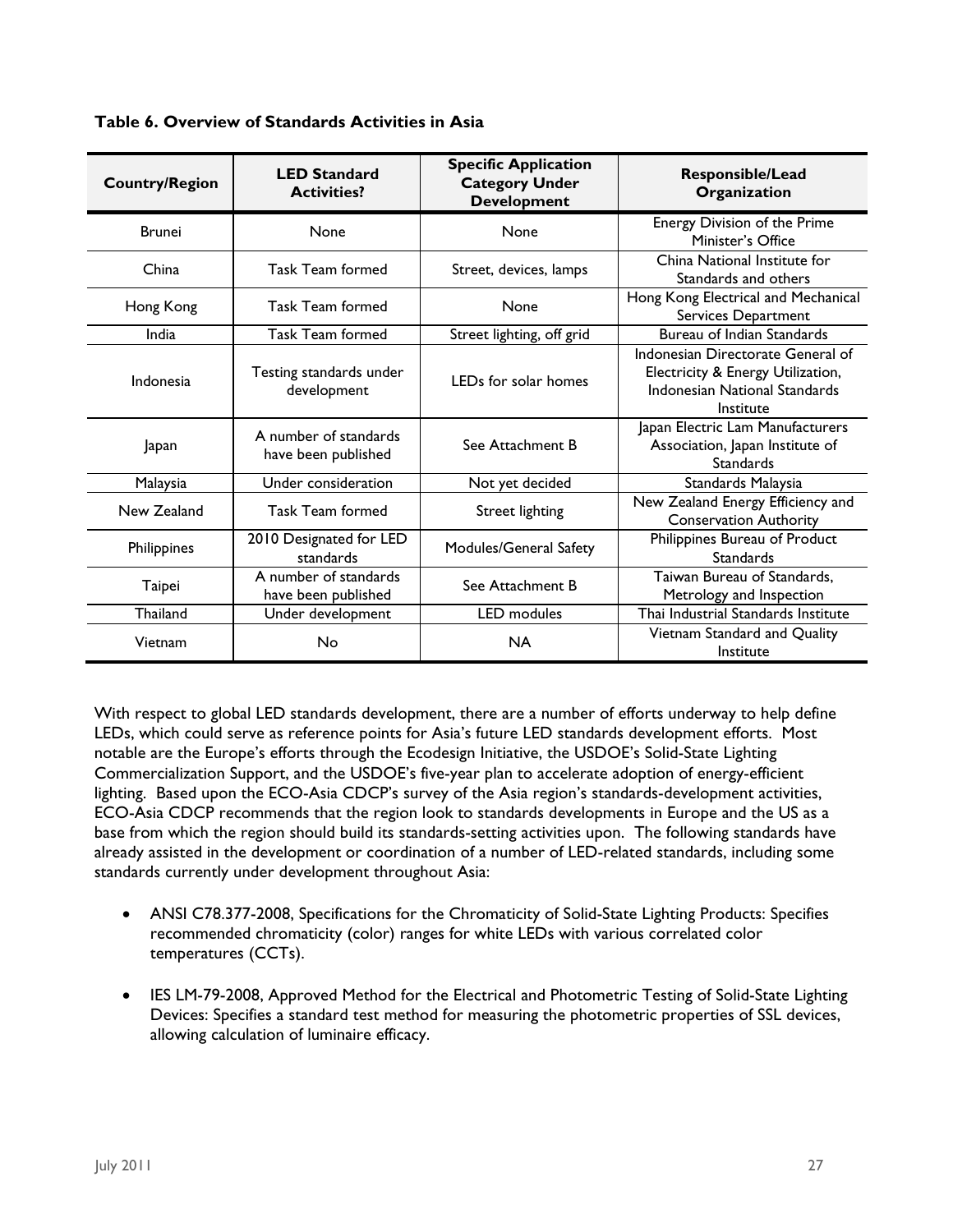- IES LM-80-2008, Approved Method for Measuring Lumen Depreciation of LED Light Sources: Specifies a standard method for measuring the lumen depreciation of LEDs, allowing calculation of LED lifetime.
- IES RP-16 Addenda a and b, Nomenclature and Definitions for Illuminating Engineering: Provides industry-standard definitions for terminology related to solid-state lighting.
- IES G-2, Guideline for the Application of General Illumination ("White") Light-Emitting Diode (LED) Technologies: Provides lighting and design professionals with a general understanding of LED technology as it pertains to interior and exterior illumination, as well as useful design and application guidance for effective use of LEDs.
- NEMA LSD 45-2009, Recommendations for Solid-State Lighting Sub-Assembly Interfaces for Luminaires: Provides guidance on the design and construction of interconnects (sockets) for solidstate lighting applications.
- NEMA LSD 49-2010, Solid-State Lighting for Incandescent Replacement Best Practices for Dimming: Provides recommendations for the dimming and design of screw-based incandescent replacement solid-state lighting products.
- NEMA SSL 3-2010, High-Power White LED Binning for General Illumination: Provides a consistent format for categorizing (binning) color varieties of LEDs during their production and integration into lighting products.
- UL 8750, Safety Standard for Light Emitting Diode (LED) Equipment for Use in Lighting Products: Specifies the minimum safety requirements for SSL components, including LEDs and LED arrays, power supplies, and control circuitry.

In addition to the European and US standards covered above, there are a number of safety standards that are applicable to LEDs. These include:

- IEC 60825-1, Safety of laser products Part 1: Equipment classification and requirements. This standard was developed by the International Electrotechnical Commission and has been adopted in Europe as EN 60825-1. This standard is commonly known as the Laser Safety Standard but also covers LEDs, and treats them as lasers. Note that LED products sold in the EU must be tested according to IEC 60825-1.
- EU General Product Safety Directive. This directive requires that all consumer products for sale in the EU should be safe. The Directive does not reference IEC 60825-1, but manufacturers have used use this standard to help define "safe." It is important to note that different EU member countries have various guidelines (rather than directives) covering laser and LEDs: no laser or LED pointer can be above Class 2, and all LEDs in children's toys must be Class 1.

Within the Asia region, Japan and Taiwan are ahead in terms of standards development. ECO-Asia CDCP recommends that, in addition to examining developments in Europe and the US, the region look to the standards adopted in Japan and Taiwan as a reference point for future standards development.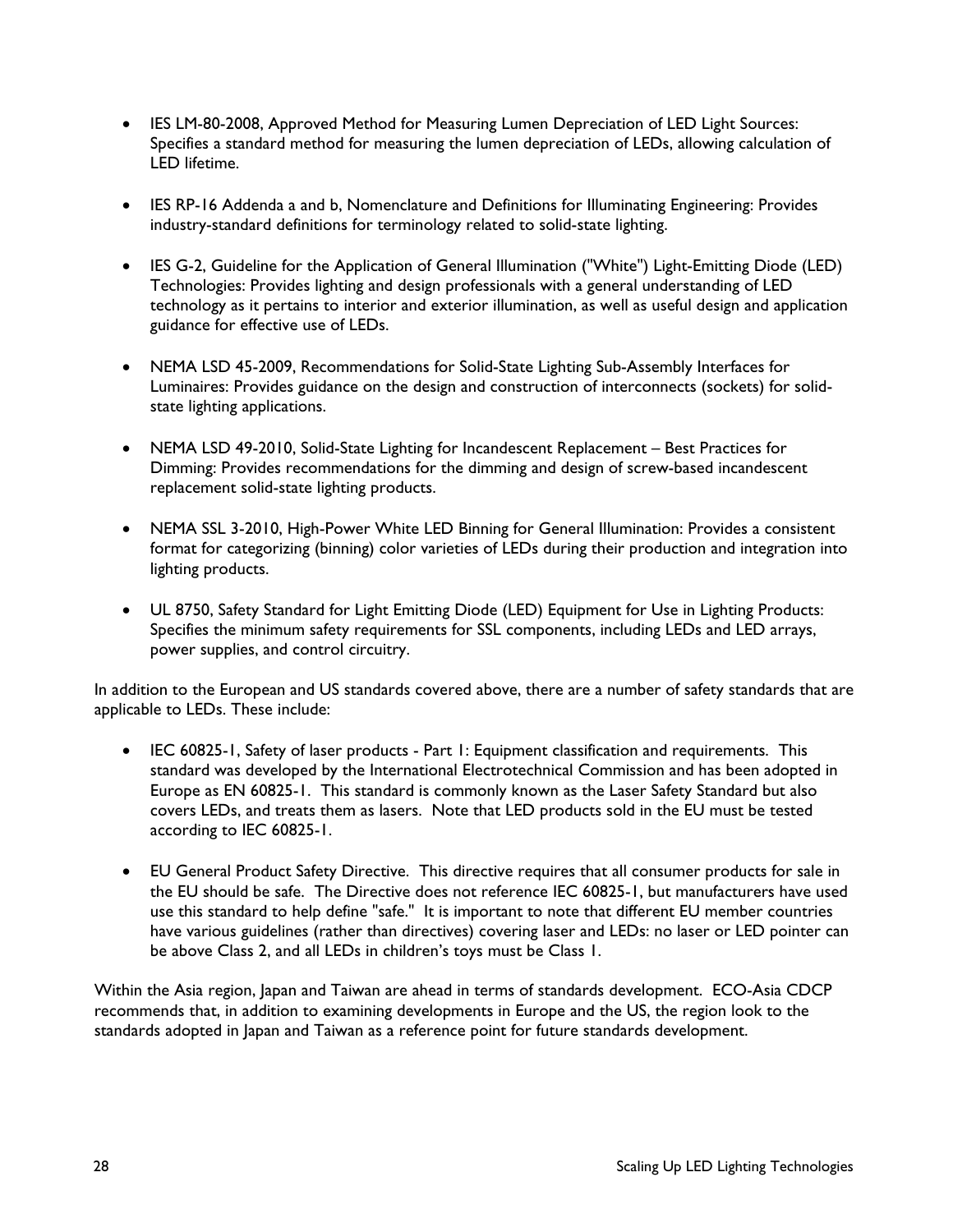Japan has developed a number of LED-related standards, including:

- $\bullet$  TS C0038 (Pub.2004-11-20)(Expire 2011-05-19) Photobiological safety of lamps and lamp systems.
- $\bullet$  IIS C8121-2-2 (Pub. 2009-03-20) Miscellaneous lampholders Part 2-2: Particular requirements Connectors for printed circuit board based LED- modules.
- IIS C8152 (Pub. 2007-07-20) Measuring methods of white light emitting diode for general lighting.
- JEL 311 (Pub. 2006-03-22) General Rules for Photometric Method of White LED Lighting.
- $\bullet$  | IS C 8153 (Pub. 2009-03-20) DC or AC supplied electronic control gear for LED modules Performance requirements.
- $\bullet$  | IS C8147-2-13 (Pub. 2008-10-20) Lamp controlgear Part 2-13: Particular requirements for d.c. or a.c. supplied electronic controlgear for LED modules.
- $\bullet$  | IS C8154 (Pub. 2009-03-20) LED modules for general lighting Safety specifications.
- $\bullet$  | IS C8155 (Plan 2010) LED module for general lighting service Performance requirements.
- TS C 8153 (Pub. 2007-07-20; Expire 2010-07-19) White light emitting diode devices for general lighting – Performance specifications.
- $\bullet$  | IS C 8156 (Plan 2010) Self-ballasted LED lamps for general lighting services by voltage >50V Safety specifications.
- IIS C 8157 (Plan 2011) Self-ballasted LED lamps for general lighting services Performance requirements.

Taiwan (Chinese Taipei) has published several LED device/product standards. These are listed below:

- CNS15233: Fixtures of roadway lighting with light emitting diode lamps outdoor,
- CNS15247: Test methods on light emitting diode components and modules (for general lighting service) for normal life – other.
- CNS15248: Methods of measurement on light emitting diode components for thermal resistance other.
- CNS15249: Methods of measurement on light emitting diode components for optical and electrical characteristics – other.
- CNS15250: Methods of measurement on light emitting diode modules for optical and electrical characteristics – other.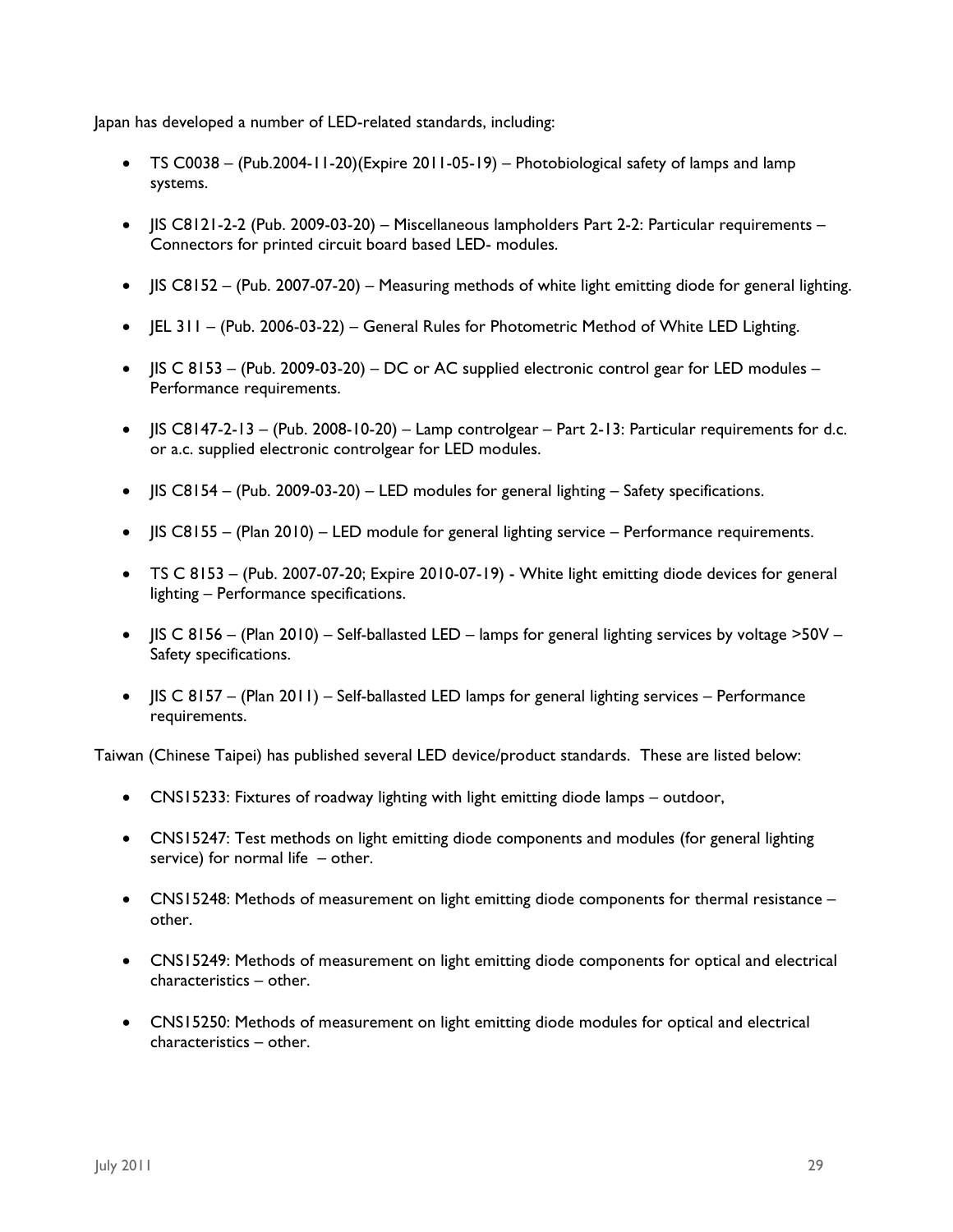# **SECTION 5:**  RECOMMENDATIONS FOR FUTURE ACTION IN ASIA

Although LEDs are not likely to completely displace traditional light sources, LEDs will likely become one of the mainstays of energy-efficient lighting. The versatility of incandescent lighting for many tasks, as well as over a century of investment and development centering on incandescent lighting, means that its legacy will not be easily or quickly changed.<sup>53</sup> Additionally, developments in the efficiency and cost of existing light sources have not yet stopped.<sup>54</sup> Thus, the key to ensure future energy efficiency in lighting products will require that each light source be used to its best advantage.

In order for LEDs to achieve their best potential for energy efficiency and widespread adoption, clearer policies and standards need to be developed. It is apparent that current metrics cannot adequately describe the characteristics of LEDs. This poses a challenge to those who must set standards for LEDs. Continuing to utilize old measurement systems not only misleads both policymakers and consumers, it has the potential to limit LED technology's ability to effectively command the lighting market.

In order for the Asia region to take advantage of this energy efficient, low maintenance, and innovative technology, new standards must be implemented to take into account LEDs' unique features. ECO-Asia CDCP recommends that agencies across the region update their national lighting standards library to accommodate LEDs, which should take place in the near future. Although the standards-setting process can be slow and resource-intensive, many governments are keen to develop their domestic LED industry, improve their energy efficiency, or both. Therefore, governments across the region could save time and resources by directing efforts towards conferring on formulating region-wide standards. There are also other initiatives underway, including compliance with the Restriction of Hazardous Substances Directive (RoHS), which also should be taken into account.

Policymakers, regulators, standards-setting bodies, and agencies across the region should conduct an immediate standards and policy "triage" for LEDs. Based on ECO-Asia CDCP's review of the majority of available data on actual, documented cases regarding installation of LEDs in comparable applications that can be verified, the triage should initially focus on the following application areas for LEDs:

 **Area, parking, street and/or outdoor lighting:** This is a high-interest area, and policy support for standards may be easily obtained. However, standards for these application areas can be very involved, and related standards such as pole height, distribution, illumination levels, etc. may also need to be revisited, adding to the time investment.

<sup>&</sup>lt;sup>53</sup> Consider, e.g., the pace of T12 to T8 tube lamp replacement worldwide or magnetic to electronic ballasts for tube lamps.<br><sup>54</sup> E.g., the "super CFL" and other coated and halogen IR reflector lamps have made significan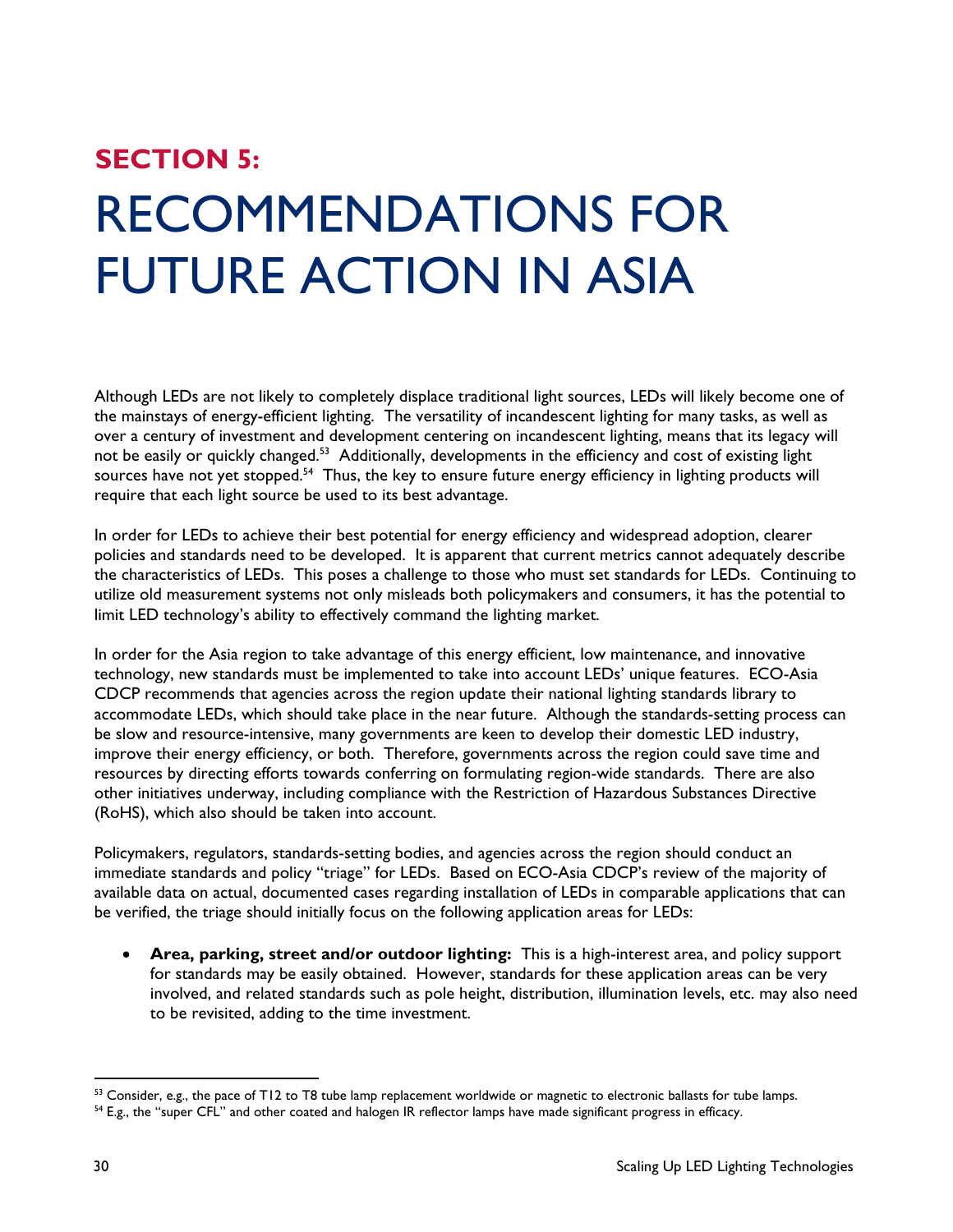- **Traffic lights and transportation-related signals:** These are high-duty applications that can yield significant savings both in energy and maintenance costs, even if they are not as visible as other applications. Changing transportation and traffic-related lighting may also require code or regulation changes in addition to changes in standards.
- **Signage and architectural applications:** Similar to traffic and transportation-related applications, these are high-duty cycle, and they are also increasing in numbers as more commercial buildings are being built and retrofitted around the region.
- **Off-grid lighting applications:** These applications have gained significant interest in recent years, as a new generation of low-wattage LEDs has started to meet some basic rural lighting needs. Additionally, off-grid lighting applications have the potential to serve a large percentage of Asia that is not yet connected to the grid. Like with street lighting, complementary standards for these applications will be needed, such as in charging and battery capacity.

As noted earlier, LED products have the potential to be "disruptive" and may find other market niches that do not fit neatly into these above broadly-outlined categories, or for other traditional distribution channels. In addition, the lessons learned from the introduction of CFLs indicate that while consumer-oriented LED products (such as incandescent lamp replacement) are not yet cost effective, a number of steps, including quality standards for consumer products, should be put in place in the near future in order to protect early adopters from exaggerated claims and from products with dubious performance. Adopting minimum quality standards would reduce the risk of inferior products "poisoning" the market.

Finally, there are a number of variables that policymakers in Asia may wish to consider when analyzing the growth of LEDs:

- **Road map for LED-related policies:** Policymakers will require a road map for LED categories that covers standard-setting, regulation, and promotion that is based on industry development progress and potential impacts to guide their decisions. Policymakers may also want to consider a regional, ongoing effort to coordinate on a regional road map for LED categories based on the potential impacts in terms of energy savings and costs. This will allow a continued "triage" for standards and regulation development that can allow policymakers and standard setting agencies to keep pace with the industry.
- **A regional effort on LED standards and labeling:** A regional effort towards harmonization of standards and labeling for LEDs can help to speed up the adoption of quality LED-based products and reduce the overall efforts needed around the region. Currently, there is no recognized set of common quality criteria for LED-based products in place across Asian consumer or commercial markets. This presents an opportunity for harmonization of quality standards that can help reduce confusion, speed up adoption, and send the right economic message to suppliers and developers of quality LEDs in Asia.
- **Quality is essential:** A hard-lesson from the introduction of CFLs into Asian markets was that low-quality products could undermine energy-efficiency policies and efforts to mitigate greenhouse gas emissions. High-level policymakers need to recognize that the prevalence of low-quality LED products in the market will again constitute a significant barrier to the full realization of energyefficiency policy goals. Given that first costs for new LED-based products are much higher than CFLs (on a per-unit basis), it is imperative that public and private investments should be made as wisely as possible.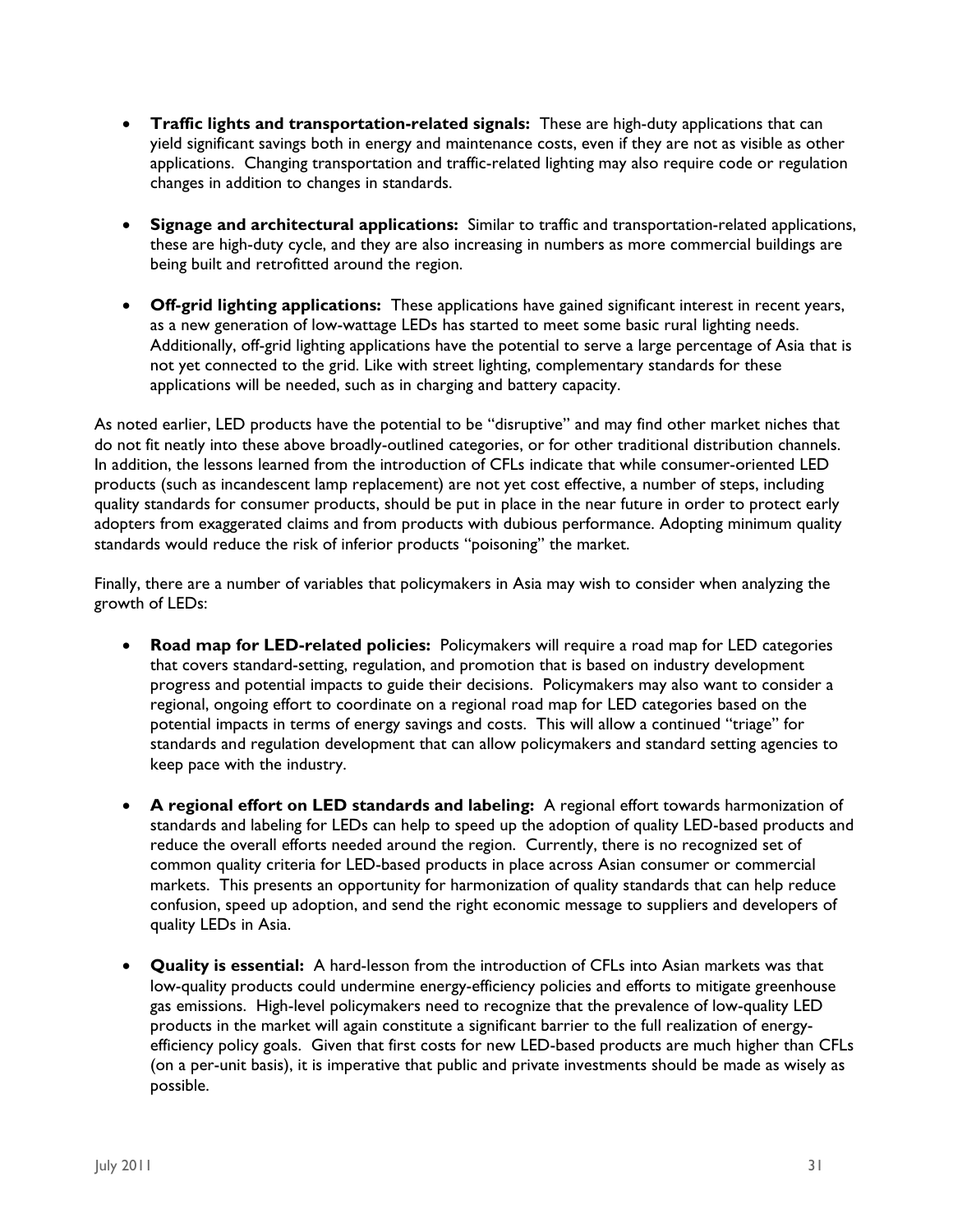- **Use available regional institutions:** Currently, many countries focus their standards on energy efficiency and energy performance and do not explicitly incorporate other quality criteria into their standards. Therefore, an initial step for the regional harmonization process for LEDs can begin by identifying some common performance characteristics for LEDs that can ensure energy, light output, and lifetime performance provide a minimum level of product quality in the market. There are three regional initiatives that can serve as suitable vehicles for such a regional effort:
	- **1) The Asia Lighting Compact (ALC)** Based in Singapore, the ALC is a regional, independent, public–private partnership whose mission is to promote standards harmonization, product quality, and adoption of energy efficient lighting. It has worked with regional stakeholders to develop a set of quality standards for CFLs in Asia. (*See* www.asialighting.org)
	- **2) The Regional Center for Lighting (RCL)**  Based in Sri Lanka, the RCL is a technology hub for lighting in Asia. RCL's mission is to advance sustainable lighting and make it affordable to improve the well-being of the citizens and the countries within the region. It is developing a technology and knowledge portfolio and laboratory capacity. (*See* www.rclsa.net)
	- **3) Lighting Information and Technical Exchange for Standards (lites.asia)** The objective of lites.asia is to facilitate a greater involvement by Asian/APEC countries in the development of the International Electrotechical Commission's (IEC) standards. This should result in standards which are more appropriate for regional needs, thus enabling Asian/APEC countries to adopt IEC specifications with minimum local variations. (*See* www.litesasia.org)

A combined, coordinated effort by these organizations could help advance both the technology road map and standards harmonization for the region. These organizations should also work together to recommend performance and quality categories, as well as recommend product categories, test methodologies, data sharing plans, etc. both suitable and acceptable for agencies and stakeholders in Asia. These organizations could help develop guidelines in these two important areas:

- **Guidelines for municipalities:** Currently, many municipalities and agencies are in the throes of "LED-fever." They are determined to make investments in LEDs at all costs and are confused by misleading performance and lifetime claims when carrying out cost-benefit analyses. One possible approach to address this issue is to develop a one-page guide for evaluating LEDs and product claims. Officials and agencies would then use this guide to screen out dubious products. A follow-up step would be to seek support for a regional organization, whose purpose would be to disseminate information regarding best practices in public and municipal lighting for agencies throughout the region.
- **Guidelines (and labels) for consumers:** Similar to the many municipalities and agencies, consumers are also blinded by exaggerated and unverified claims of performance and quality. As a result, low-cost consumer products are appearing in many markets without any oversight or recourse for consumers. This remains a preventable disaster. Energy or consumer agencies can work with a recognized regional organization on product quality, such as the ALC, to develop a consumer guide and/or a standard label to help consumers choose quality products. This guide can use common descriptors of performance and quality for consumers around Asia and would help prepare the market for quality products.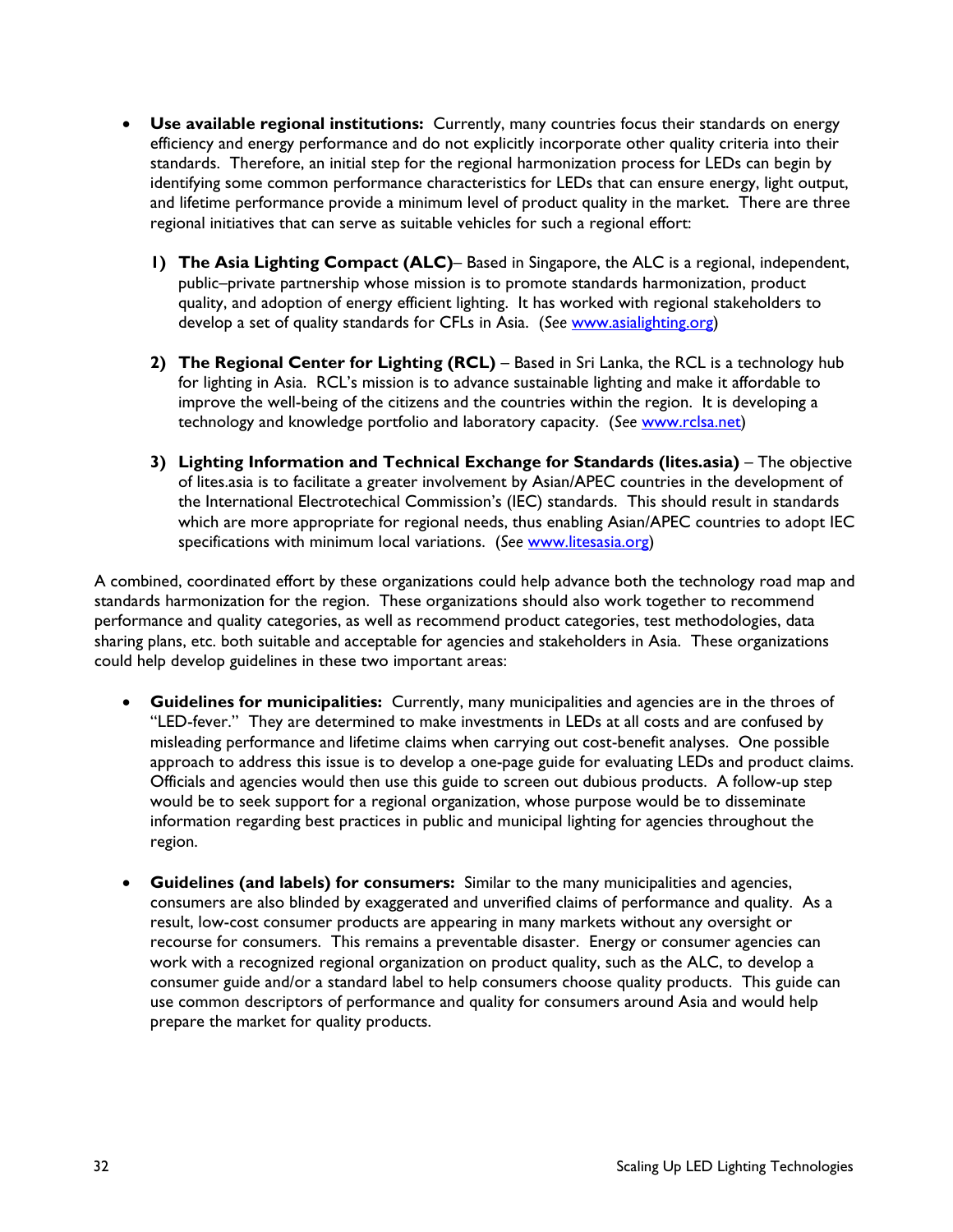### **ATTACHMENT A:**  A PRIMER ON LEDS

Note: the materials used in this section were taken from a number of sources, including USDOE, Wikipedia, Philips/Lumileds, Navigant Consulting, Inc., and Carnegie Mellon University.

#### **Coverage**

LEDs were invented in 1969 and represent the first fundamentally new lighting technology since gas-discharge lamps. LEDs bring many advantages to electric lighting, with the most notable advantages being energy efficiency and an extremely long service life. Other characteristics of LED systems can include:

- A smaller profile than that of other lighting systems.
- Like with fluorescent lamp systems, declining performance when heat builds up.
- Like with any other system, a lifespan that is determined by the duration of the shortest-lived component.
- Typically fast "on-times" in the order of 60 nanoseconds (versus 10 milliseconds for incandescent lamps).
- If various colors are mixed within an LED system, and if it lacks the circuitry needed to balance the light output as temperature varies, the overall color appearance of the light output may shift.

The LEDs covered in this report are limited to LED-based lighting products. To date, this includes LEDs that emit visible and ultraviolet (UV) energy.<sup>55</sup> This report focuses only on the so-called high brightness LEDs (HB LEDs) and ultra-high-brightness LEDs (UHB LEDs), although there is no standard industry definition of the HB LEDs or of UHB LEDs. This report does not cover the wide range of solid-state lighting (SSL), which includes lasers and organic light emitting diodes (OLEDs).

#### **Background**

Materials in electric and electronic applications are classified into three groups according to their *conductivity*, which is a property that describes how easily current flows in the material. These materials include:

- *Conductors*  these are conducting materials such as copper and gold, where electric current flows with virtually no resistance.
- *Insulators*  these materials that are opposite of conductors, like plastic and rubber, where virtually no electric current is able to pass.
- *Semiconductors*  these materials in between the two conducting extremes, and are solid, crystalline materials that are more conductive than an insulator but less conductive than pure conductors.

<sup>-</sup><sup>55</sup> Sometimes UV emitting semiconducting chips are coated with a phosphorescent layer that emits light in the visible spectrum when it is exposed to UV light. Ultimately, the user sees visible light. This technique is sometimes used to produce white light.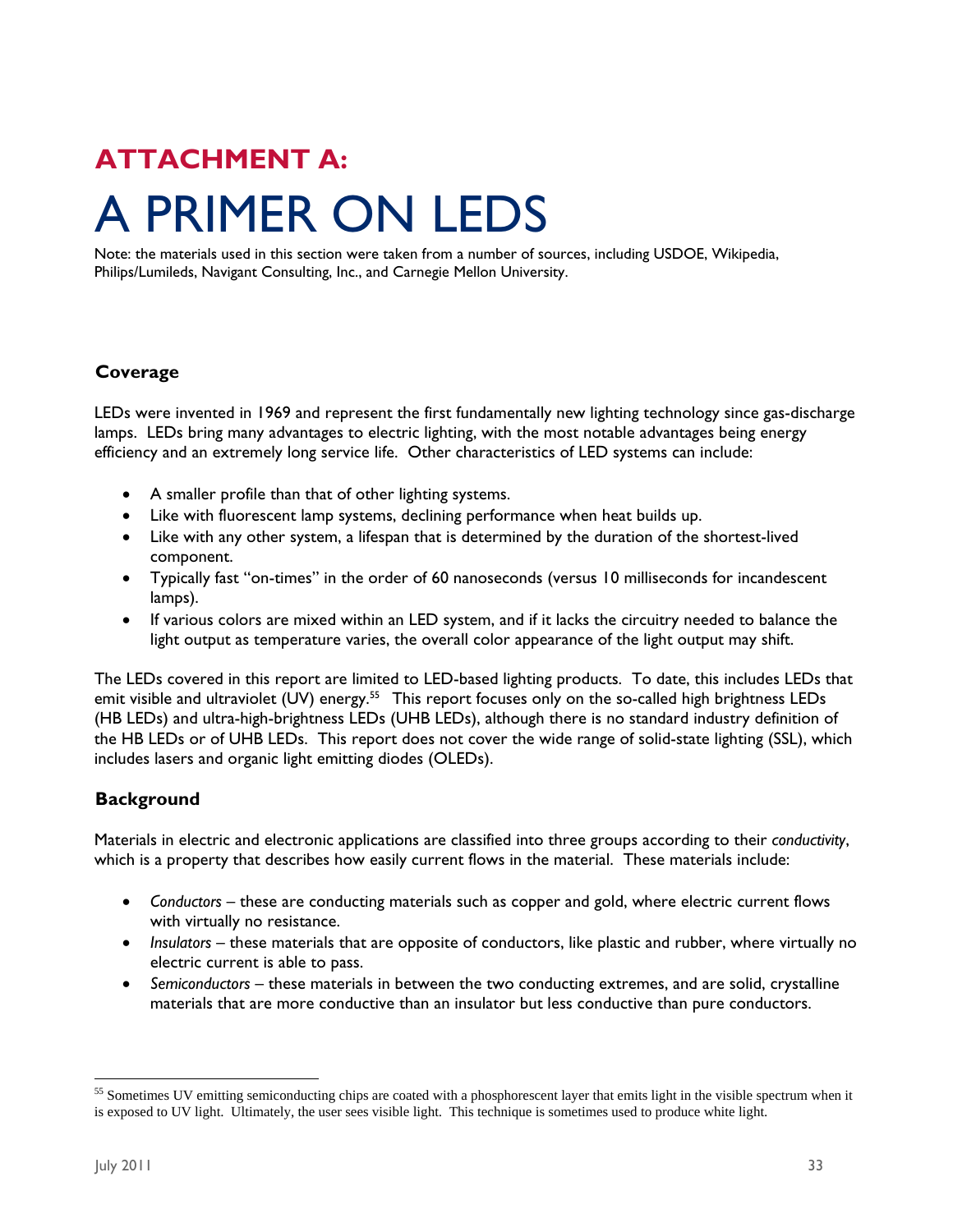#### **Creating LEDs from Semiconductors**

By layering semiconductor materials that have different levels of conductivity, a *diode* can be produced. A diode is a valve-like device through which electrical current flows in one direction and is blocked from flowing back in the other direction. More specifically, by applying a voltage difference across two distinct layers of the diode, current flows through the material. Light emitting diodes, or LEDs, are special types of diodes that convert electrical energy into light through a phenomenon called electroluminescence.

The physical explanation for LEDs is as follows: the flowing current in an LED excites electrons in one semiconducting layer to a high-energy state. These excited electrons then combine with "holes," or places in the material where there are a lack of electrons. This combination of electron and hole allows the electron to settle into a lower energy state and emit a photon, or "light packet." The photons that are emitted from this recombination make up what we perceive as light from the diode.

Photons that are produced from this recombination process typically have nearly identical energies. Consequently, each LED emits light that falls within a narrow bandwidth. This bandwidth is determined and limited by the materials the LEDs were made with. This bandwidth can be produced in the visible range of the electromagnetic spectrum, but also in the infrared and ultraviolet range through the use of different semiconductors. It is the narrow bandwidth in the visible light range that causes the light from LEDs to appear monochromatic.

#### **Manufacturing the LED Wafer**

Like other semiconductors, each LED consists of extremely thin, "sandwiched" layers of materials that typically are compounds formed of two to four elements. These thin layers are brittle and must be either created on, or transferred to, a more durable and rare earth metal, such as sapphire, gallium, or indium. These materials function as a *substrate*, i.e., their crystalline structure is selected to be compatible with the compound semiconductor materials.

Precise amounts of impurities, or *dopants*, are purposely introduced to the semi-conducting layers of an LED and determine the electrical properties of the compound materials. By doping layers differently, different colors and efficiencies of LEDs can be achieved. Some doping processes are well known and established (such as the process that produces red LEDs), while others are in earlier stages of development.

The creation of the thin layers that make up an LED involves many carefully-designed and controlled steps and additional materials, including some toxic gases. The processes for creating LEDs require clean rooms and sophisticated controlled-system equipment, similar to the processes used for creating other semiconductors. The most common processes for creating the newest generation of LEDs are molecular beam epitaxy (MBE) and metalorganic chemical vapor deposition (MOCVD).

Unlike the semiconductors used in computer processing and memory chips, however, LEDs are far more difficult to fabricate. They cannot be produced on large "wafers," which are sliced nodules or boules of ultra pure semiconductor materials grown under controlled laboratory conditions. Most LED wafer substrates are four or six inches in diameter or smaller, due to the brittleness of the materials and the challenges of growing defect-free boules.

LED wafers that pass quality control criteria are further processed to create individual LEDs. Layers of conductive metals and photoreactive films are applied and then etched in geometric patterns to create the basis for microscopic circuits. Optical materials can also be applied and shaped at the wafer level of production. The result is a gridded matrix of individual LEDs with the required shapes and layers. Wafer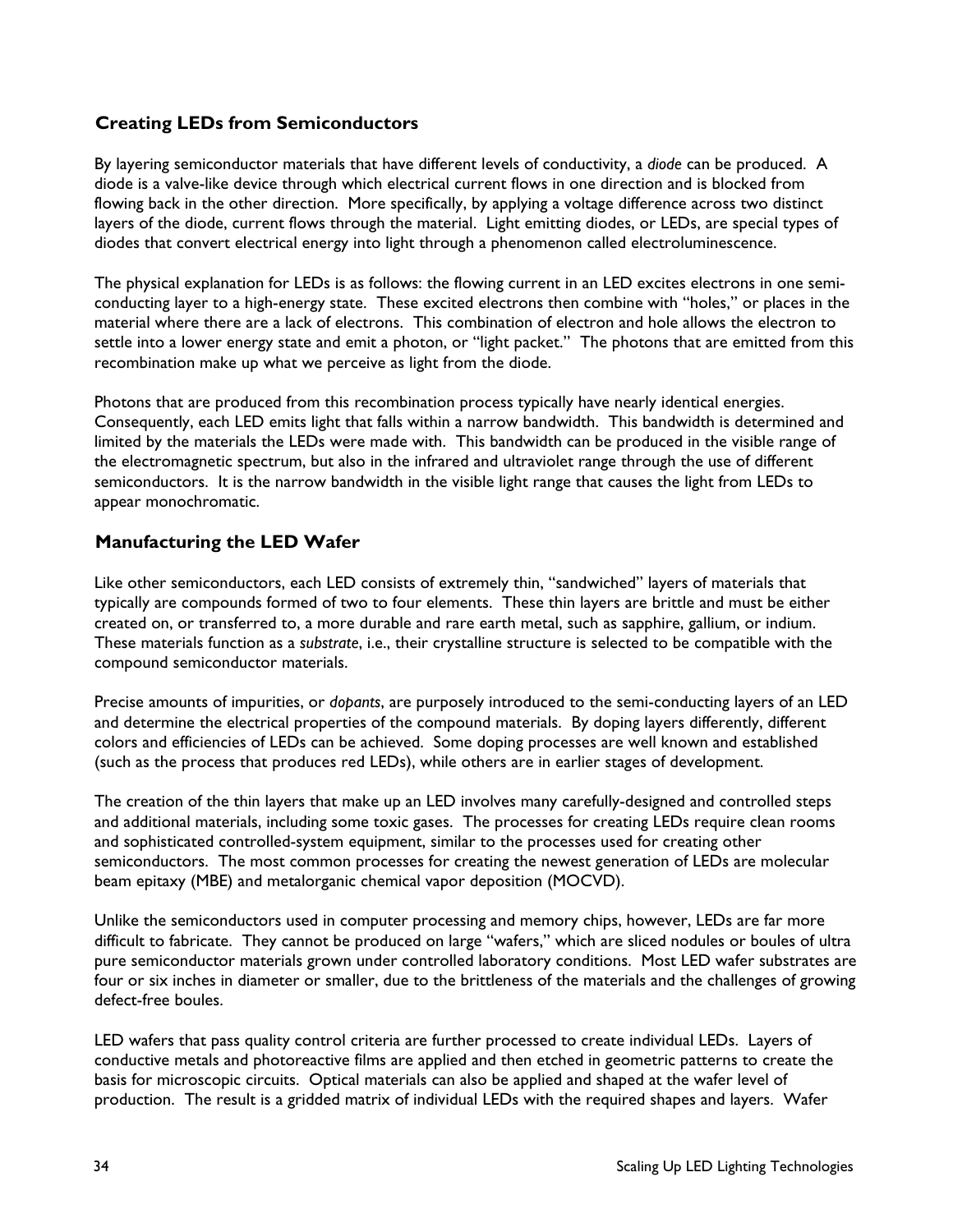size and composition are important economic and process factors because they limit the number of individual LEDs that can be produced from one wafer.

#### **Creating the LED Package**

Once the microscopic circuits are in place, the individual LEDs are then separated into what are known as *die*. The LED wafer itself is not a functional light source, however. Once the die pieces are separated, there are several more steps to create the functional circuit and efficient emitter, known as a *package*. The LED die can be placed inside reflective cups, or coated on some planes with highly reflective material. Metal leads are attached to one or more surfaces of the LED. These are usually made of gold. Sometimes the die pieces are encased in a highly transmissive material, usually an epoxy. The encasing material can be molded into an optically desirable shape, laser-shaped, or deposited in a fine film.

The final steps in manufacturing LED packages are as critical to performance as all of the preceding steps. The brightest LEDs to date are carefully shaped in three dimensions to allow as much light as possible to exit the device. In addition, most of the high-brightness LEDs making the news today incorporate either a thermal heat sink, or a means of direct attachment to a thermal heat sink. Thermal heat sinks help maintain the temperature of the LED, which is critical because higher temperatures adversely affect the quality and quantity of light emitted from the package. The heat sink can be a metal such as aluminum, copper, or a conductive ceramic material. High temperatures can permanently affect the performance characteristics of an LED, shortening its useable life span, lowering its light output, and shifting the color of light that is emitted.

Although less energy is wasted as heat with the more advanced LED technologies, as compared with incandescent lamps, they still generate significant thermal output despite the fact that they tend to be very low-power devices. An HB LED without an appropriate heat sink would become very hot to touch. The heat buildup internally within the diode causes mechanical failures, as the disparate materials inside the device expand at different rates, causing physical stress. For instance, the gold lead wires can snap, or the epoxy encapsulant can expand, tearing apart the nearby components.



#### **Figure 8. Diagram of an LED package**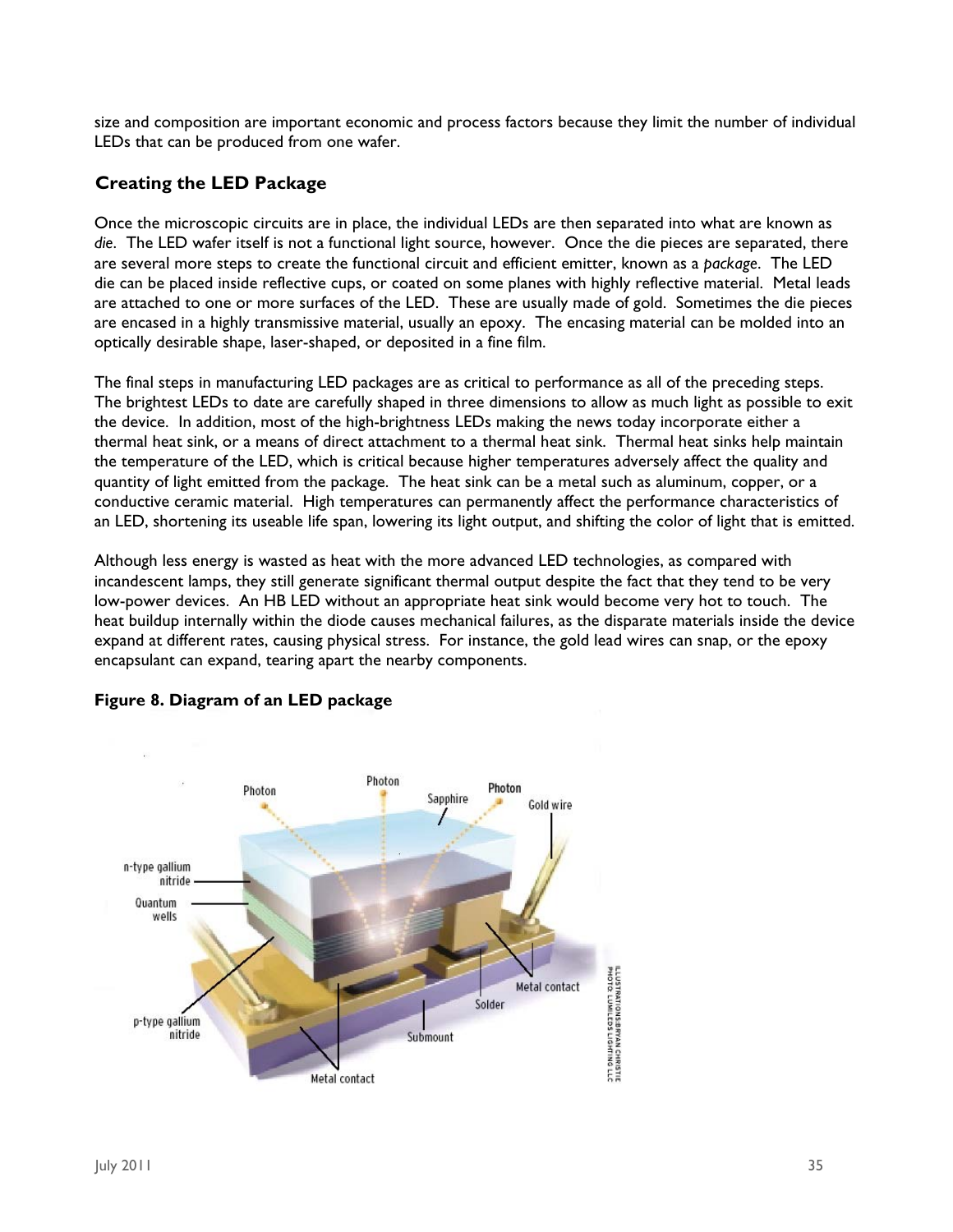#### **"White Light" from LEDs**

Unlike conventional light sources, most of which emit some version of white light and must be filtered to produce colored light, LED sources are inherently colored light sources (due to their narrow photon bandwidth). The compound semiconductor materials determine the spectral power distribution (or color) of the light that is emitted from an LED.

Currently, there are a number of major material systems that are used for HB LEDs, with a number of experimental prototypes using other material systems under development and testing.

- **AlGaAs (aluminum gallium arsenide):** the red end of the visible spectrum (longer wavelengths, low energy)
- **AlGaInP (aluminum gallium indium phosphide):** red-orange-amber-yellow portion of the visible spectrum (mid-wavelength, middle energy)
- **AlInGaN (aluminum indium gallium nitride):** theoretically spans the visible spectrum, with the exception of some gaps in green; however, it is primarily used for the green-blue end of the visible spectrum, and ultraviolet (short wavelengths, high energy)

As discussed earlier, LEDs chips also vary in *color purity*, that is, how pure the color of light is versus how close to white the light might be. LED die from a single wafer can also vary in dominant color characteristics. Manufacturers sort LED chips into bins by both of these characteristics. This expensive process is reflected in the price of the die: bins with the least variation are the most costly.

#### **Using LEDs to Make "White Light"**

When white light passes through a prism, it is split into component colors, making some version of a "rainbow." Mixing two colors that are opposite each other in a color space, such as blue and yellow, creates binary white light. Red, green, and blue can also be mixed together to make white light. Regardless of the technique used, the relative amount of energy of each color must be balanced to create the perception of a neutral white. Otherwise the result appears "cool," which is closer to the blue end of the spectrum, or "warm," which is closer to the red end of the spectrum **(Figure 9)**.

### **MIXTURES OF LIGHT** (Additive primaries) GREEN **YELLOW CYAN** WHITE BLUE pen **LACITATI**

**Figure 9. Color Mixing Chart** 

Source: Navigant (2011)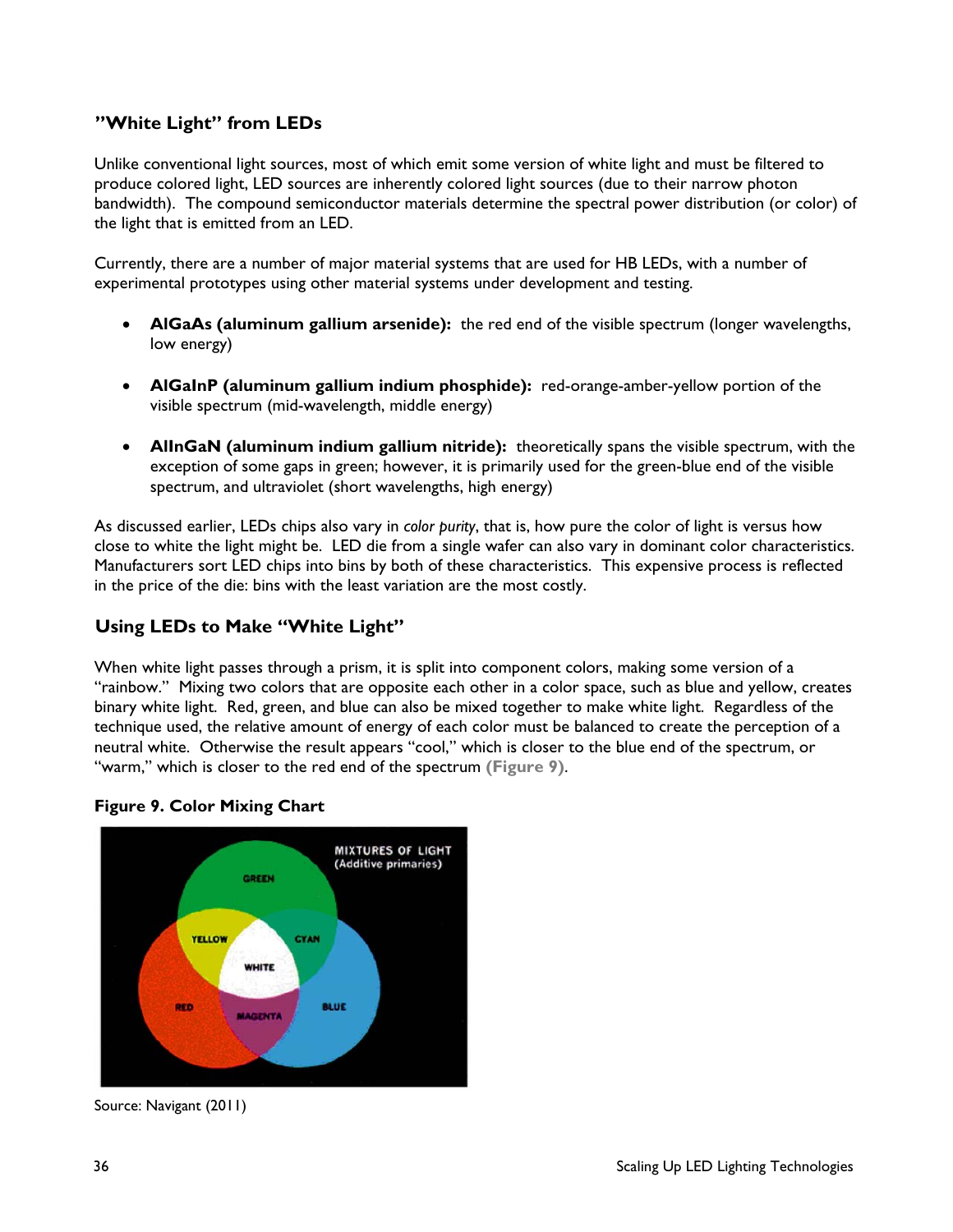A variety of color mixing techniques are used to create "white light" LEDs. The more colors of light that are represented in a white light, the more satisfying the result may be because human vision has evolved under the very broad spectrum of daylight. The most common ways of creating white light with LEDs are:

- Placing discrete red, green, and blue LED die close enough to each other to create the impression of white when viewed directly. Some large video display walls are composed of millions of units, like pixels, of colored LEDs.
- Placing discrete red, green, and blue LEDs inside a device with a diffuser so that viewers only see the "blended" light.
- Encapsulating a blue or ultraviolet LED in a layer of phosphors. The phosphors are excited by the short wavelength radiation, and then emit light in longer wavelengths, such as yellow and red. The blue LED/phosphor solutions are less efficacious than the discrete red-green-blue systems.

LED manufacturers are struggling to create LED light sources that mimic more conventional sources, such as incandescent and fluorescent lamps.

#### **Phosphor Technology**

The production of phosphor-based white light LEDs are limited not only by the progress of the LED technology, but also of the progress of the phosphor technology.<sup>56</sup> Phosphors must be "tuned" in two ways. First, they must be tuned to accept a certain wavelength of excitation light, which is the light that "pumps" the electrons in the phosphor to higher energy levels. Second, the phosphor must be tuned to release a certain emission light, which is light that is produced as a result of the electron falling from the pumped-up state to a lower energy state. The tuning of these two parameters is achieved by changing the chemical structure of the phosphor specific to white light applications.

Two other factors important to consider with phosphor technology include: 1) the degradation rate of the phosphor compared to the other phosphors; and 2) the LED and the emission efficiency. Phosphors degrading at different rates can lead to a change in color temperature and color rendering over the lifetime of the LED. A phosphor with too short of a lifetime would likewise limit the lifetime of the LED. The emission efficiency of the phosphor is important in that the ratio of output of the different colors needs to be appropriately balanced.

#### **Producing LED Lighting Systems**

LEDs must be incorporated into an integrated system in order to be used in most lighting applications. At a minimum, the system contains: *LEDs*, a *circuit* (either on a board, or formed of wires), a *thermal heat sink*, and a *driver/power supply* that connects the circuit to the source of electricity and modifies it to meet the particular LEDs' operation requirements. The entire system must be taken into account when comparing input power demands because other components in the system, such as the driver, have their own added requirements.

LEDs are direct current (DC) devices, so the use of an alternating current (AC) requires additional components. The driver is analogous to the ballast in conventional fluorescent systems. The newest, highest

<sup>-</sup><sup>56</sup> Although there are currently white LEDs on the market that are a blue LED with a yellow phosphor, these do not have the necessary color rendering characteristics to be used for most lighting applications.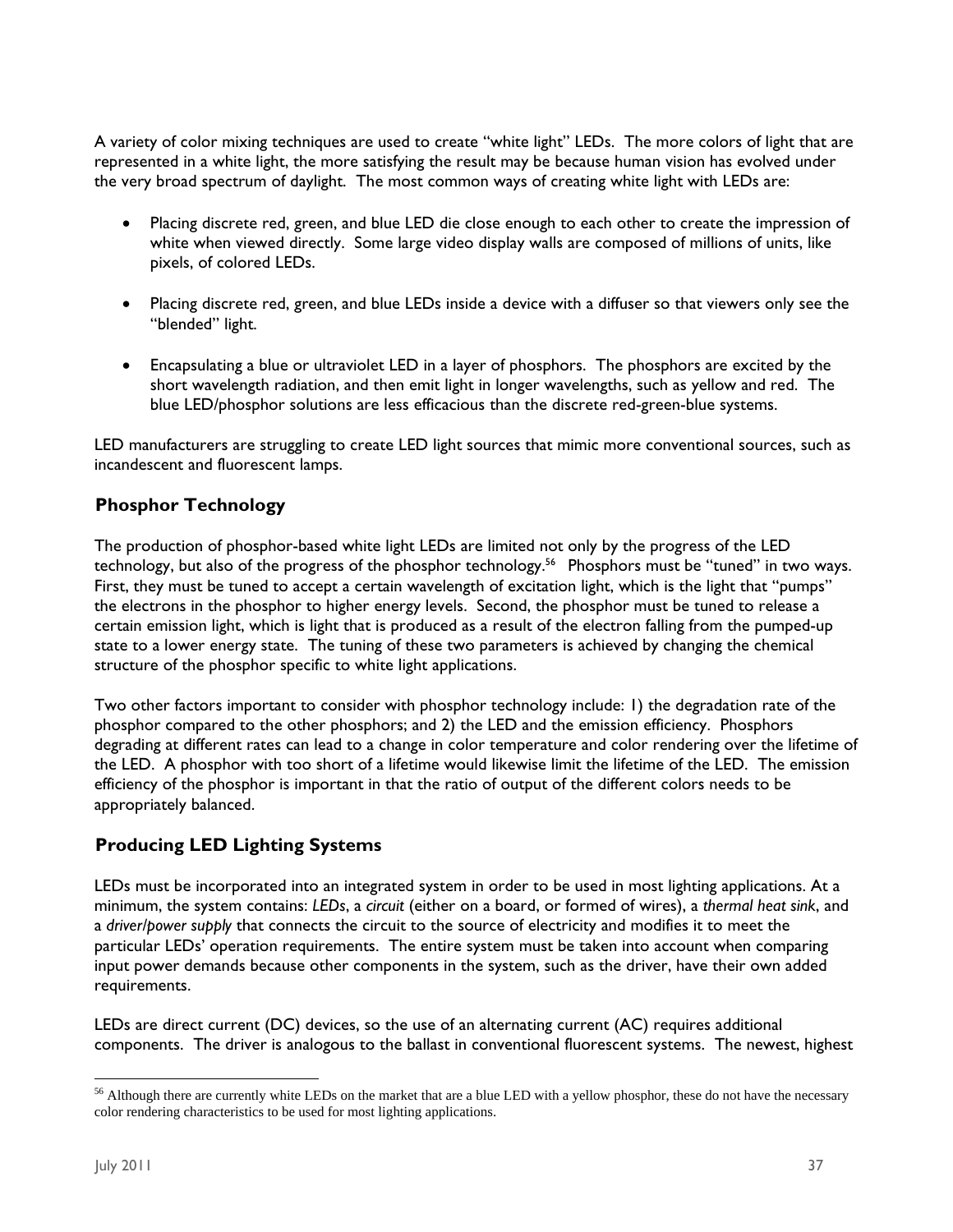power LEDs require sophisticated electronic drivers. Usually an LED system includes some type of housing or support, and often it includes reflectors or lenses to direct or diffuse the light. Beyond these basics, there are a myriad of LED systems marketed or assembled from components, and very few standards available. There are however, two basic types of systems:

- **1) Chip on board (COB) and surface-mount type (SMT) LEDs:** These are mounted on the surface of a circuit board. The board can either be rigid or flexible. The system can be very small, with many die packed densely into a small area to function as a point source. In the alternative, the system can cover larger areas or long lengths, with the LEDs spaced to achieve particular light distribution patterns.
- **2) LED modules, clusters, or "lamps":** These systems have discrete LED packages soldered into place in more conventional circuits, such as with LED holiday lights and LED neon sign replacement kits. Some LED-based lighting devices are designed for use in conventional screwbase or pin-base sockets, meaning they have all the system components integrated into a single product.

#### **LED Production and the Environment**

Highly toxic and controlled substances are used to manufacture LEDs and other electronics in the semiconductor industry. For example, ammonia, arsine, nitrogen, and phosphine gases are used in the fabrication process, which are stored in bulk at LED chip fabrication facilities. Dust from the sawing or scribing of chips can also contain toxins.

However, LEDs are manufactured in clean rooms similar to how other semiconductors are manufactured, and manufacturing standards (governed by local environmental laws) are in place to limit human toxins exposure. The wafer and chip fabrication processes are highly energy-intensive, as are the mining and refining of the precursor metals (gallium and indium) and rare earth phosphors (for white LEDs). Unlike most gas discharge lamps, no mercury is contained in LEDs.

Assembly of LED lighting systems is also similar to that of other electronics devices. Much of it is automated, and involves soldering of components onto etched circuit boards. Lead solders are commonly used, but leadfree solders are an alternative. Depending on environmental regulations in place at the manufacturing plant's location, highly volatile solvents may be used to clean finished circuit boards. Much like the computer industry and, increasingly, the lighting industry, LEDs, components, and LED lighting systems are manufactured in Asia, particularly in Malaysia, Taiwan, China, and India.

LEDs last longer than the light sources they may replace. However, the lifespan of the LED system, including the housing, may be more or less than conventional sources, depending on the types of components used. Due to the smaller size and lighter weight of LED lighting systems, they have a lower volume and weight than conventional systems (except for the heat sink components, which can be made of aluminum and tend to be large and heavy).

If the system has integral components, the entire device would have to be disposed of at the end of its useful life. The use of thermo-bonded plastics and metals may make it difficult to separate components for reuse or recycling. Older red LEDs are likely to contain small amounts of arsenic, a potent toxin. Many new LEDs contain no arsenic, but they do contain gallium and indium, about which little is known of possible health and environmental effects.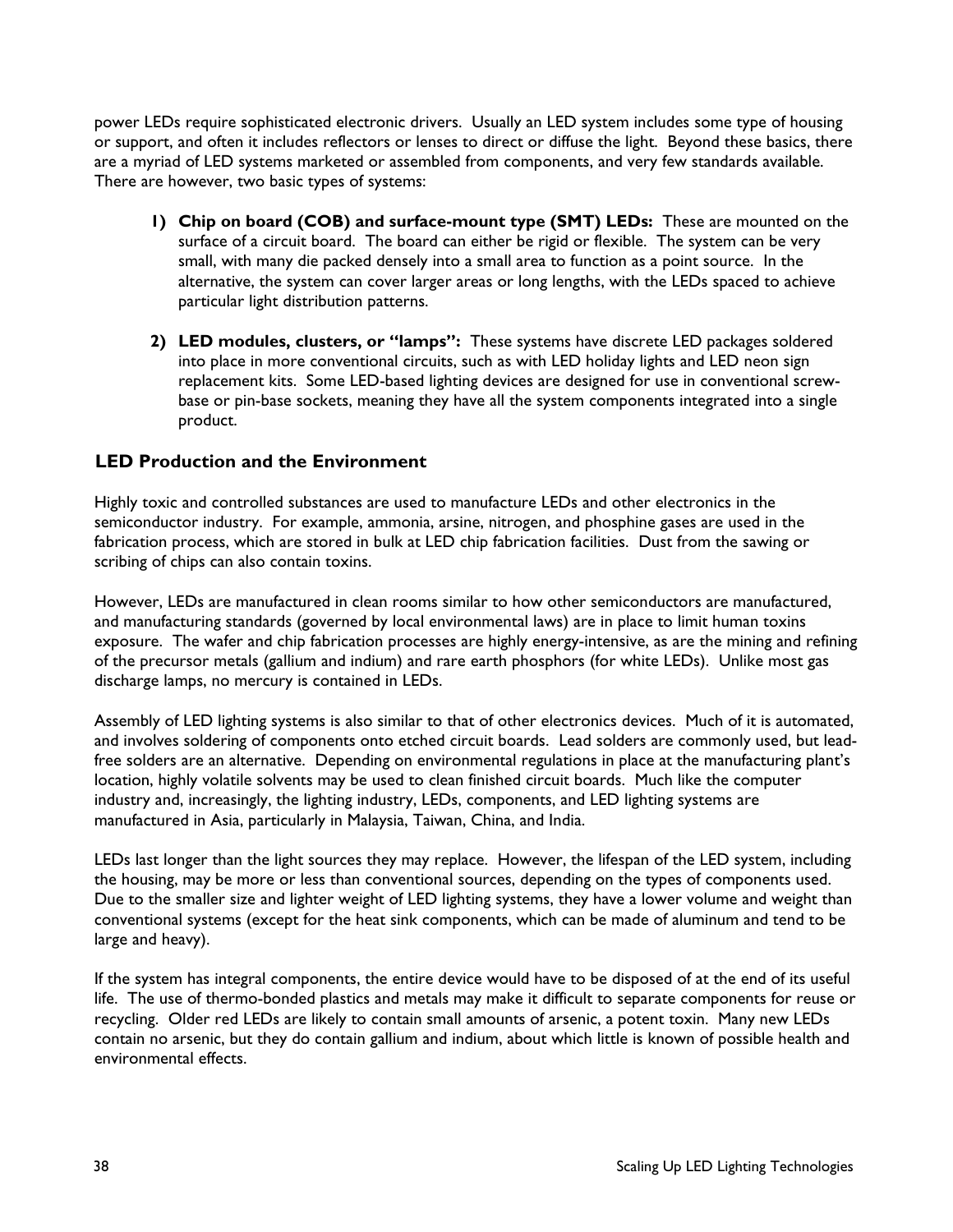A recently released study conducted by Carnegie Mellon University's Green Design Institute provided the following summary:<sup>57</sup>

- LED processing currently appears to be a small contributor to overall life cycle energy consumption of SSL lamps.
- Materials for the lamp, especially heat sink, are a significant contributor to the overall environmental impact of LEDs lighting systems.
- Designs are expected to reduce material needs as heat sink designs are optimized to reduce cost;
- Opportunities to reduce overall life cycle energy consumption in these materials can be recovered (i.e., takeback or recycling systems implemented);
- Current estimates of energy for manufacturing is small compared to current use energy, life cycle energy is comparable to other competing technologies.
- Product dependent results could be different for different SSL applications.

**Figure 10**, below, contains a comparison of energy use and production energy for incandescent, CFL, and LED technologies.

#### **Figure 10. Energy Use and Production Energy for Selected Light Sources**



Source: Carnegie Mellon University

 57 Matthews, Deanna H. and others. Solid-State Lighting Life-Cycle Assessment. (2009). Carnegie Mellon University.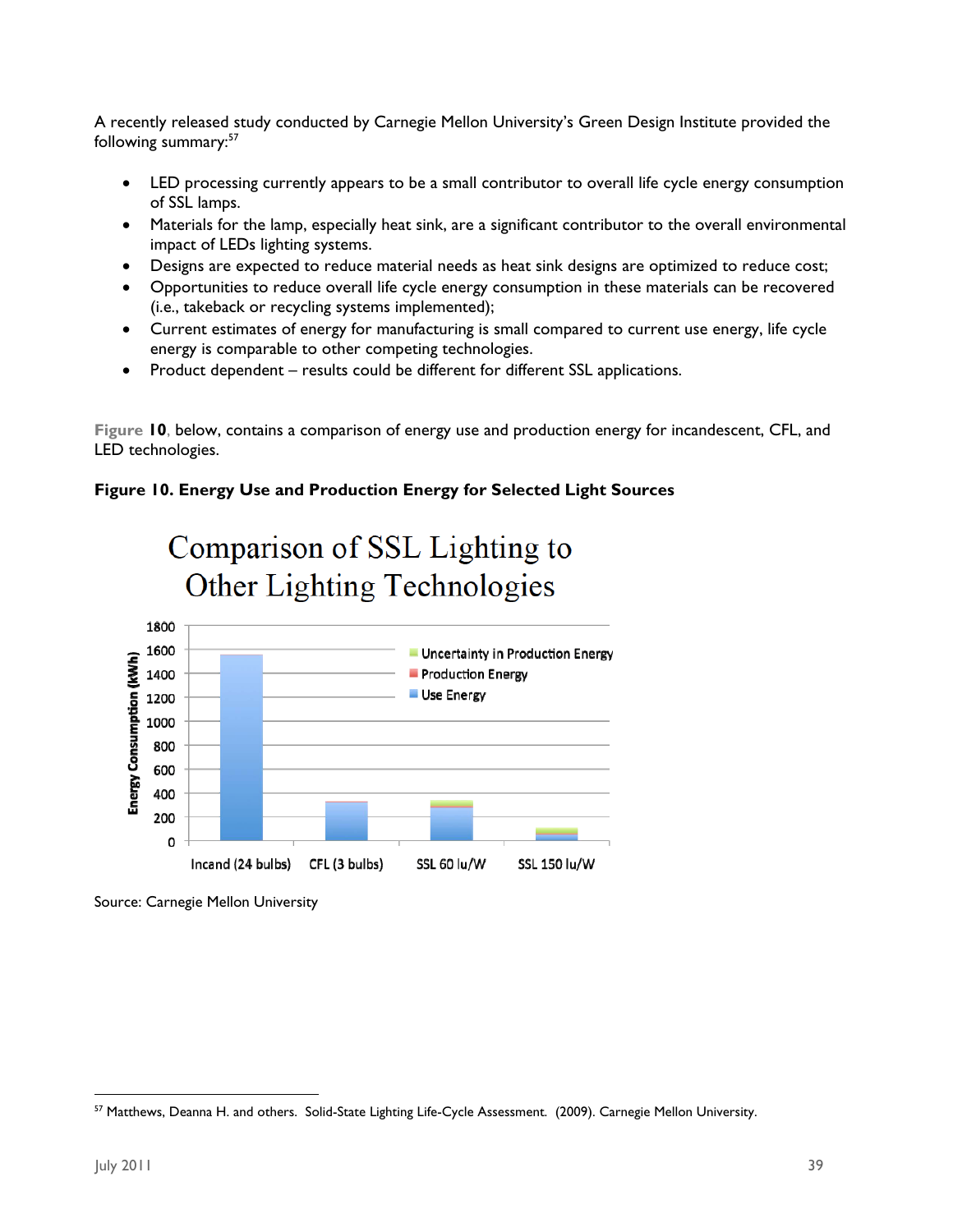### **ATTACHMENT B:**  ECO-ASIA CDCP LED STANDARDS SURVEY RESULTS

| <b>ECO-Asia CDCP LED Standards &amp; Programs Survey Results Matrix</b> |                                                                                                                                                                                                                                            |                                                                                                                                                                                                                                                                                                                                                                                                                                        |
|-------------------------------------------------------------------------|--------------------------------------------------------------------------------------------------------------------------------------------------------------------------------------------------------------------------------------------|----------------------------------------------------------------------------------------------------------------------------------------------------------------------------------------------------------------------------------------------------------------------------------------------------------------------------------------------------------------------------------------------------------------------------------------|
| No.                                                                     | <b>Questions</b>                                                                                                                                                                                                                           | <b>Brunei</b>                                                                                                                                                                                                                                                                                                                                                                                                                          |
|                                                                         | What standards development<br>activity on LED does your<br>organization do or has<br>happened/is happening in your<br>country? Please provide us a<br>copy of the standard if you have.                                                    | None at the moment.                                                                                                                                                                                                                                                                                                                                                                                                                    |
| $\overline{2}$                                                          | If there is, in what category (e.g.<br>indoor lighting, outdoor lighting,<br>others - please specify specific<br>application area: street lighting,<br>automotive, etc.) is it and in<br>what stage is it in the standards<br>development? | None at the moment.                                                                                                                                                                                                                                                                                                                                                                                                                    |
| 3                                                                       | Which organization in your<br>country is taking the lead and<br>who are the other organizations<br>involved in the standards<br>development?                                                                                               | The Energy Division at the Prime Minister's Office fully supported by the<br>Department of Electrical Services at the Prime Minister's Office,<br>Construction Planning and Research Unit at the Ministry of Development and<br>the Department of Mechanical and Electrical Works, Public Works<br>Department in promoting and the adoption of Standards specifically for<br>Electrical and Electronics Equipment/Appliances/Products. |
| $\overline{4}$                                                          | Are there other existing and/or<br>planned programs/initiatives that<br>pertain to the promotion of<br>LEDs (i.e., replacement) in your<br>country?                                                                                        | None at the moment.                                                                                                                                                                                                                                                                                                                                                                                                                    |
| 5                                                                       | Can you provide more<br>information/web links or<br>contacts familiar with these<br>activities/programs/initiatives?                                                                                                                       | None specified.                                                                                                                                                                                                                                                                                                                                                                                                                        |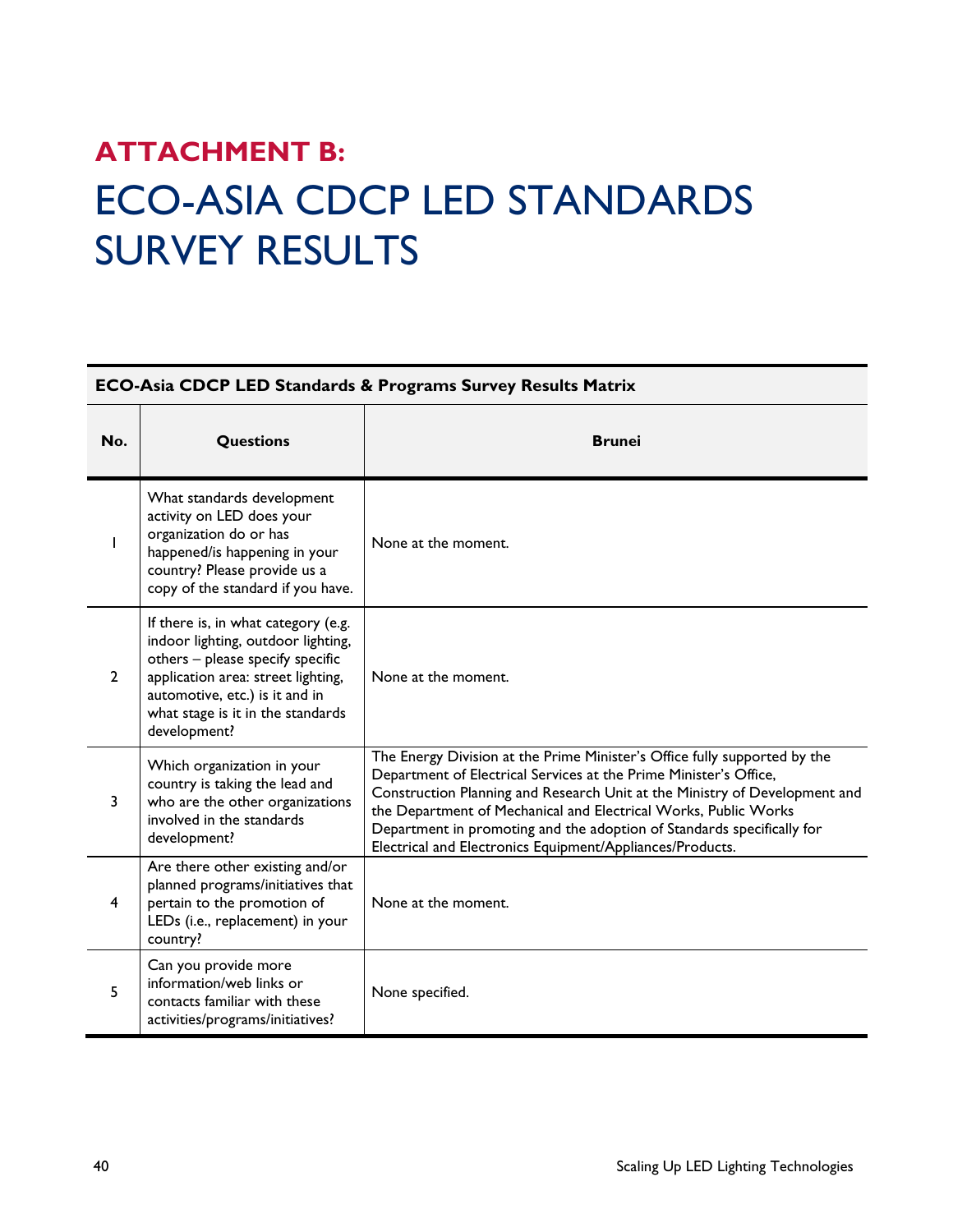| No.            | Questions                                                                                                                                                                                                                                  | <b>Hong Kong</b>                                                                                                                                                                                                                                                                                                                                                                      |  |
|----------------|--------------------------------------------------------------------------------------------------------------------------------------------------------------------------------------------------------------------------------------------|---------------------------------------------------------------------------------------------------------------------------------------------------------------------------------------------------------------------------------------------------------------------------------------------------------------------------------------------------------------------------------------|--|
| L              | What standards development<br>activity on LED does your<br>organization do or has<br>happened/is happening in your<br>country? Please provide us a<br>copy of the standard if you have.                                                    | N/A (According to the development background of HK lighting industry, the<br>HK lighting industry still follows EN and BS EN standards. Currently, there is<br>no new released local and regional LED related standard. Because the<br>demand from the market and the industry, Hong Kong government is<br>starting to form the task team for solving these standard related issues.) |  |
| $\overline{2}$ | If there is, in what category (e.g.<br>indoor lighting, outdoor lighting,<br>others - please specify specific<br>application area: street lighting,<br>automotive, etc.) is it and in<br>what stage is it in the standards<br>development? | N/A The explanation was described as above. Now the stage for standard<br>development is at the beginning stage.                                                                                                                                                                                                                                                                      |  |
| 3              | Which organization in your<br>country is taking the lead and<br>who are the other organizations<br>involved in the standards<br>development?                                                                                               | In Hong Kong, Hong Kong government's departments in charge the<br>standards development. Each department will focus on its own professional<br>field. Now following departments and organizations are involving in this task:<br>I) EMSD;<br>$2)$ HyD;<br>3) OFTA;<br>4) ITC;<br>5) ASTRI (ITC funded);<br>6) HKPC (ITC funded).                                                      |  |
| 4              | Are there other existing and/or<br>planned programs/initiatives that<br>pertain to the promotion of<br>LEDs (i.e., replacement) in your<br>country?                                                                                        | In Hong Kong, the Hong Kong government funded projects to evaluate the<br>feasibility for deploying LED streetlamp technologies/products in Hong Kong.<br>Now, HyD, ITC, and ASTRI are involving in this project. Besides, ASTRI also<br>started the 'Green Hong Initiative' since 2009.                                                                                              |  |
| 5              | Can you provide more<br>information/web links or<br>contacts familiar with these<br>activities/programs/initiatives?                                                                                                                       | http://www.astri.org                                                                                                                                                                                                                                                                                                                                                                  |  |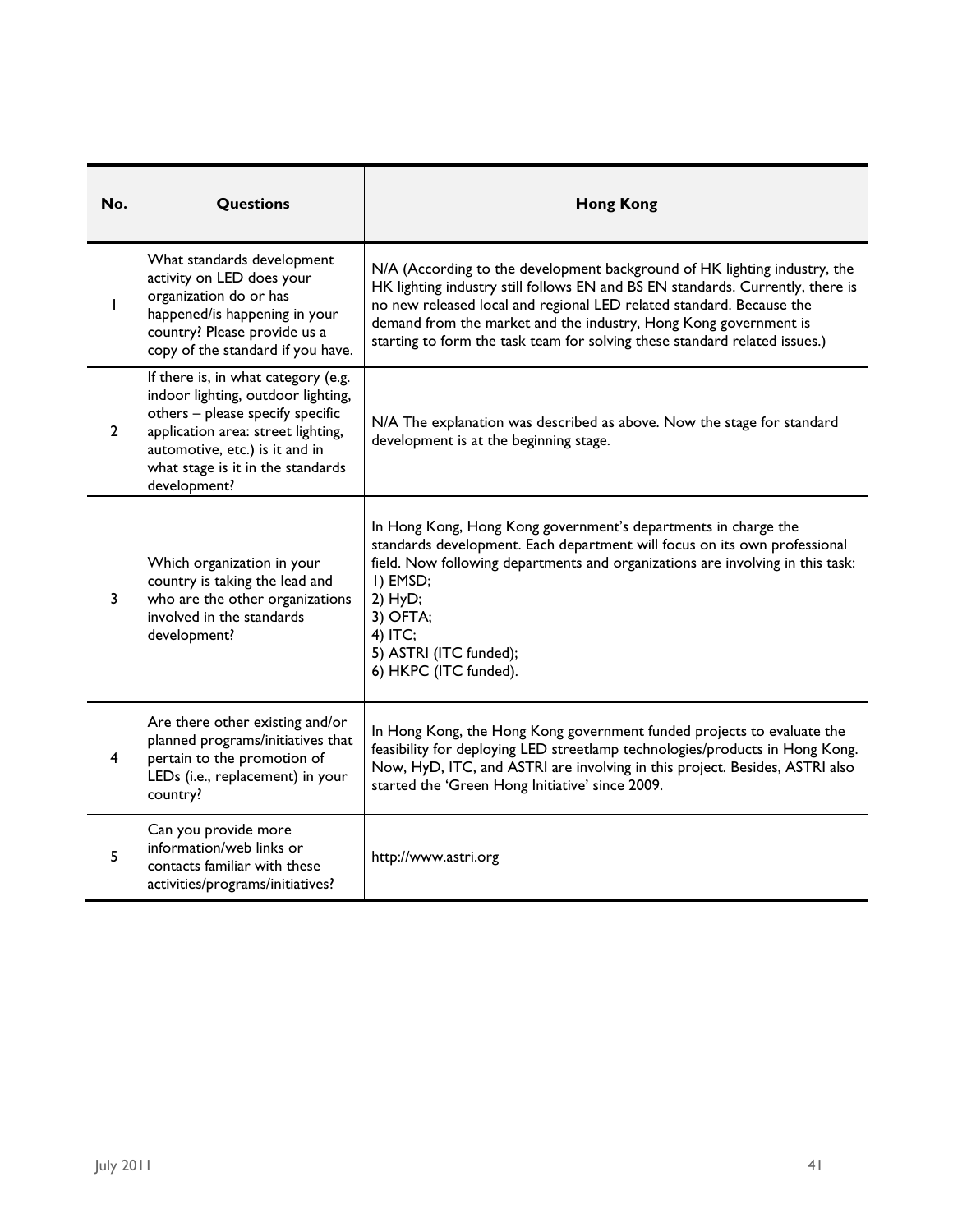| No.            | <b>Questions</b>                                                                                                                                                                                                                           | <b>Indonesia</b>                                                                                                                                                                          |  |
|----------------|--------------------------------------------------------------------------------------------------------------------------------------------------------------------------------------------------------------------------------------------|-------------------------------------------------------------------------------------------------------------------------------------------------------------------------------------------|--|
|                | What standards development<br>activity on LED does your<br>organization do or has<br>happened/is happening in your<br>country? Please provide us a<br>copy of the standard if you have.                                                    | Major Laboratory for Energy Technology (B2TE-BPPT) conducts<br>performance test of LED for Solar Home System application. The test is<br>done based on standard testing for general lamps |  |
| $\overline{2}$ | If there is, in what category (e.g.<br>indoor lighting, outdoor lighting,<br>others - please specify specific<br>application area: street lighting,<br>automotive, etc.) is it and in<br>what stage is it in the standards<br>development? | Application of LED for SHS (mainly indoor lighting) and Street lighting<br>application using PV as power source.                                                                          |  |
| 3              | Which organization in your<br>country is taking the lead and<br>who are the other organizations<br>involved in the standards<br>development?                                                                                               | National Standard Body; Technology Application and Assessment Agency;<br>Directorate General of Electricity and Energy Utilization; Electricity<br>Certification Service (LMK)            |  |
| 4              | Are there other existing and/or<br>planned programs/initiatives that<br>pertain to the promotion of<br>LEDs (i.e., replacement) in your<br>country?                                                                                        | LED is already introduced in the market. The Government has no specific<br>program on LED yet.                                                                                            |  |
| 5              | Can you provide more<br>information/web links or<br>contacts familiar with these<br>activities/programs/initiatives?                                                                                                                       | None specified.                                                                                                                                                                           |  |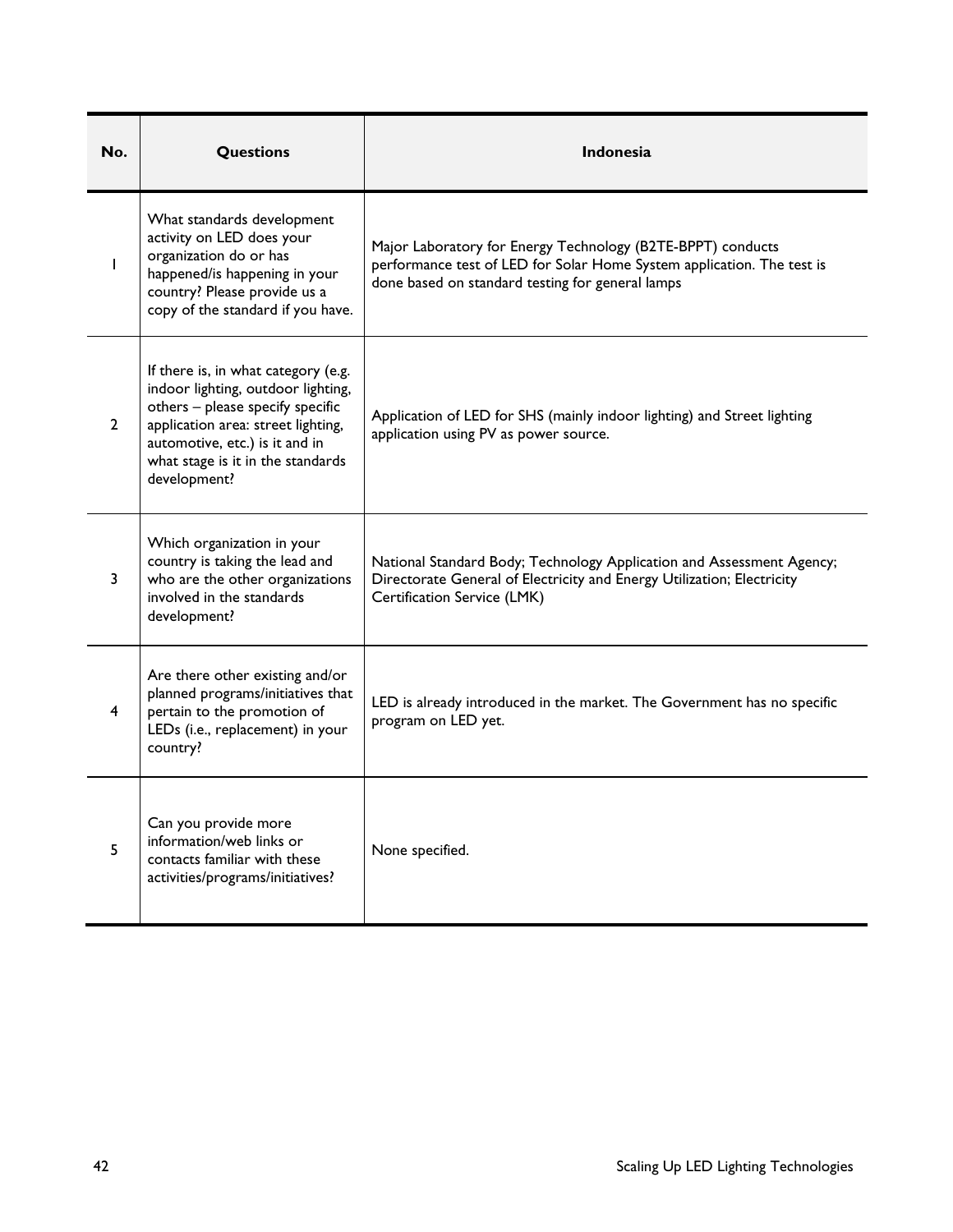| No.            | <b>Questions</b>                                                                                                                                                                                                                           | Japan                                                                                                                                                                                                                                                                                                                                                                                                                                                                                                                                                                                                                                                                                                                                                                                                                                                                                                                                                                                                                                                                                                                                                                                                                                                                                                                                                                                            |  |
|----------------|--------------------------------------------------------------------------------------------------------------------------------------------------------------------------------------------------------------------------------------------|--------------------------------------------------------------------------------------------------------------------------------------------------------------------------------------------------------------------------------------------------------------------------------------------------------------------------------------------------------------------------------------------------------------------------------------------------------------------------------------------------------------------------------------------------------------------------------------------------------------------------------------------------------------------------------------------------------------------------------------------------------------------------------------------------------------------------------------------------------------------------------------------------------------------------------------------------------------------------------------------------------------------------------------------------------------------------------------------------------------------------------------------------------------------------------------------------------------------------------------------------------------------------------------------------------------------------------------------------------------------------------------------------|--|
| L              | What standards development<br>activity on LED does your<br>organization do or has<br>happened/is happening in your<br>country? Please provide us a<br>copy of the standard if you have.                                                    | TS C0038 - (Pub.2004-11-20)(Expire 2011-05-19) - Photobiological safety of<br>lamps and lamp systems;<br>JIS C8121-2-2 (Pub. 2009-03-20) - Miscellaneous lampholders Part 2-2:<br>Particular requirements - Connectors for printed circuit board based LED-<br>modules;<br>JIS C8152 - (Pub. 2007-07-20) - Measuring methods of white light emitting<br>diode for general lighting;<br>JEL 311 - (Pub. 2006-03-22) - General Rules for Photometric Method of<br>White LED Lighting;<br>JIS C 8153 - (Pub. 2009-03-20) - DC or AC supplied electronic control gear<br>for LED modules - Performance requirements;<br>JIS C8147-2-13 - (Pub. 2008-10-20) - Lamp controlgear - Part 2-13:<br>Particular requirements for d.c. or a.c. supplied electronic controlgear for<br>LED modules;<br>JIS C8154 - (Pub. 2009-03-20) - LED modules for general lighting - Safety<br>specifications;<br>JIS C8155 - (Plan 2010) - LED module for general lighting service -<br>Performance requirements;<br>TS C 8153 - (Pub. 2007-07-20; Expire 2010-07-19) - White light emitting<br>diode devices for general lighting - Performance specifications;<br>JIS C 8156 - (Plan 2010) - Self-ballasted LED - lamps for general lighting<br>services by voltage >50V - Safety specifications;<br>JIS C 8157 - (Plan 2011) - Self-ballasted LED lamps for general lighting<br>services - Performance requirements. |  |
| $\overline{2}$ | If there is, in what category (e.g.<br>indoor lighting, outdoor lighting,<br>others - please specify specific<br>application area: street lighting,<br>automotive, etc.) is it and in<br>what stage is it in the standards<br>development? | We are in charge of general lighting field only, not automotive etc.<br>And we, JELMA etc, focus into the standards of measurement, light source<br>safety and performance.                                                                                                                                                                                                                                                                                                                                                                                                                                                                                                                                                                                                                                                                                                                                                                                                                                                                                                                                                                                                                                                                                                                                                                                                                      |  |
| 3              | Which organization in your<br>country is taking the lead and<br>who are the other organizations<br>involved in the standards<br>development?                                                                                               | Japan Electric Lamp Manufacturers Association (JELMA), Japan Luminaires<br>Association (JLA), Illuminating Engineering Institute of Japan (IEIJ), 3 drafting<br>organizations, are in charge of Japan Industrial Standard (JIS).<br>We basically intend to harmonize with IEC standard etc as international<br>standards.                                                                                                                                                                                                                                                                                                                                                                                                                                                                                                                                                                                                                                                                                                                                                                                                                                                                                                                                                                                                                                                                        |  |
| 4              | Are there other existing and/or<br>planned programs/initiatives that<br>pertain to the promotion of<br>LEDs (i.e. replacement) in your<br>country?                                                                                         | Yes. There is a collaborating group with above 3 JIS drafting organizations<br>and National Institute of Advanced Industrial Science and Technology (AIST),<br>Japan Commission Internationale de l'Éclairage (JCIE) , Japan LED<br>Association(JLEDS).                                                                                                                                                                                                                                                                                                                                                                                                                                                                                                                                                                                                                                                                                                                                                                                                                                                                                                                                                                                                                                                                                                                                          |  |
| 5              | Can you provide more<br>information/web links or<br>contacts familiar with these<br>activities/programs/initiatives?                                                                                                                       | Yes, I can do some.<br>Also I would ask you to provide more information about you and your<br>research results as soon as possible.                                                                                                                                                                                                                                                                                                                                                                                                                                                                                                                                                                                                                                                                                                                                                                                                                                                                                                                                                                                                                                                                                                                                                                                                                                                              |  |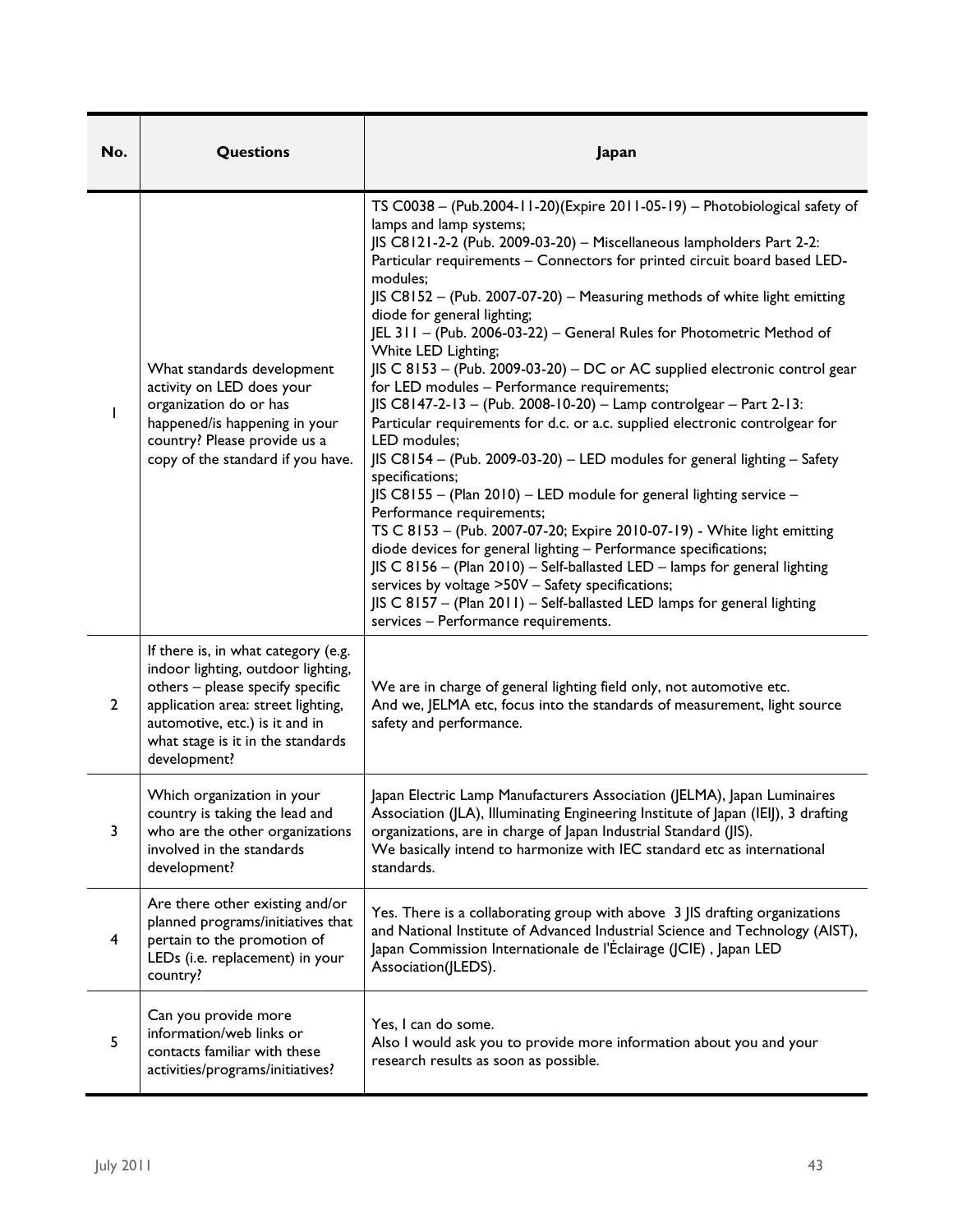| No.            | <b>Questions</b>                                                                                                                                                                                                                           | Malaysia                                                                                                                                                            |  |
|----------------|--------------------------------------------------------------------------------------------------------------------------------------------------------------------------------------------------------------------------------------------|---------------------------------------------------------------------------------------------------------------------------------------------------------------------|--|
|                | What standards development<br>activity on LED does your<br>organization do or has<br>happened/is happening in your<br>country? Please provide us a<br>copy of the standard if you have.                                                    | Early discussion by the Technical Committee on Lighting, Lamps and<br>accessories to consider developing national standards related to LED.                         |  |
| $\overline{2}$ | If there is, in what category (e.g.<br>indoor lighting, outdoor lighting,<br>others - please specify specific<br>application area: street lighting,<br>automotive, etc.) is it and in<br>what stage is it in the standards<br>development? | Not decided yet.                                                                                                                                                    |  |
| 3              | Which organization in your<br>country is taking the lead and<br>who are the other organizations<br>involved in the standards<br>development?                                                                                               | STANDARDS MALAYSIA as the National Standards Body and SIRIM Bhd<br>which is responsible for managing the Technical Committee on Lighting,<br>Lamps and accessories. |  |
| 4              | Are there other existing and/or<br>planned programs/initiatives that<br>pertain to the promotion of<br>LEDs (i.e. replacement) in your<br>country?                                                                                         | No information.                                                                                                                                                     |  |
| 5              | Can you provide more<br>information/web links or<br>contacts familiar with these<br>activities/programs/initiatives?                                                                                                                       | No information.                                                                                                                                                     |  |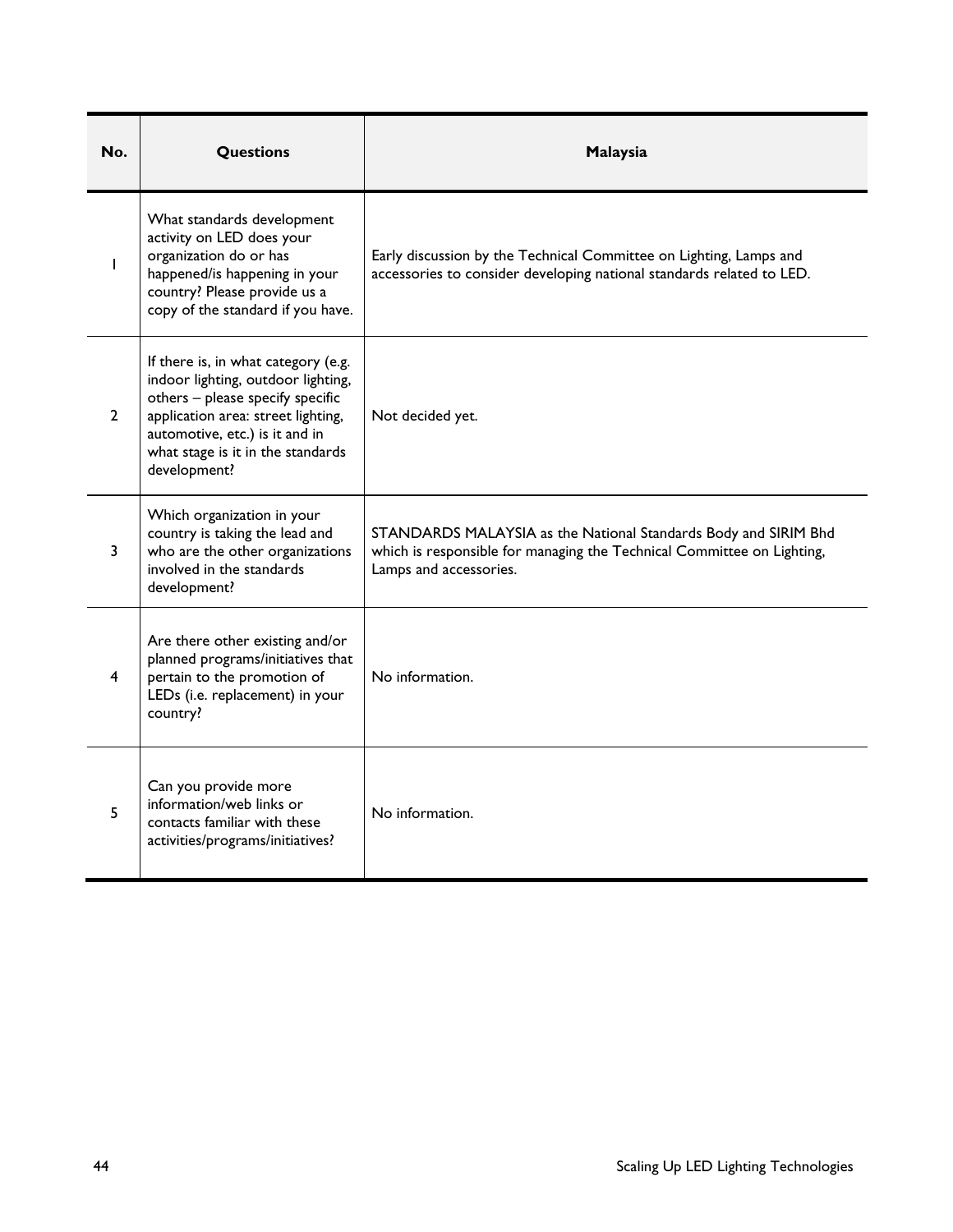| No.            | <b>Questions</b>                                                                                                                                                                                                                           | <b>New Zealand</b>                                                                                                                                                                                                                                                                                                                                                                                                                                                                                                                                             |  |
|----------------|--------------------------------------------------------------------------------------------------------------------------------------------------------------------------------------------------------------------------------------------|----------------------------------------------------------------------------------------------------------------------------------------------------------------------------------------------------------------------------------------------------------------------------------------------------------------------------------------------------------------------------------------------------------------------------------------------------------------------------------------------------------------------------------------------------------------|--|
|                | What standards development<br>activity on LED does your<br>organization do or has<br>happened/is happening in your<br>country? Please provide us a<br>copy of the standard if you have.                                                    | EECA carries out the Government program to develop minimum energy<br>performance standards (MEPS) and labeling requirements for products.<br>For LED's - Review of current/draft LED standards in other APEC economies<br>to develop harmonized methods of Testing. EECA is aware that there is<br>potential for improved standards in the area of LED lighting. They are an<br>internationally traded product, mostly imported into New Zealand making<br>harmonization of standards important to ensure good consumer choice and<br>low costs of compliance. |  |
| $\overline{2}$ | If there is, in what category (e.g.<br>indoor lighting, outdoor lighting,<br>others - please specify specific<br>application area: street lighting,<br>automotive, etc.) is it and in<br>what stage is it in the standards<br>development? | Domestic<br><b>Street Lighting</b>                                                                                                                                                                                                                                                                                                                                                                                                                                                                                                                             |  |
| 3              | Which organization in your<br>country is taking the lead and<br>who are the other organizations<br>involved in the standards<br>development?                                                                                               | EECA is the Government Authority & Regulator tasked with managing<br>products regulated under the Energy Efficiency (Energy using Products)<br>Regulations.<br>Performance standards cited in these regulations are usually developed (or<br>adapted from international standards) in conjunction with DCCEE (formerly<br>DEWHA, Australia) as well as industry stakeholder groups.                                                                                                                                                                            |  |
| 4              | Are there other existing and/or<br>planned programs/initiatives that<br>pertain to the promotion of<br>LEDs (i.e., replacement) in your<br>country?                                                                                        | EECA is a signatory to the international ENERGY STAR programme. It is<br>possible that an ENERGY STAR LED standard would be suitable for use in<br>the New Zealand market to endorse high performing products.                                                                                                                                                                                                                                                                                                                                                 |  |
| 5              | Can you provide more<br>information/web links or<br>contacts familiar with these<br>activities/programs/initiatives?                                                                                                                       | http://www.eeca.govt.nz/<br>http://www.eeca.govt.nz/standards-and-ratings/energy-star                                                                                                                                                                                                                                                                                                                                                                                                                                                                          |  |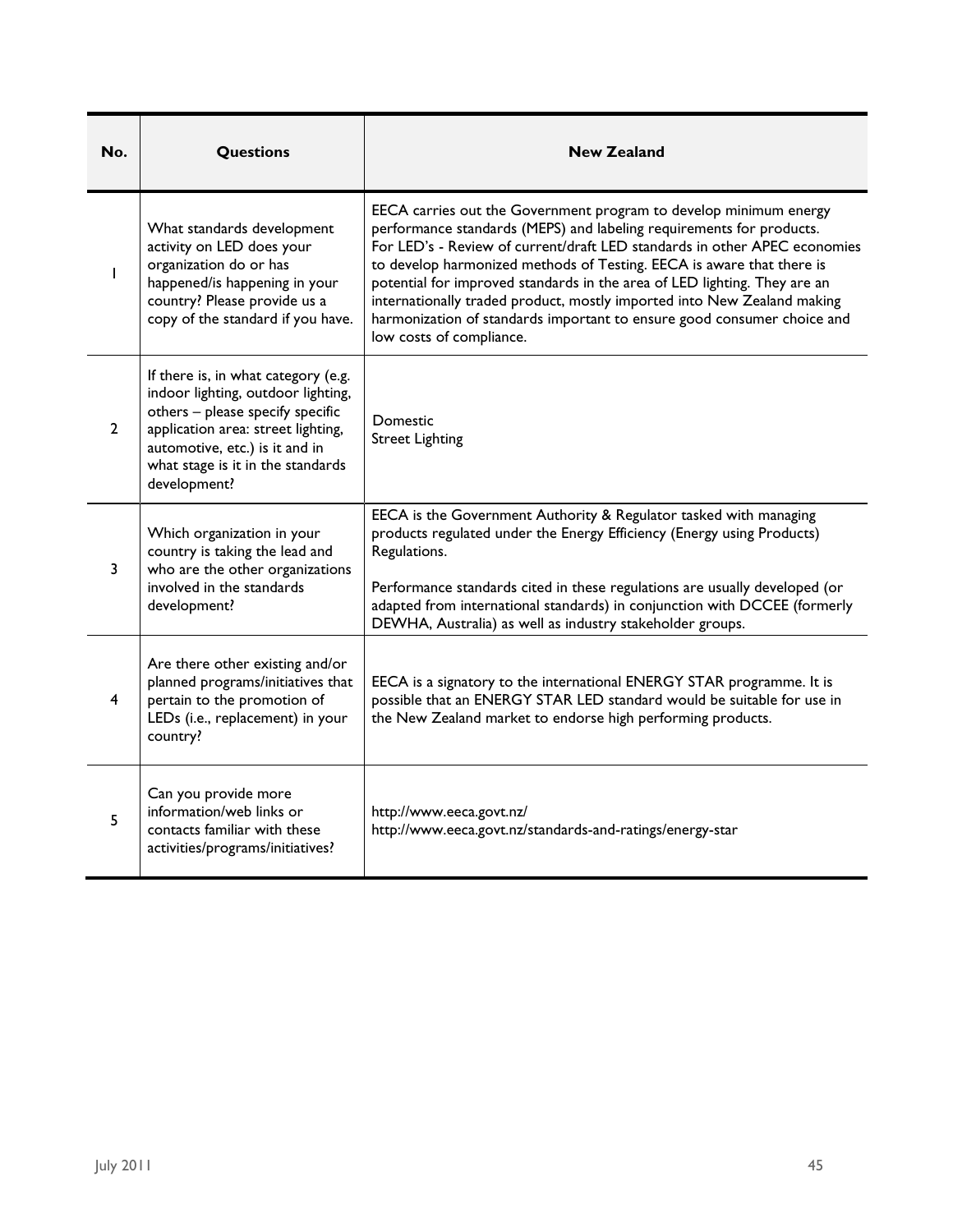| No.          | <b>Questions</b>                                                                                                                                                                                                                           | <b>Philippines</b>                                                                                                                                                                                                                                                                                                                                                                                                                                                                                                                                                                                                                                                                                                                                                                                                                                                                                                                                                                                   |
|--------------|--------------------------------------------------------------------------------------------------------------------------------------------------------------------------------------------------------------------------------------------|------------------------------------------------------------------------------------------------------------------------------------------------------------------------------------------------------------------------------------------------------------------------------------------------------------------------------------------------------------------------------------------------------------------------------------------------------------------------------------------------------------------------------------------------------------------------------------------------------------------------------------------------------------------------------------------------------------------------------------------------------------------------------------------------------------------------------------------------------------------------------------------------------------------------------------------------------------------------------------------------------|
| L            | What standards development<br>activity on LED does your<br>organization do or has<br>happened/is happening in your<br>country? Please provide us a<br>copy of the standard if you have.                                                    | The Philippines has programmed for 2010 the development of a national<br>standard for safety specifications for LED modules for general lighting and a<br>national standard for performance requirements for self-ballasted LED lamps<br>for general lighting services. The Philippines will review IEC 62031 (LED<br>modules for general lighting -Safety specifications) & IEC/PAS 62612 IEC:2009<br>(E) (Self-ballasted LED-Lamps for general lighting services-Performance<br>requirements for possible adoption as national standard. The Bureau of<br>Product Standards (BPS) has recently convened its technical Committee on<br>Lamps and Related Equipment to start the standard development process for<br>LED products. This was triggered with requests from various sectors. The<br>scope of related existing Philippine National standards do not include LED.                                                                                                                         |
| $\mathbf{2}$ | If there is, in what category (e.g.<br>indoor lighting, outdoor lighting,<br>others - please specify specific<br>application area: street lighting,<br>automotive, etc.) is it and in<br>what stage is it in the standards<br>development? | Currently in the process of deliberating the possible adoption of IEC<br>62031:2008- LED Modules for General Lighting- Safety specifications and its<br>normative references. (The next meeting has been scheduled on 14 April<br>2010. The scope will be decided during the deliberation process.) The<br>proposed national standards shall cover LEDs for general lighting applications<br>as well as Christmas lights using LEDs. We are in the initial stage of standards<br>development. Time line is to finish the development of the LED standards<br>within 2010.                                                                                                                                                                                                                                                                                                                                                                                                                            |
| 3            | Which organization in your<br>country is taking the lead and<br>who are the other organizations<br>involved in the standards<br>development?                                                                                               | The Bureau of Product Standards (BPS under the Department of Trade and<br>Industry in partnership with other government agencies. (Other agencies<br>include the Department of Health with respect to food, drugs, cosmetics,<br>devices and substances; the Department of Agriculture with respect to<br>products related to agriculture.) Standards development is led by the Bureau<br>of Product Standards (BPS) under the Department of Trade and Industry<br>(OTI). In the case of energy standards and labeling, the development process<br>is handled jointly by DTI-BPS and DOE-ERTLS. This is done through the<br>Technical Committee approach. In particular, BPS TC 4 on Lamps and<br>Related Equipment which will develop the standards for LED is composed of<br>representatives from BPS, DOE, stakeholders, and PELMATP. PELMATP is<br>the acronym for Philippine Efficient Lighting Market Transformation Project, a<br>project of DOE. BPS TC Chair comes from the private sector. |
| 4            | Are there other existing and/or<br>planned programs/initiatives that<br>pertain to the promotion of<br>LEDs (i.e., replacement) in your<br>country?                                                                                        | The Philippines does not have any program yet for the promotion of LEOs.<br>however. we have some initiatives on LED application under the Philippine<br>Energy Efficiency Project, in particular the retrofit of Baguios Burnham Park<br>lamp posts at the lagoon area traffic lights in three major cities. and lighting<br>for some households in off grid areas. The Philippines will closely monitor<br>and evaluate the aforementioned LED applications under the PEEP.                                                                                                                                                                                                                                                                                                                                                                                                                                                                                                                        |
| 5            | Can you provide more<br>information/web links or<br>contacts familiar with these<br>activities/programs/initiatives?                                                                                                                       | Department of Energy (DOE) at: www.doe.gov.ph<br>DOE is the lead agency in the implementation of the Philippine Efficient<br>Lighting Market Transformation Project (PELMATP).                                                                                                                                                                                                                                                                                                                                                                                                                                                                                                                                                                                                                                                                                                                                                                                                                       |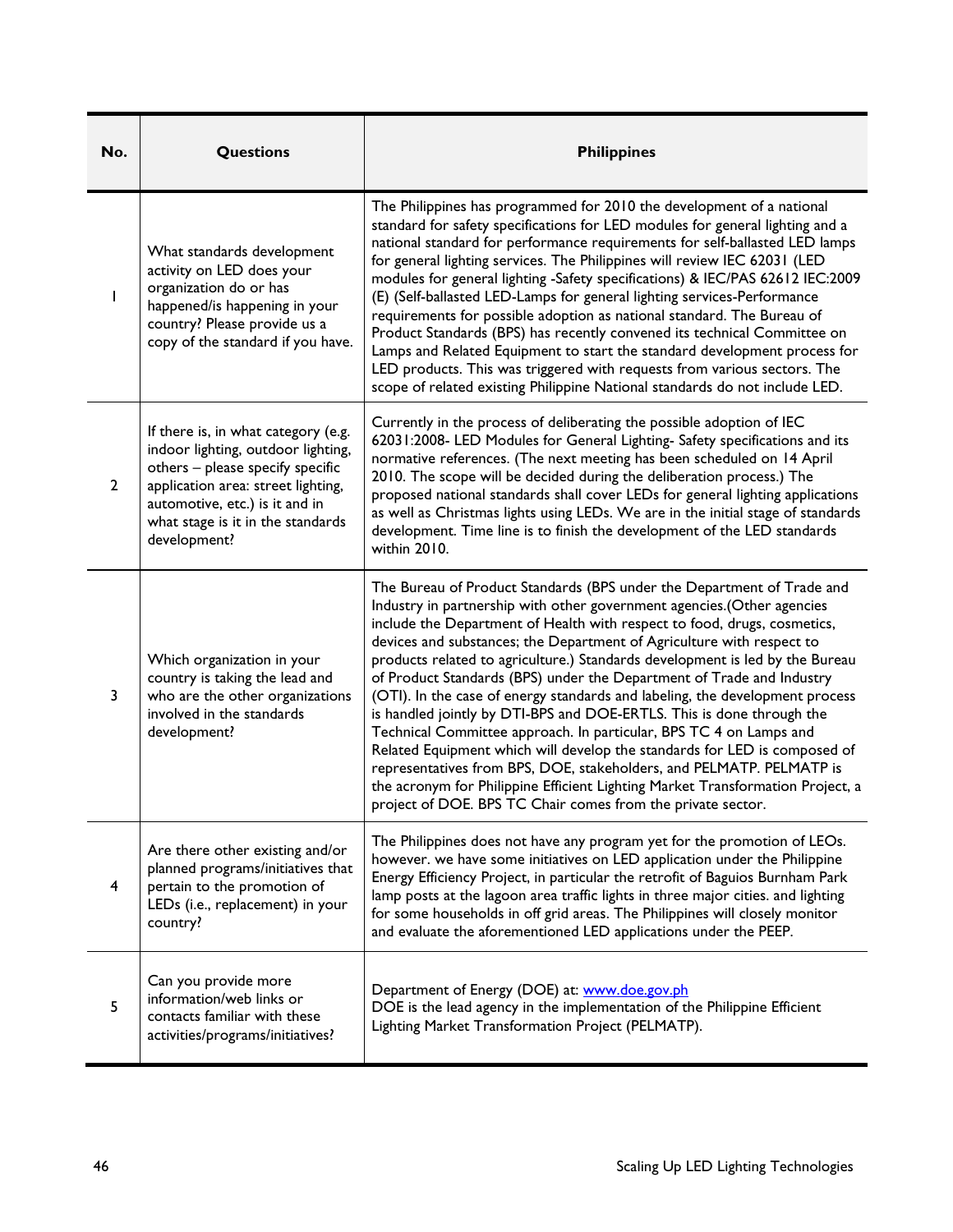| No.          | <b>Questions</b>                                                                                                                                                                                                                           | <b>Chinese Taipei</b>                                                                                                                                                                                                                                                                                                                                                                                                                                                                                                                                                                                                                                                                                                                                                                                                                                                                                                                                                                              |  |
|--------------|--------------------------------------------------------------------------------------------------------------------------------------------------------------------------------------------------------------------------------------------|----------------------------------------------------------------------------------------------------------------------------------------------------------------------------------------------------------------------------------------------------------------------------------------------------------------------------------------------------------------------------------------------------------------------------------------------------------------------------------------------------------------------------------------------------------------------------------------------------------------------------------------------------------------------------------------------------------------------------------------------------------------------------------------------------------------------------------------------------------------------------------------------------------------------------------------------------------------------------------------------------|--|
|              | What standards development<br>activity on LED does your<br>organization do or has<br>happened/is happening in your<br>country? Please provide us a<br>copy of the standard if you have.                                                    | Taiwan already published several LED device/product standards. Below listed<br>the progress of the LED standards.<br>Published standards:<br>CNS15233: Fixtures of roadway lighting with light emitting diode lamps --<br>outdoor<br>CNS15247: Test methods on light emitting diode components and modules<br>(for general lighting service) for normal life -- other<br>CNS15248: Methods of measurement on light emitting diode components<br>for thermal resistance -- other<br>CNS15249: Methods of measurement on light emitting diode components<br>for optical and electrical characteristics -- other                                                                                                                                                                                                                                                                                                                                                                                      |  |
| $\mathbf{2}$ | If there is, in what category (e.g.<br>indoor lighting, outdoor lighting,<br>others - please specify specific<br>application area: street lighting,<br>automotive, etc.) is it and in<br>what stage is it in the standards<br>development? | CNS15250: Methods of measurement on light emitting diode modules for<br>optical and electrical characteristics -- other<br><b>Under Review</b><br>Optics measurement method for LED lighting system -- Indoor & outdoor<br>Environment and reliability testing method for LED devices -- other<br>Fixtures of flood lighting with light emitting diode lamps -- Indoor & outdoor<br>Optical and electrical characteristics measurement method for LED chip --<br>other<br>Drafting<br>Fixtures of T-Bar (Ceil mounted) with light emitting diode lamps -- indoor<br>Quality testing method for LED chip<br>Accelerated life testing method for LED chip -- other<br>Thermal resistance measurement method for LED chip -- other<br>ESD testing method for LED device<br>Power supply measurement method for LED lighting system --other<br>Environment sustainability testing method for LED lighting system $-$ indoor &<br>outdoor<br>Accelerated life testing for LED device and module --other |  |
| 3            | Which organization in your<br>country is taking the lead and<br>who are the other organizations<br>involved in the standards<br>development?                                                                                               | BSMI/MOEA is the lead. BOE/MOEA and DOIT/MOEA are involved.                                                                                                                                                                                                                                                                                                                                                                                                                                                                                                                                                                                                                                                                                                                                                                                                                                                                                                                                        |  |
| 4            | Are there other existing and/or<br>planned programs/initiatives that<br>pertain to the promotion of<br>LEDs (i.e., replacement) in your<br>country?                                                                                        | BOE lunched a 3- year program (2009~2011) to replace all incandescent<br>traffic sign by LED traffic sign. BOE lunched a LED street lamp demonstration<br>project to set 47 LED lamp demonstrate site.                                                                                                                                                                                                                                                                                                                                                                                                                                                                                                                                                                                                                                                                                                                                                                                             |  |
| 5            | Can you provide more<br>information/web links or<br>contacts familiar with these<br>activities/programs/initiatives?                                                                                                                       | BOE/MOEA: http://www.moeaboe.gov.tw/<br>DOIT/MOEA: http://doit.moea.gov.tw/doiteng/<br>BSMI/MOEA: http://www.bsmi.gov.tw/wSite/mp?mp=2                                                                                                                                                                                                                                                                                                                                                                                                                                                                                                                                                                                                                                                                                                                                                                                                                                                             |  |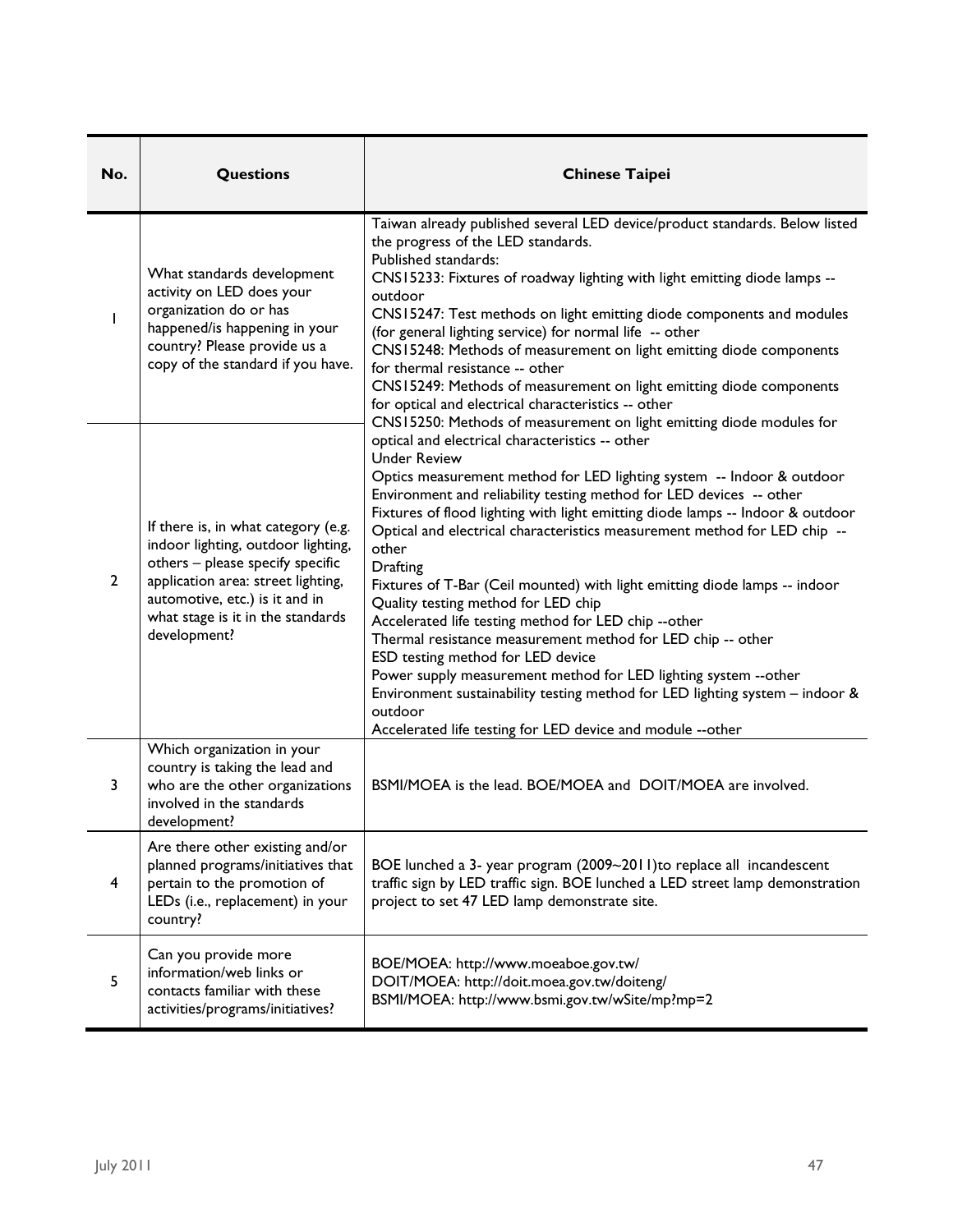| No.            | Questions                                                                                                                                                                                                                                  | <b>Thailand</b>                                                                                                                                                                                                                               |  |
|----------------|--------------------------------------------------------------------------------------------------------------------------------------------------------------------------------------------------------------------------------------------|-----------------------------------------------------------------------------------------------------------------------------------------------------------------------------------------------------------------------------------------------|--|
| L              | What standards development<br>activity on LED does your<br>organization do or has<br>happened/is happening in your<br>country? Please provide us a<br>copy of the standard if you have.                                                    | We are developing standard for LED modules for general lighting-Safety<br>specifications by adopting IEC 62031.<br>No copy of the standard is available because it is in Thai language only.                                                  |  |
| $\overline{2}$ | If there is, in what category (e.g.<br>indoor lighting, outdoor lighting,<br>others - please specify specific<br>application area: street lighting,<br>automotive, etc.) is it and in<br>what stage is it in the standards<br>development? | For general lighting.<br>Committee Draft (CD) stage.                                                                                                                                                                                          |  |
| 3              | Which organization in your<br>country is taking the lead and<br>who are the other organizations<br>involved in the standards<br>development?                                                                                               | Thai Industrial Standards Institute (TISI) and Department of Alternative<br>Energy Development and Efficiency (DEDE). TISI is responsible for safety and<br>performance standards, but DEDE is responsible for energy efficiency<br>standard. |  |
| 4              | Are there other existing and/or<br>planned programs/initiatives that<br>pertain to the promotion of<br>LEDs (i.e., replacement) in your<br>country?                                                                                        | There are no activities, programs and initiatives in the present                                                                                                                                                                              |  |
| 5              | Can you provide more<br>information/web links or<br>contacts familiar with these<br>activities/programs/initiatives?                                                                                                                       | None noted.                                                                                                                                                                                                                                   |  |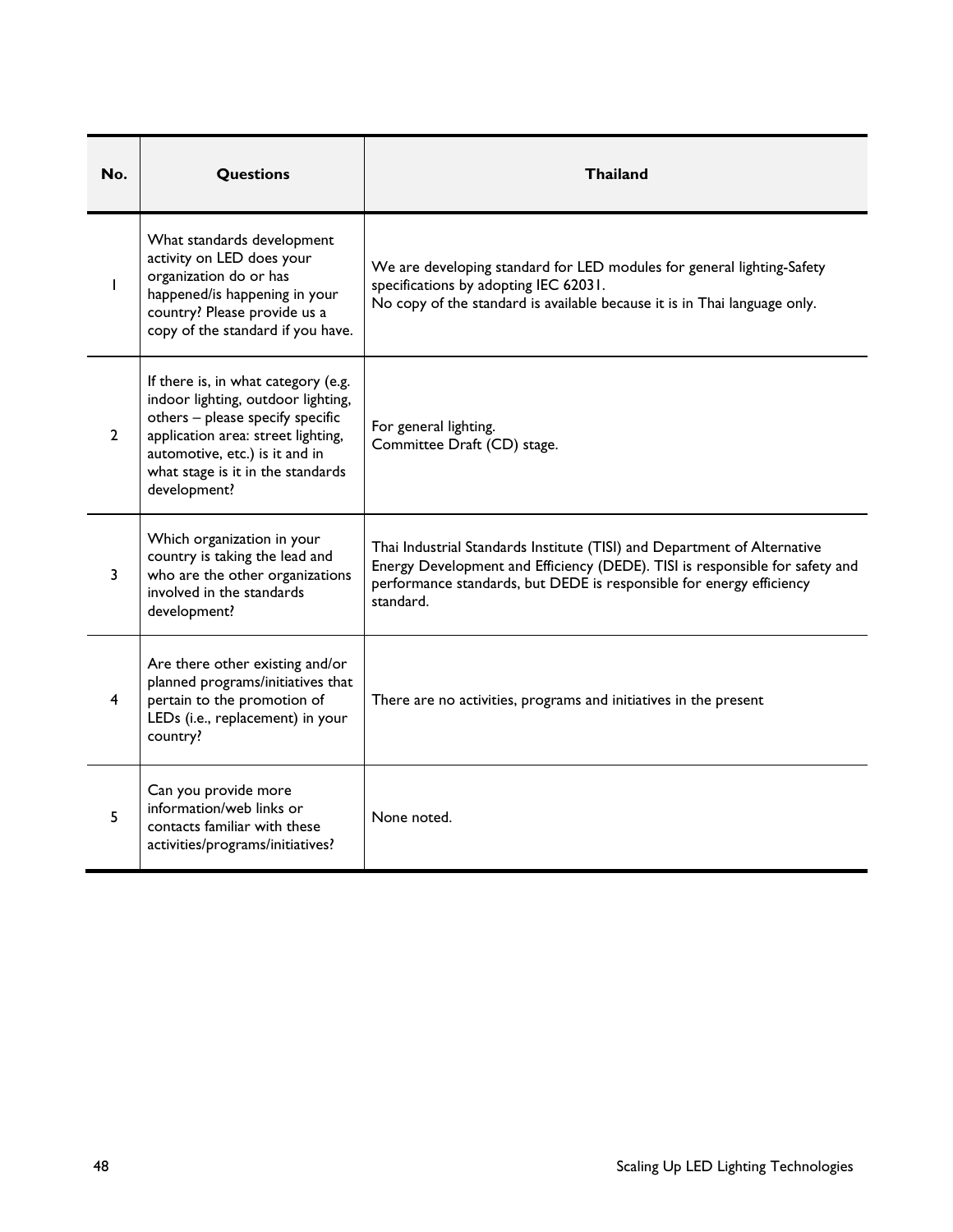| No.          | Questions                                                                                                                                                                                                                                  | Vietnam                                                                                                                                   |
|--------------|--------------------------------------------------------------------------------------------------------------------------------------------------------------------------------------------------------------------------------------------|-------------------------------------------------------------------------------------------------------------------------------------------|
| L            | What standards development<br>activity on LED does your<br>organization do or has<br>happened/is happening in your<br>country? Please provide us a<br>copy of the standard if you have.                                                    | None yet.                                                                                                                                 |
| $\mathbf{2}$ | If there is, in what category (e.g.<br>indoor lighting, outdoor lighting,<br>others - please specify specific<br>application area: street lighting,<br>automotive, etc.) is it and in<br>what stage is it in the standards<br>development? | None noted.                                                                                                                               |
| 3            | Which organization in your<br>country is taking the lead and<br>who are the other organizations<br>involved in the standards<br>development?                                                                                               | - Vietnam Standards and Quality Institute<br>- Technical committee related to lighting equipment                                          |
| 4            | Are there other existing and/or<br>planned programs/initiatives that<br>pertain to the promotion of<br>LEDs (i.e., replacement) in your<br>country?                                                                                        | No, but Vietnam is considering program for promotion of LEDs. There is a<br>national objective program on saving and conservation energy. |
| 5            | Can you provide more<br>information/web links or<br>contacts familiar with these<br>activities/programs/initiatives?                                                                                                                       | www.vsqi.gov.vn                                                                                                                           |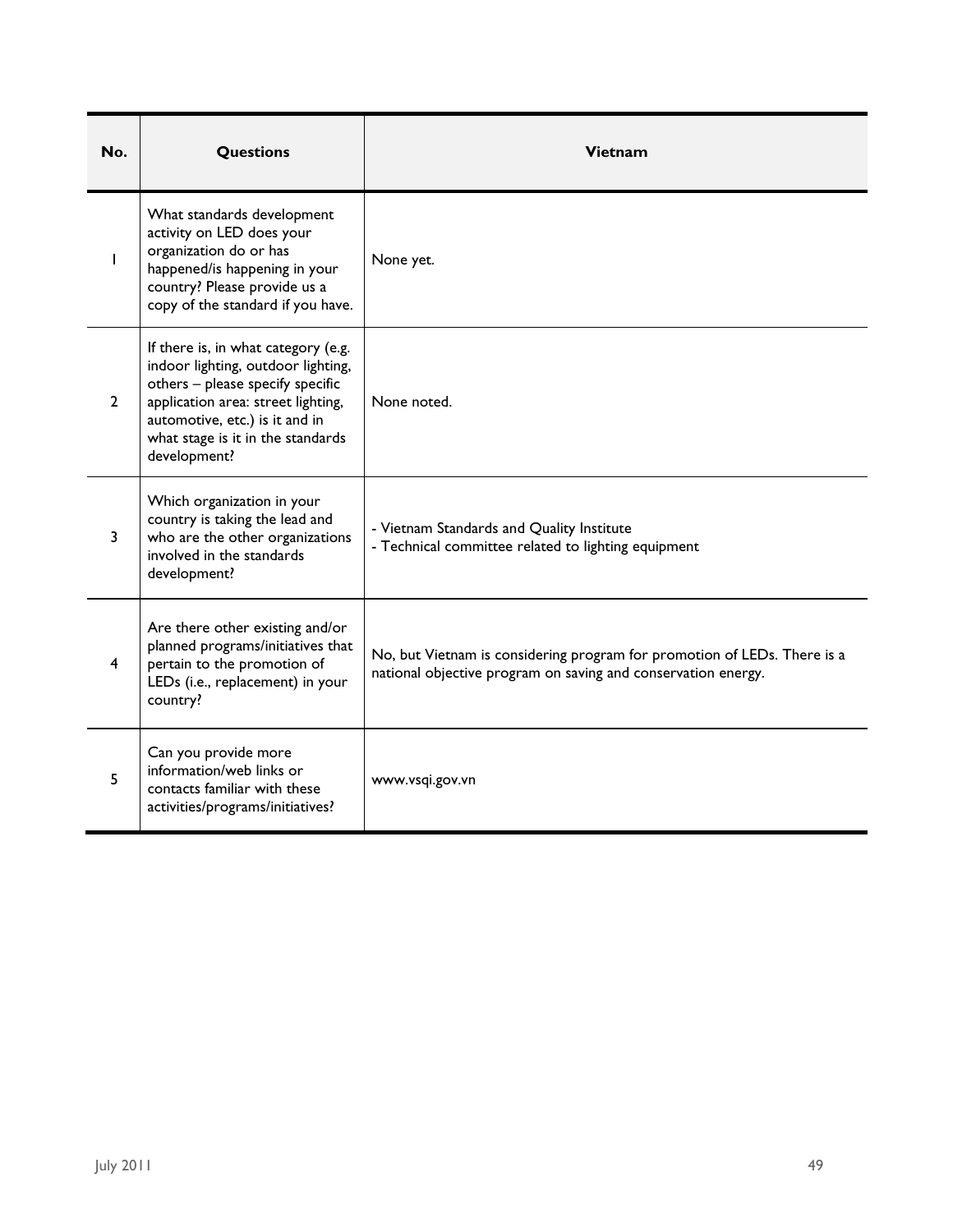# **ATTACHMENT C:**  AN OVERVIEW OF THE LED INDUSTRY IN CHINA

OCTOBER 2010

#### **Background**

The LED industry in China started from the end of 20th century and continues to grow along with the international development of LED industry and technology. The technology level of high-light epitaxial wafers and chips increases every year, and the production capacity of LED lighting has likewise been growing very rapidly. The categories and applications of LEDs have been expanding, and with the rapid development of the LED industry, the industrial structure has been optimizing as well.

There are about a half million people, more than 20 research institutions, and 4000 enterprises and companies working in the LED industry in China. More than 100 enterprises have over 10 million Yuan in sales, and there are about 3000 enterprises working in the downstream application field. New LED lighting production and application markets have continually expanded. Now LEDs are widely used as road lighting and indoor lighting, and the size of the LED industry has been scaling up rapidly. In regards to product categories and production scales, China is advanced at the international level – China is the biggest export and production country of solar LED and landscape lights.

Currently, Asia, North America, and Europe are the three main LED industry bases in the world. Toyodo Gosei, Japan Nichia, U.S. Cree, Lumileds, and Europe Osram are the leading enterprises in the LED industry. They own the core technology patents and hold the competition advantage. These enterprises use crossauthority to avoid patent issues. Other enterprises without cross-authority are required to obtain unilateral authority from these enterprises to avoid patent disputes. Leading enterprises all focus on the high-end market, while the other enterprises in Taiwan, Korean, and China compete in the middle and lower-middle end markets.

#### **LED Industry Development in China**

The LED industry includes epitaxial wafers growth, chips processing, packaging, and other raw material manufacturing. A relatively completed industrial chain has already formed in China.

#### **Epitaxial Wafers Growth and Chips Manufacturing Industry**

In the LED industrial chain, epitaxial wafers growth and chips manufacturing belong to a technology and capital-intensive industry. The processing technology has been very difficult and will require big investment. Currently, the industry of epitaxial wafers growth and chips manufacturing in China lacks core technology and professional engineers. Meanwhile, foreign have patents restrained manufacturing.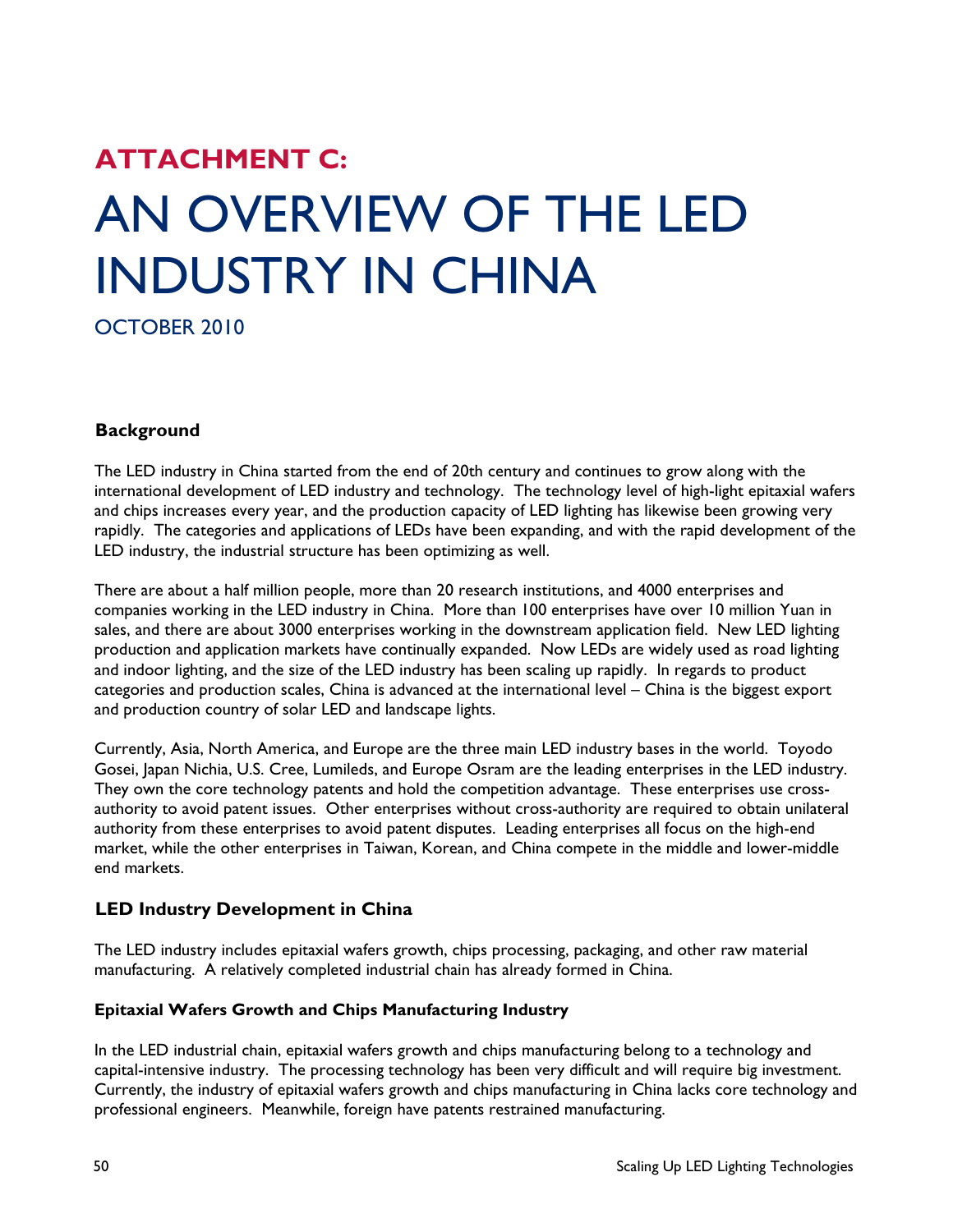In the past 2 years, the epitaxial wafer and chip industry in China has developed rapidly due to the swift increase of LED chips demand. According to ECO-Asia CDCP's data, there are more than 40 enterprises working in the LED chip manufacturing area. The number of stock metalorganic vapour phase epitaxy (MOCVD) is 150, the number of gallium nitride MOCVD (GaN MOCVD) installed for manufacturing is over 135, and the number of quaternary MOCVD installed for manufacturing is 18. The number of equipment in research institutions in China has also been increasing. Chinese enterprises continue to enlarge their investment on epitaxial wafers manufacturing, and according to the initial statistics, over 100 MOCVD will be purchased, which is greatly beyond the forecast of early 2009.

In 2009, the annual growth rate of the output value of chips in China increased by 25% and reached 2.3 billion Yuan, while in 2008, the annual growth rate was 26%. The production capacity of national GaN chips in 2009 increased dramatically, reaching 2.24 billion pieces per month and 18.2 billion pieces for the entire year. This represents an increase of 40%. The localization production rate also increased by 46%. The output and localization production rate in 2009 is shown in **table AC1** as below. (Source: CSA)

| Category       | Output<br>(Billion Pieces) | <b>National Localization</b><br><b>Production Rate (%)</b> |
|----------------|----------------------------|------------------------------------------------------------|
| <b>GaN LED</b> | 18.2                       | 46                                                         |
| Quaternary LED | 20.0                       | 51                                                         |
| Normal LED     | 17.0                       | 65                                                         |
| Total          | 55.2                       | 52                                                         |

#### **Table AC1. Output and national localization production rate in 2009**

The performance of nationally made chips in the area of monitors, signal lamps, outdoor lighting, and smallmiddle size backlights is improving very fast. Meanwhile the performance and output of high-power chips has also increased substantially, but increases are still in the middle-low level. High-power chips mainly depend on imports. Almost all high-efficacy and highly reliable LEDs produced in China are depending on imported top grade epitaxial wafers. The low-power chips made in China can reach efficacy of 120lm/W and 80~100lm/W for power chips, which is very close to the international level. The efficacy of the Si-based chips with domestic independent patents can reach 70lm/W, and China has already achieved large-scale manufacturing of this kind of chip.

Chip factories continue to expand their LED chip production capacities in order to respond to increases in demand. For instance, two leading companies, Silan and Sanan Optoelectronics, have announced that they will scale-up their LED chip production. Silan is mainly scaling up its production line of high luminance LED chips. It is expected that the annual production of LED chips will reach 13.2 billion pieces and the annual production of epitaxial wafers will reach 0.57 million pieces. The scale-up plan of Sanan Optoelectronics is even more magnificent. It plans to build up an industrial base not only working on the research and manufacturing of LED epitaxial wafers and chips, but also extending to the development and manufacturing of downstream packaging and applications. The total investment is 12 billion Yuan, with the first stage of investment totaling 6 billion Yuan with a construction period of 4 years.

With the maturation of LED industry, there are many enterprises that have recently entered into the upstream industry of LEDs. For example, Cree announced it will build an LED chip production line in Huizhou City, and Nichia is also planning to build a factory in mainland China. In 2009, Taiwanese enterprise,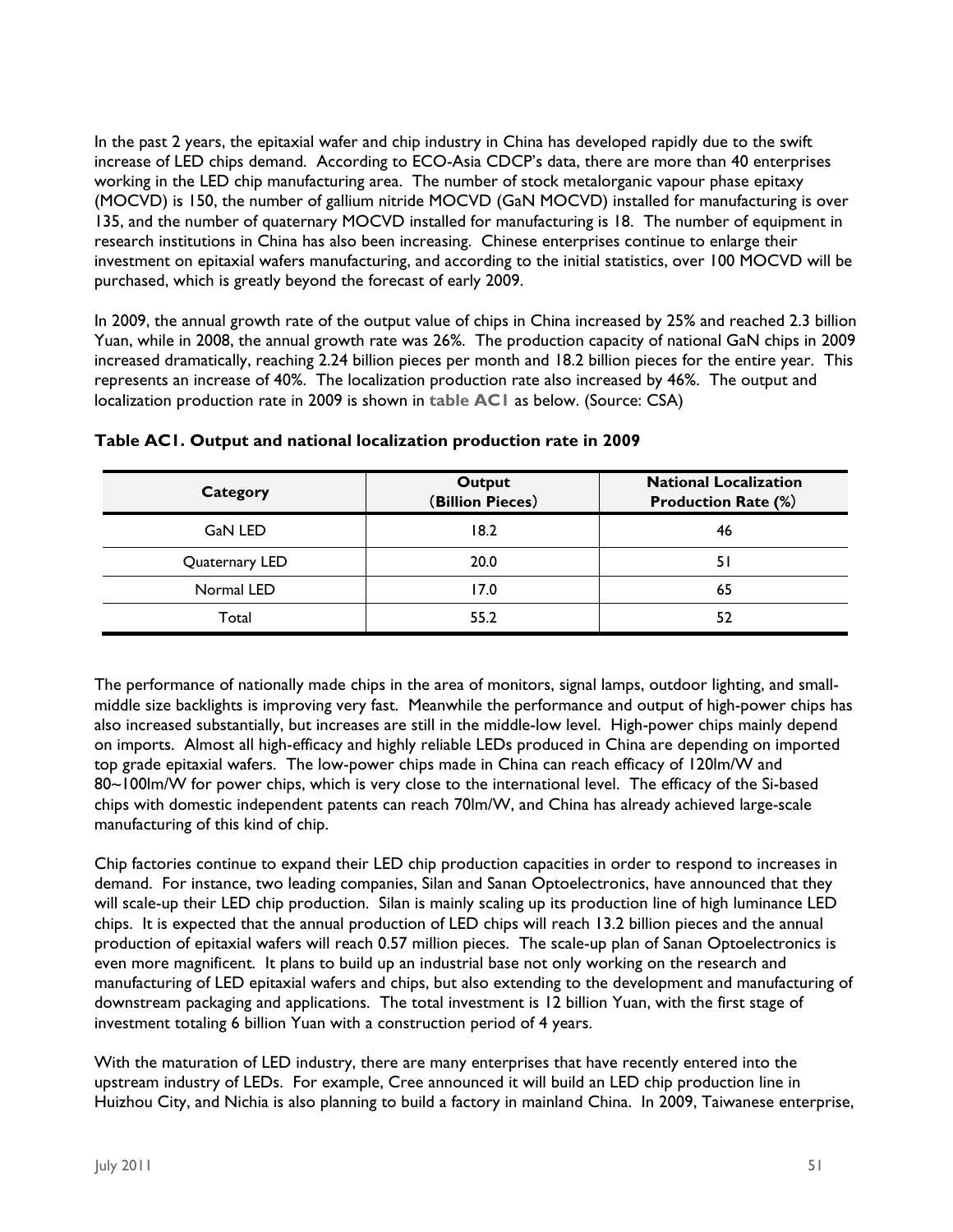TYNTEK Corporation, has established a company in Wuhan City primarily for producing LED chips. In the same year, Taiwan AOC signed an agreement with Changzhi High Tech Industry Investment Co., Ltd. to build a joint venue for manufacturing LED epitaxial wafers and chips. Taiwan Epistar also announced it would build the biggest manufacturing base in Changzhou City, and the company plans to spend 0.6 billion Yuan to purchase 30 MOCVD.

Because of this rapid development, the LED industry has become a new economic growth point in China. Local governments are thus all supportive of the LED industry's development. The profit from LED chips and epitaxial wafers accounts for about 70% of the profit for the whole industry; therefore, many enterprises and companies are anxious to enter into the upstream industry, including HAN'S LASER and ELEC-TECH INTERNATIONAL. These companies do not engage in business very related to LEDs, but have nevertheless invested in the LED industry to extend their businesses into the upstream industrial chain. The threshold of the upstream industrial chain investment is very high (about 0.1-0.2 billion Yuan) and the technology is also very difficult. Even with the right and mature equipments, it is also very hard to manufacture qualified products without good technicians.

According to the national "Advises on the Development of Semiconductor Illumination Industry," by 2015, there will be about three to five enterprises with large-scale chip production capacity and about ten enterprises with highly industrial-intensive, highly market-effective, self-owned brands. In the coming future, the production capacity of LED chips in China will likely still be in the process of rapidly increasing.

#### **LED Packaging Industry**

The LED packaging technology in China is lagging behind on the international level; however, it has also been improving very fast. The production capacity in China is already very high and continues to increase rapidly.

There are many LED packaging companies in China, but all are small in size. Most companies are using imported equipment, and most of the imported equipment are not top grade. Chinese LED packaging companies all have very limited capacity on research and development – many of them do not even have development ability and only follow or copy existing products. Most small-scale companies also have low automatic packaging technology. Therefore, the LED packaging technology in China is very behind other international standards, especially for power LED packaging and non-standard devices packaging. Because of its low price and good market adaptability, Chinese LED packaging has penetrated the global middle-low market. However, Chinese products cannot compete at the high-end of the market because China lacks brand strategies and technology renovation capacity and mainly depends on renewal of fixed assets to improve technology and increase quality. In recent years, with foreign packaging companies' movement to China, the packaging industry in China improved rapidly both in output and technology fields, and the competitive capacity strengthened distinctly. With the reduction of profit and the prick-up of competition, the LED packaging industry in China has also been restrained by a series of barriers. These include: foreign technology patents on packaging technology of white light LEDs; heat emission and packaging technology of high power LEDs; the scale of enterprises; the communication on application market between LED packaging enterprises and traditional lighting enterprises; the performance of core packaging materials; and the import of high-end chips.

Most packaging enterprises in China are able to package AlGaInP super red, orange, and yellow light LEDs, and some enterprises have capacity to package GaN-based blue, green, and white light LED. Some enterprises have invested a lot in the research and development on improving packaging structures, heat emission, lighting output efficiency, and anti-luminous output degradation. Very good results have been achieved. For instance, packaging is now capable of placing 1W white LED in batch size. The initial efficacy of this 1W white LED can reach over 100 lm/W, and the heat resistance can be controlled within 10˚C/W.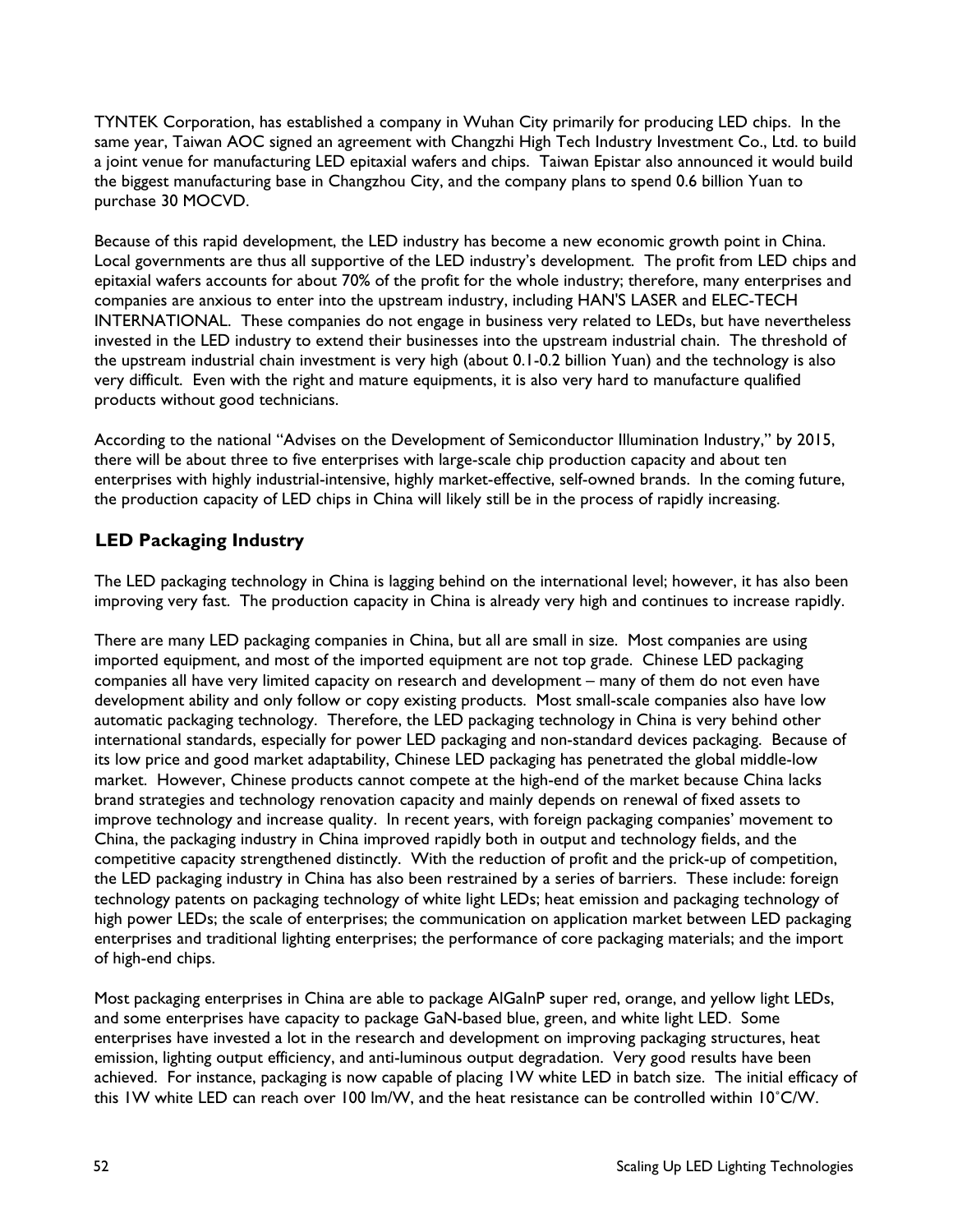LED packaging products made in China are mainly used as small-sized LCD backlights on applications such as mobile phones, and digital cameras, landscape lighting, decorative illumination on buildings, and signal lighting. Only a small part of LED packaging products can be used on high-end application areas such as normal illumination, high quality screen, and middle-to-big sized LCD lighting. In China, high-quality LED packaging products are still dependent on imports.

With the rapid development of technologies on LED epitaxial wafers, packaging, and applications, and with increased guidance by government policies and awareness of consumers, the LED lighting packaging industry in China has grown dramatically. Growth rates in recent years have been above 10% each year. In 2009, for instance, the output value of LED packaging industry in China was 20.4 billion Yuan, which was an increase of 10% over 18.5 billion Yuan in 2008. The output also increased 10% from 94 billion pieces in 2008 to 105.6 billion pieces in 2009. The output value of high light LEDs was 18.6 billion Yuan, which constituted 90% of the total sale value of LEDs in China. At the same time, the SMD and high-power LED packaging technology also improved very quickly.

#### **LED Manufacturing Industry**

With government support, LED lighting performance continues to improve and LED applications keep expanding. The number of downstream enterprises in China has increased rapidly and production capacity has improved at a high speed. The number of downstream enterprises took 70% of the whole LED industrial chain, but most of them are small-scale enterprises and took the market only because of low prices instead of high quality. The LED manufacturers in the coastal areas are mainly depending on export and manufacturing products with low additional value. Most enterprises are OEM. The competition between these enterprises is very high, and their risk-resistance capacities are very low. Although many domestic enterprises applied patents, most of these patents are practical, new-type patents or design patents with low values. They mainly focus on simple technical issues such as high-power LED heat radiation solutions and second optical design. These kinds of technology patents cannot strengthen the competition capacity of these enterprises.

With the expansion of LED applications, some traditional lighting enterprises have also entered into the LED industry. These enterprises have advantages on LED lighting technology applications and market outreach; therefore, they will impact the current existing LED manufacturing enterprises.

Presently, the LED production in China covers all LED lighting areas including back lighting, normal lighting, and special lighting. China has already become the biggest manufacturing and export country of solar LED and landscape lighting in the world, but the products have mainly focused on the low-end market.

In 2009, the semiconductor illumination industry developed very fast in China. The output value increased 30% and reached 60 billion Yuan. The LED full color monitor, solar LED, landscape illumination, electronic back light, and signal lighting were the main LED application areas. The big-size LED backlight applications also increased very rapidly. For instance, the main television brands in China all developed LED backlight televisions, and these products will become the key products for future development and promotion. Under the "10 Thousand LED Lights in 10 Cities" program, the application of LEDs on street lighting and indoor spotlighting developed quickly. The structure of semiconductor illumination in China in 2009 is shown in **Table AC2**, below: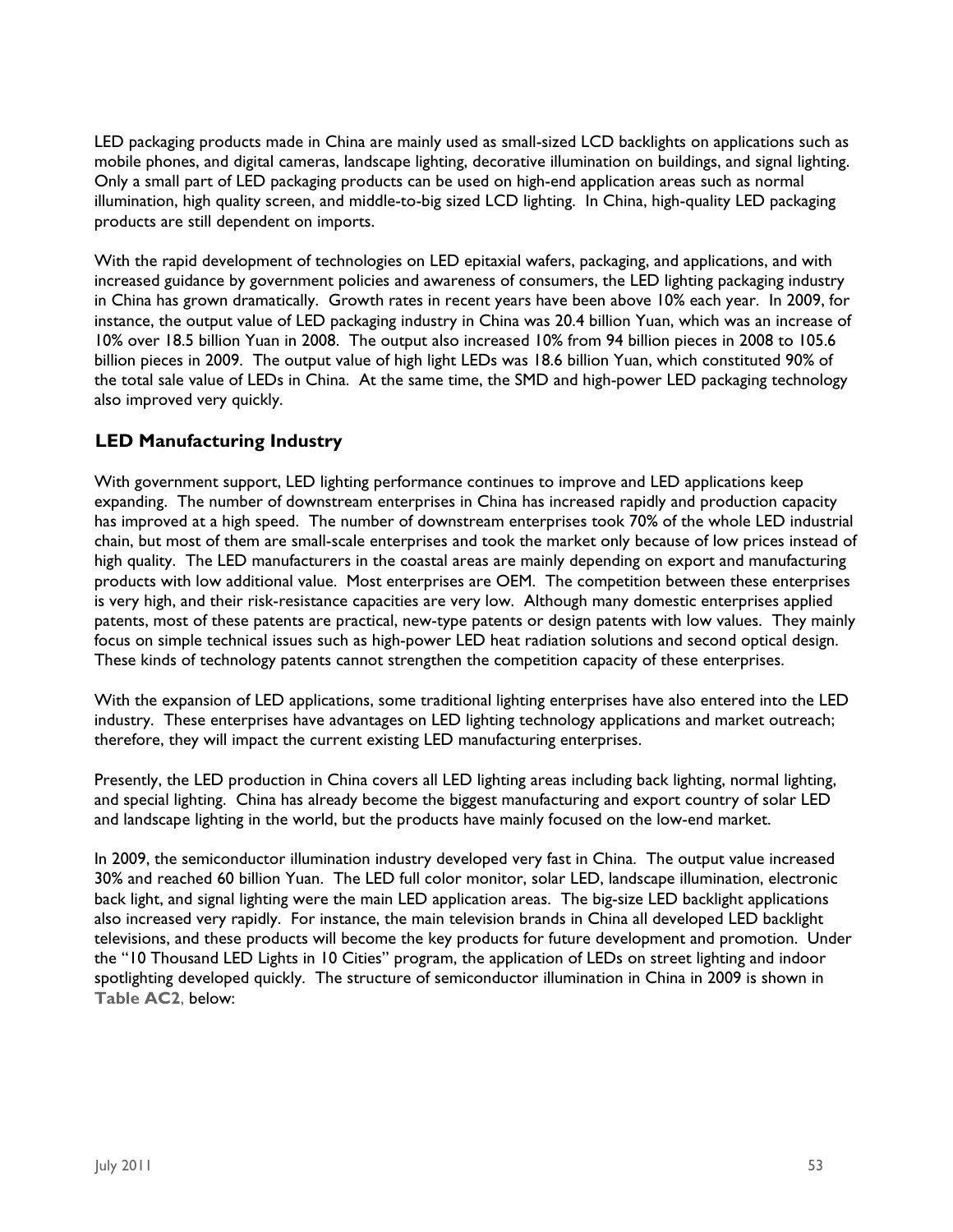| <b>Category</b>             | <b>Output</b><br><b>Billion Yuan</b> | <b>Share</b><br>% |
|-----------------------------|--------------------------------------|-------------------|
| Landscape illumination      | 4                                    | 23                |
| Monitors                    | 12                                   | 20                |
| Illumination                | 7.5                                  | 13                |
| Mobile phones               | 6.5                                  | П                 |
| LED back light illumination | 6.0                                  | 10                |
| Traffic lights              | 3.5                                  | 6                 |
| Signals                     | 2.5                                  | $\overline{4}$    |
| Cars                        | 1.2                                  | $\mathbf{2}$      |
| Others                      | 6.8                                  | $\mathbf{I}$      |
| Total                       | 60                                   | 100               |

#### **Table AC2: The output value of semiconductor illumination in 2009**

Increases in the LED industry are mainly dependent on application development of LED lighting and backlight, as other applications develop steadily. With the rapid reduction of the price of semiconductor illumination products and the maturation of application techniques, the promotion of semiconductor illumination on city planning, household, business, and industry must be boosted. China is the potential LED manufacturing center because of its advantages on product manufacturing. The manufacturing structure will be based on multiple forms such as OEM, ODM, and self-owned brands. Although the manufacture of LED backlight modules is not advanced in China, the thin film transistor liquid crystal display (TFT LCD) industry is transferring towards China. China has an opportunity to become the biggest manufacturing base of these LCD televisions, and other components like LED backlight module will also be grouped in China.

#### **LED International Standards Development**

#### **International Electrotechnical Commission (IEC)**

The IEC is an international standards and conformity assessment body for all fields of electrotechnology that was established in 1906. It was the first established international electrotechnical standards organization in the world.

#### **(1) IEC TC34**

The leading TC for lighting is: IEC TC 34: Lamps and related equipment. It has four sub-working groups: SC 34A: lamps; SC 34B: lamps caps and holders; SC 34C: Lamp accessories; and SC 34D: Luminaires.

In recent years, IEC TC 34 has developed and issued a series of standards related to LEDs, which include:

- IEC 62031-2008 LED Modules for general lighting Safety specifications
- IEC/PAS 62612-2009 Self-ballasted LED-lamps for general lighting services Performance requirements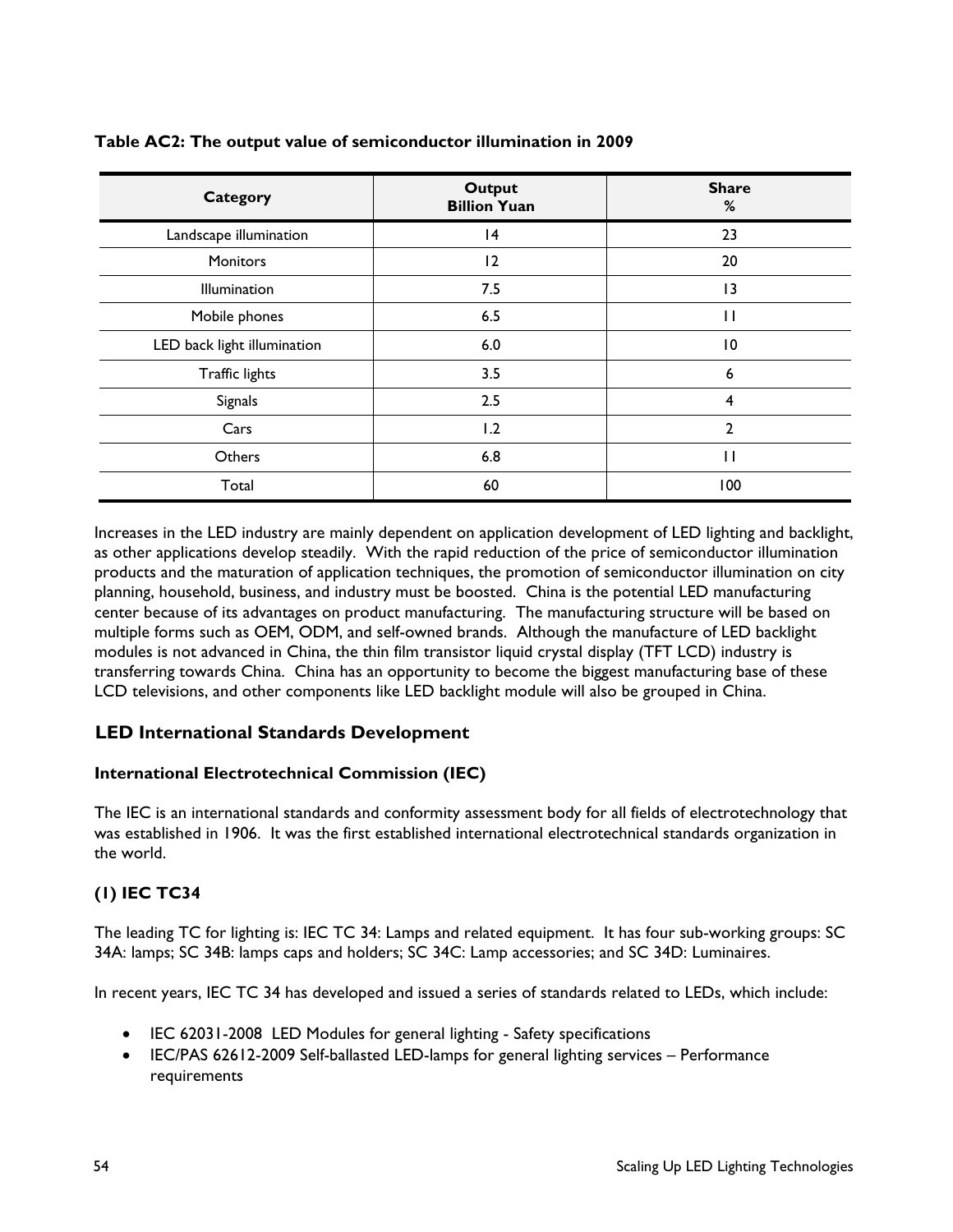- IEC 60838-2-2-2006 Miscellaneous lampholders Part 2-2: Particular requirements Connectors for LED modules
- IEC 61347-2-13 Lamp controlgear Part 2-13: Particular requirements for d.c. or a.c. supplied electronic controlgears for LED modules
- IEC 62384-2006 D.C. or A.C. Supplied electronic control gear for LED modules Performance requirements
- IEC 62386-207-2009 Digital addressable lighting interface Particular requirements for controlgear LED modules (device type 6)

In addition, there are two IEC standards in the development process:

- IEC 62663-1 Ed. 1.0 Non-self-ballasted LED lamps Part 1: Safety requirements
- IEC 62663-2 Ed. 1.0 Non-ballasted single capped LED lamps for general lighting Part 2: Performance requirements

#### **(2) IEC/TC47: semiconductor devices**

Because there are not many certification demands on semiconductor optoelectronic devices, SC47E has not carried out the relevant standards-development work on LEDs.

#### **(3) IEC TC76: optical radiation safety & laser equipment**

Since 1993, IEC TC 76 started to work on LEDs. Currently, all products sold to Europe must comply with IEC 60825.

#### **Internationale de l'Éclairage (CIE)**

The CIE is a worldwide technical, scientific, and cultural, non-profit, autonomous organization. It aims to carry out research exchanges and cooperation on lighting engineering within its member countries. The CIE has developed the LED standard: "CIE 127-1997: Measurement of LEDs."

Technical specifications developed or being developed by CIE include: "Color Index of White Light LED lighting sources" and "Testing Measures on LED Intensity, Optics Performance and Photometric Performance."

#### **LED Standards Development in China**

#### **China's Standardization Framework**

Authorized by the China State Council and managed by the General Administration Of Quality Supervision, Inspection And Quarantine (AQSIQ), the Standardization Administration of China (SAC), a vice-ministeriallevel department, performs nationwide administrative responsibilities and carries out unified management for standardization work across the country. Standardization administration departments in each province, autonomous region, and municipality are responsible for administrating the standardization work of its administrative regions.

#### **National Technical Committee TC 224**

National Technical Committee 224 on Lighting of the SAC is mainly in charge of standardization research for the content, performance, operation, and security of lighting sources, as well as accessories and luminary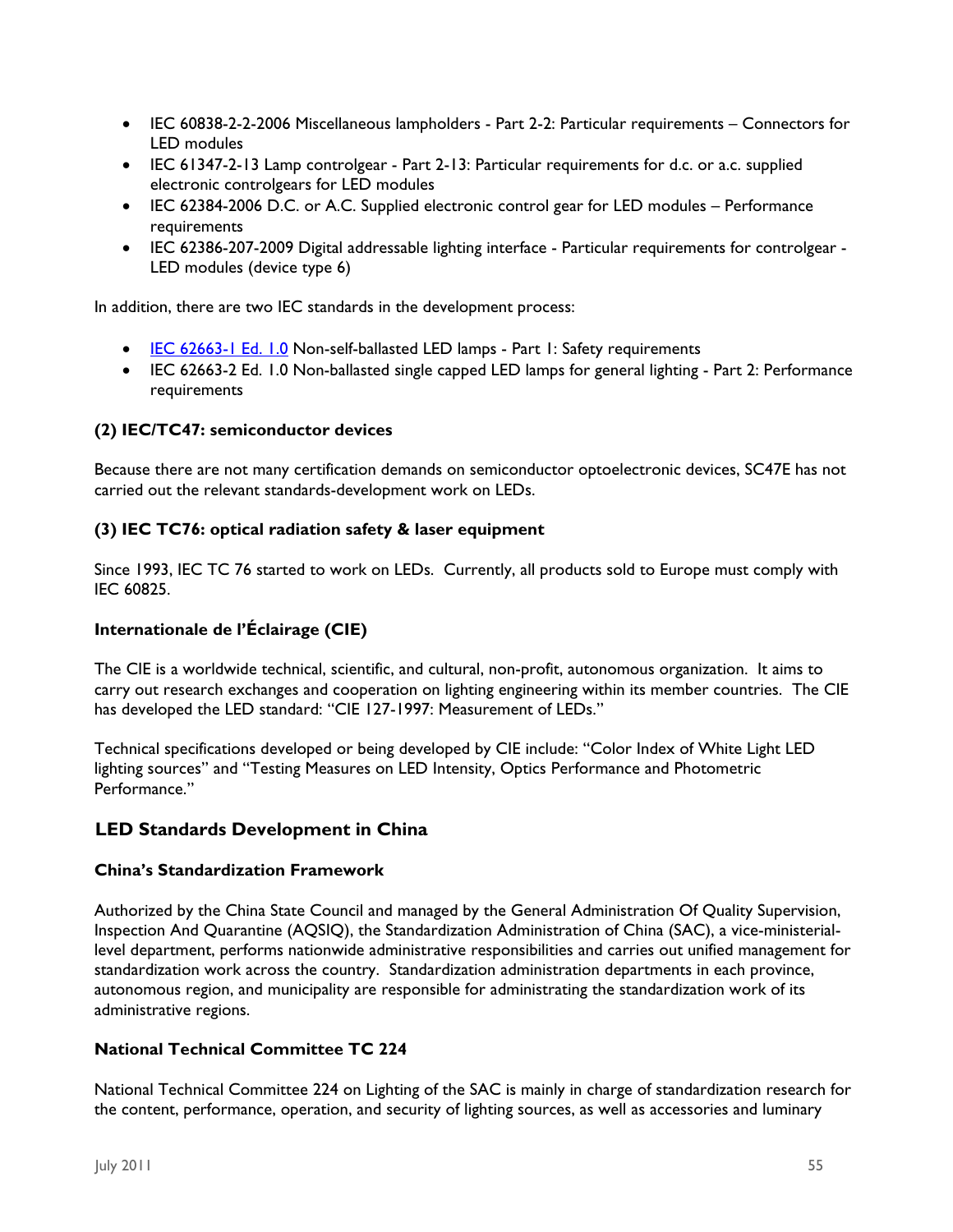products. In addition to managing more than 300 national standards, it is also responsible for the formulation, publicity, and implementation of relevant national and industrial standards. The Committee directs these four sub-committees:

- SAC/TC224/SC1: Lighting Sources and devices
- SAC/TC224/SC2: Luminaries
- SAC/TC224/SC3: Testing
- SAC/TC224/SC4: Illumination Basis

There are eleven LED lighting standards and one industrial standard that have been developed by SAC TC224, which were issued between 2008 and 2010. Between these twelve standards, three of them adopted IEC standards, one adopted an IEC draft, one adopted but edited the IEC standards, two adopted OEC and CIE standards, and five were developed independently from international standards. Besides these standards, one LED national standard is in the process of formulation and it will likely adopt the IEC standard.

China's national and industrial LED standards that have been already issued include:

- GB 19651.3-2008 Miscellaneous lamp holders Part 2-2: Particular requirements-Connectors for LED modules (IEC 60838-2-2:2006, IDT)
- GB 19510.14-2009 Lamp controlgear Part 14: Particular requirements for d.c. or a.c. supplied electronic controlgear for LED modules (IEC 61347-2-13:2006, IDT)
- GB 24819-2009 LED modules for general lighting Safety specifications (IEC 62031:2008, IDT)
- GB/T 24823-2009 LED modules for general lighting-Performance requirements
- GB/T 24824-2009 Measurement methods of LED modules for general lighting (CIE 127-2007, NEO)
- GB/T 24825-2009 D.C. or A.C. supplied electronic controlgear for LED modules- Performance requirements (IEC 62384:2006,MOD)
- GB/T 24826-2009 Terms and definitions of LEDs and LED modules for general lighting (IEC 62504:2008 NEQ)
- GB 24906-2010 Self-ballasted LED-lamps for general lighting services>50V-safety specifications (IEC 62560, IDT)
- GB/T 24908-2010 LED for general lighting services-Performance requirements
- GB/T 24907-2010 LED-lamps for road lighting -Performance specifications
- GB/T 24909-2010 LED lamps for decorative lighting
- QB/T 4057-2010 LEDs for general lighting-Performance requirements

Standards under development include:

 Digital addressable lighting interface - Part 207: Particular requirements for control gear - LED modules (device type 6) (IEC 62386-207-2009, IDT)

The technical specifications already developed or being developed are:

- Draft standard "Self-ballasted LED reflector lamps" for seeking comments
- Draft standard "LED downlight lamps" for seeking comments
- Second version of Technical specification for LED road lighting products in demonstration project
- Rules for LED road and tunnel lamps in-site testing and inspection
- Technical specification for LED road lighting products in cold region
- LED Tunnel lamps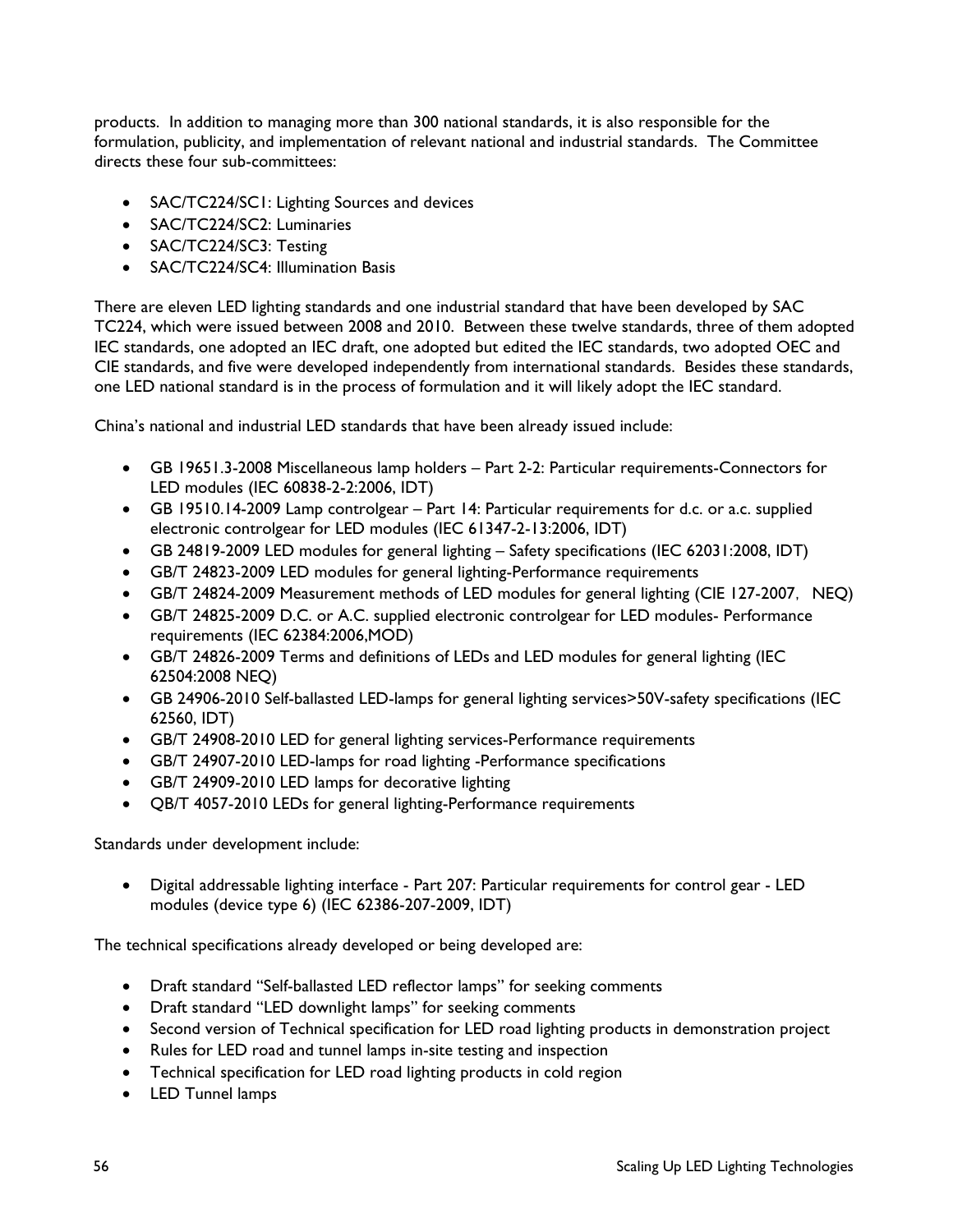• Second version of Measurement methods for integral LED road lights

#### **MIIT Technical Standard Working Group on Semiconductor Lighting**

With the rapid development of LED industry, the Ministry of Industry and Information Technology in China established a Technical Standard Working Group on Semiconductor Lighting.

Currently, there are nine industrial standards on semiconductor lighting developed by the Technical Standard Working Group:

- SJ/T 11393-2009 Semiconductor optoelectronic device standards on semiconductor lighting developed by the Technica
- SJ/T 11394-2009 Measure methods of semiconductor light emitting diodes
- SJ/T 11396-2009 The sapphire substrates for nitride based light-emitting diode
- SJ/T 11397-2009 Phosphors for light emitting diodes
- SJ/T 11398-2009 Technical specification for power light-emitting diode chips
- SJ/T 11399-2009 Measurement methods for chips of light emitting diodes
- SJ/T 11400-2009 semiconductor optoelectronic devices-blank detail specification for lower-power light-emitting diodes
- SJ/T 11401-2009 Series program for semiconductor light emitting diodes
- SJ/T 11395-2009 Semiconductor lighting terminology

#### **LED Testing Laboratories in China**

Below is a list of laboratories that can undertake testing for semiconductor devices and LED lighting products in China:

- National lighting Test Center (Beijing)
- National Center of Supervision & Inspection on Electric Light Source Quality (Shanghai)
- China National Lighting Fitting Quality Supervision Testing Centre (CLTC) (Shanghai)
- China National Lighting Fitting Product Supervision Testing Center (Zhongshan)
- China National Center for Quality Supervision and Test of semiconductor devices (Shijiazhuang)

In 2010, approved by AQSIQ, there are four testing laboratories will be established further to conduct LED testing:

- China National center for Quality Supervision and Test of Semiconductor light emitting devices (Xiamne)
- Key Testing laboratory for Semiconductor Optoelectronics products (Jiangmen)
- National Center for Quality Supervision and Testing of Semiconductor lighting source products (Dongwan)
- National Center for Quality Supervision and Testing of Semiconductor lighting products (Changzhou)

#### **Policies and Planning for LED Industry Development**

Facing the stress from energy shortage, environmental deterioration, and financial crisis, governments around the world have looked upon emerging industries and the environmental protection industries as essential for achieving the rapid development of the economy. The LED industry is one of China's strategic emerging industries. Low-carbon economy and adjustment of industry provide a steady prospect to LED illumination.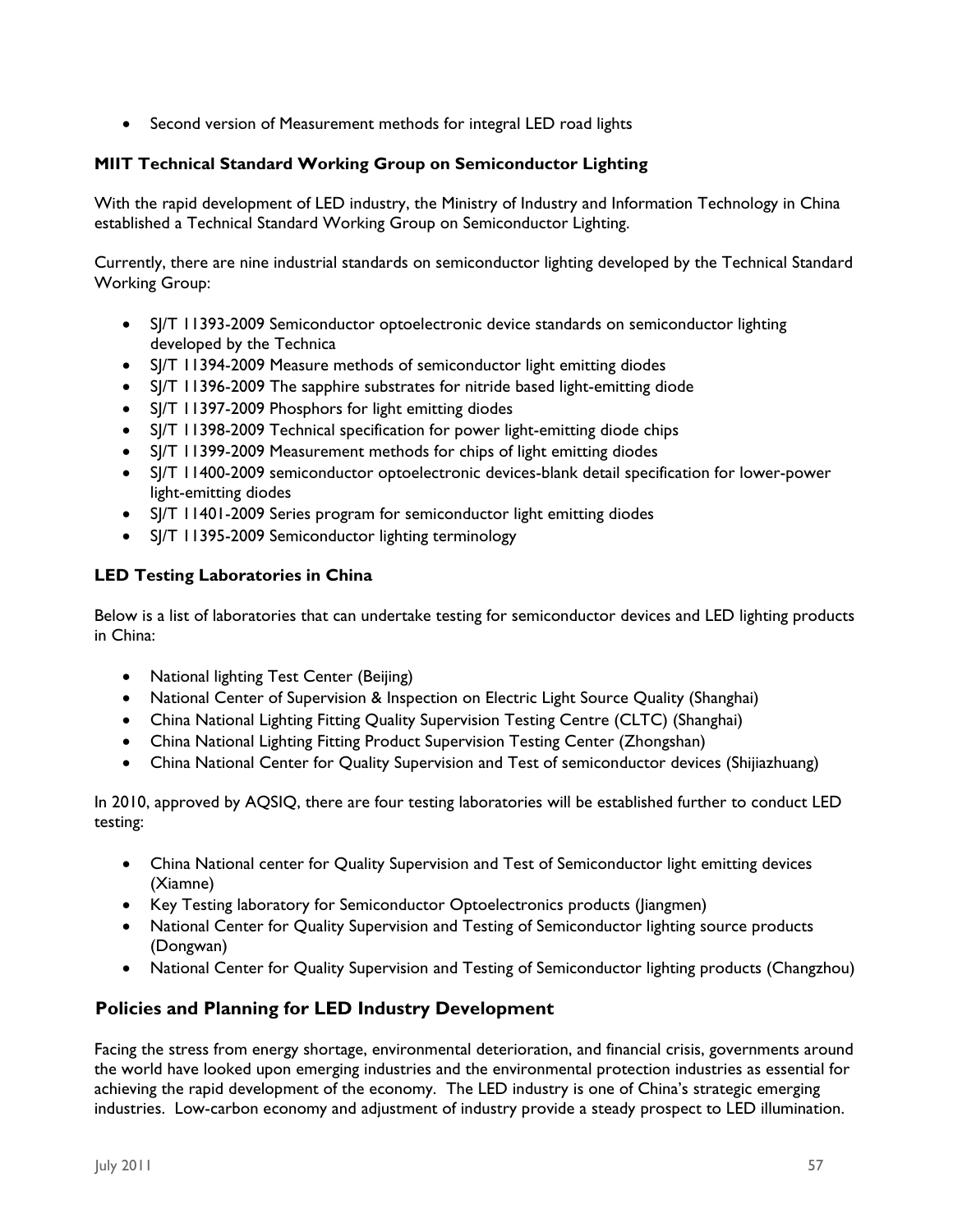From the view of the development of LED industry, semiconductor illumination has entered the growth stage with the rapid development of technologies. There are more and more enterprises entering into this industry because of semiconductor illumination's wide application. National and local governments have established a series of policies to promote the LED industry to secure its healthy development.

#### **National Policies**

#### *"Advises on the Development of Semiconductor Illumination Industry"*

The first guideline of the semiconductor illumination industry, "Advises on the Development of Semiconductor Illumination Industry" (Advises), was published on 12 October 2009 (*See* Attachment). The Advices specify the objective of the development of national semiconductor illumination industry and seven political measures that can support that objective. The Advises demonstrate how the semiconductor illumination industry has become a national strategy and indicates how the semiconductor illumination industry in China has entered a stage of rapid development.

The Advises indicate that the National Development and Reform Commission, the Ministry of Finance, the Ministry of Technology, the Ministry of Industry and Information, and the Ministry of Housing and Urban-Rural Development should extend the input and conduct of social investment actively, which will bring more industrial investment. LED enterprises mostly consist of private companies, which means they are able to directly respond to market demands and adjust accordingly. However, the biggest issue with private enterprises in this industry is the shortage of finance; therefore, the activation of investment is necessary. Additionally, the Advise cautions against local governments to carrying out LED projects blindly, only for "outstanding achievement" purposes. Authorities should therefore strengthen the guidance of the semiconductor illumination industry, implement the regulation of national industry and project management strictly, arrange them properly to avoid the blind extension and the repeated construction, improve the degree of industry concentration, and promote the specialization, differentiation, and clustering of local industry. Other recommendations include requiring the government to enhance illumination on urban roads, discuss the development and refurbishment of landscape illumination, and unify plans and designs to avoid making unnecessary or unwanted changes, such as over brightness of illumination applications.

The core of semiconductor illumination is the epitaxial wafer, and the manufacture of the epitaxial wafer is mainly limited by reliance on foreign patents and imported MOCVDs. Developed countries predominantly control mainstream technical patents, and their patents have been increasing in numbers every day. Some experts indicate that with the mass application of LED products in the Chinese semiconductor illumination industry, China has paid huge amounts in hidden patent fees. This reliance on foreign patents and imports for core technologies is thus a major limitation on growth for China's industry. China needs to break away from utilizing foreign patents and imports and localize equipment manufacturing for the industry to truly be competitive on an international level.

To address these limitations, the Advises list the essential technologies and equipment that China should develop independently. This includes research and development on MOCVD equipment, new substrates that are MOCVD-supported, GaN, and OLED. Research and development of GaN and OLED would support essential theoretical study of semiconductor illumination applications, including photometry, colorimetric, and surveying. Development would also conquer key technologies in the semiconductor illumination industry, such as large power chip and devices, driving circuit and its standardized modules, and technologies about system integration and application.

As to the localization of MOCVD, the main idea of the Advises is to "absorb" and then "create." The precondition of this idea is to build a self-development platform and establish a creative mechanism.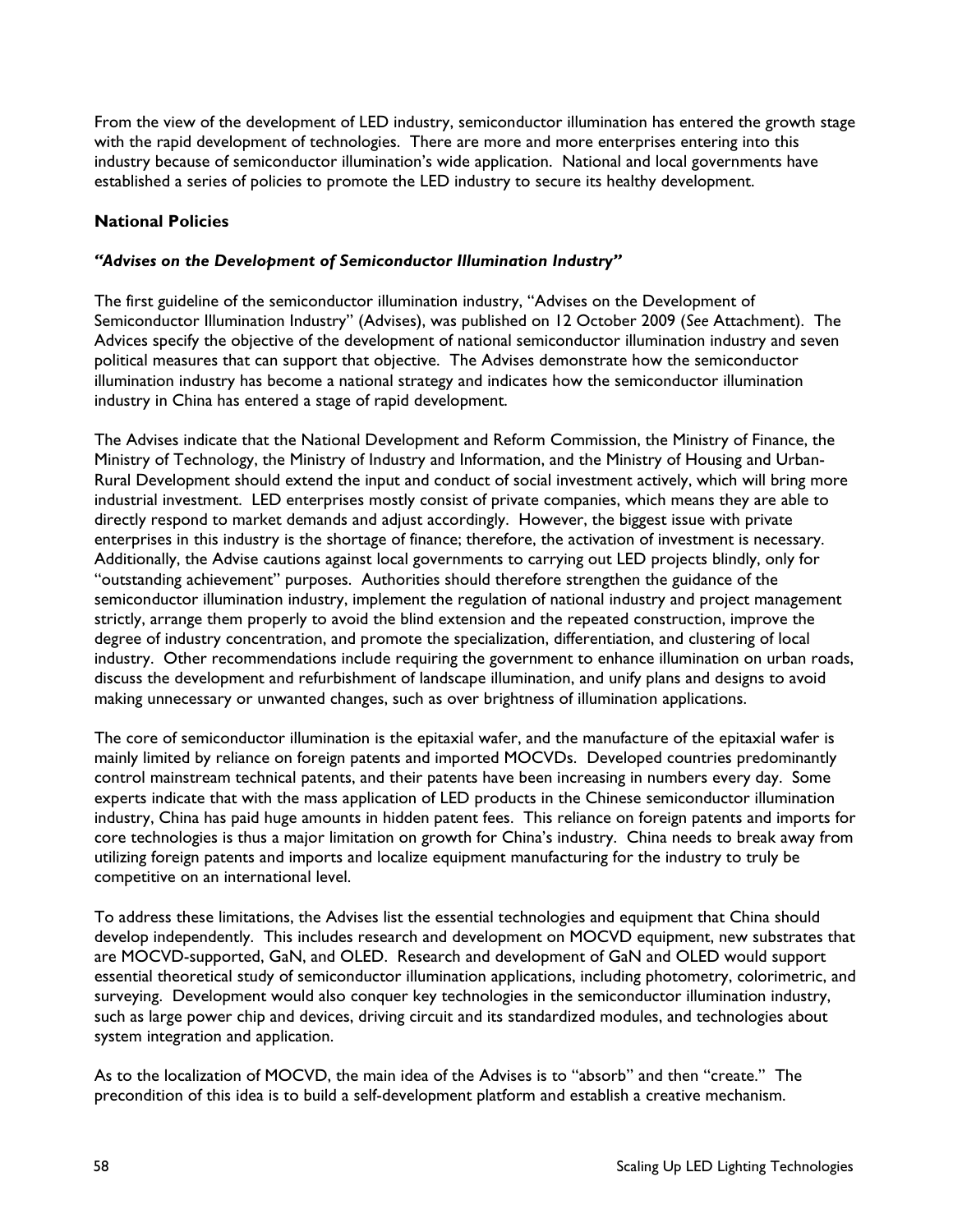The Advises indicate that the establishment of a semiconductor illumination standard, the examination of products, and the authorization works should all be promoted positively. The service system has also been listed as the prior developing sector, which means the related services, such as examination platforms of illumination products, the diagnosis of energy saving, energy management contract, will be extended at the same time. The Advises also brings forward measures of human resource, policies, and international cooperation, which create a positive environment for enterprises development.

The Advises indicate that semiconductor illumination products and key equipment should be listed in a catalog of energy saving products, which would justify the creation of relevant, promoting policies like financial subsidies. The Advises also suggest adding semiconductor illumination products to a government procurement list of energy-saving products. The list can divide semiconductor illumination products into different categories such as road and mine enterprises, and business centers and households. Early publication of a list and relevant policies would help accelerate the application of products.

Although the Advises indicates the direction of industry development would create a better environment for enterprises, the market mechanism is the real power to adjust the industry development. Therefore the primary consideration for enterprises is to have the core competitiveness by various aspects, such as human resource, fund, technologies, and prospection.

#### *"Notices for Applying Demo Projects of Semiconductor Lighting Products"*

On 30 August 2010, the General Office of the National Development and Reform Commission, General Office of Ministry of Housing and Urban-Rural Development and the General Office of the Ministry of Transport jointly issued the "Notices for Applying Demo Projects of Semiconductor Lighting Products." To implement the "Further Intensify the Efforts to Ensure the Emission Reduction Targets from '11th Five-year Plan'" and the "Notices for Issues of the Suggestions on Semiconductor Lighting Industry," the National Development and Reform Commission, Ministry of Housing and Urban-Rural Development, and Ministry of Transport decided to launch demo projects of semiconductor lighting products to promote green lighting projects and the sound and orderly development of semiconductor lighting industry. The LED reflector lamps, street lights, and tunnel lights will have open domestic tender. Each province and municipality can apply alternative projects for every type according to the "Implementation Plan of Semiconductor Lighting Demonstration Projects" and the "Technical Requirements of Semiconductor Lighting (2010 Edition)."

20 indoor semiconductor lighting projects, 15 street semiconductor lighting projects, and 15 tunnel semiconductor lighting projects will be selected as the demonstration projects in areas with different climate conditions. Either new or refurbished indoor semiconductor projects having no less than 5 thousand LED lights and street or tunnel projects with no less than 500 hundred LED lights are qualified to be demonstration projects. The technical maturity of LED lighting products of demonstration projects in the practical application should be tracked and analyzed to identify and summarize problems. Larger-scale application of LED lighting products can then be carried out at an appropriate time.

Demonstration projects will be carried out through the Energy Management Contract Alliance (EMC), and will be entitled to enjoy the preferential policies of national EMC regulations, as well as apply for the program fund support from National Development and Reform Commission.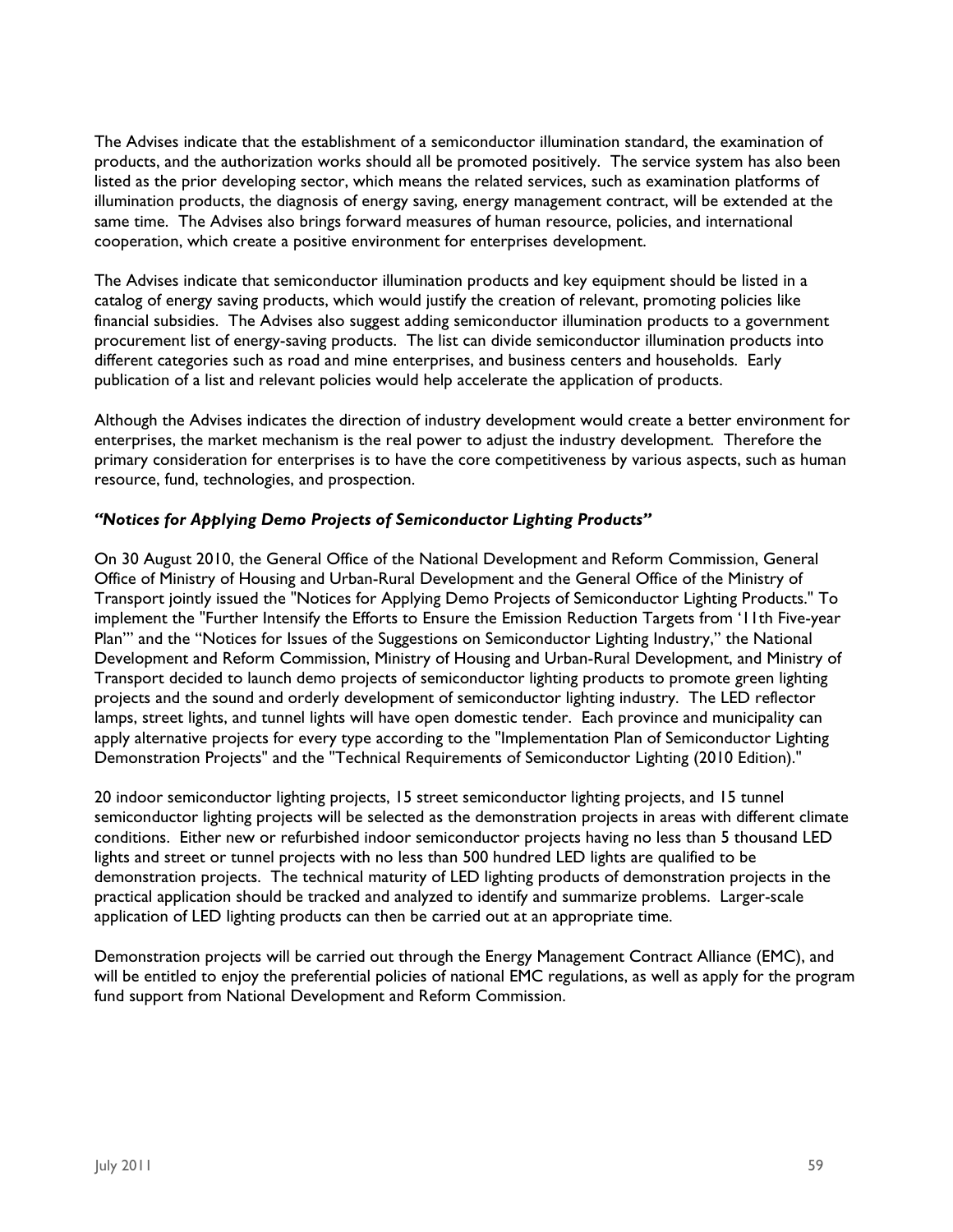#### **Local Government Policies and Plans**

To promote the semiconductor illumination industry, local governments have established a series of policies and measures. These vary depending on varying levels of local governments' roles in the national semiconductor illumination industry. The three main types of local government investment include: 1) financial support for technical research; 2) subsidies for purchasing essential equipment; and 3) subsidies for application of the products.

With the trend of new economic and industry development, it is necessary for local governments to carefully discuss a proper way to invest in the industry. The purpose is to solve the problems of LED technology, capital investment, and system integrations. This would help establish a long-term mechanism of energy saving, and improve the self-creative capability, upgrade the traditional illumination industry, create new industry, and promote the healthy and rational development of industrial structure.

The local government investments of Yangzhou City, Nanchang City, Shijiazhuang City, Ha'erbin City, Chongqin City, Ningbo City, Jiangmen City, and Wuhu City are individually discussed below.

#### *Yangzhou City*

Yangzhou City established special funds to help enterprises to purchase MOCVD equipments that could be used to manufacture advanced LED epitaxial wafers. This fund encourages enterprises to speed up industrialization and to improve the technologies in upstream industrial chain of LEDs, to enlarge the LEDs market of Yangzhou City rapidly, and to promote the construction of national semiconductor illumination industry and implementation of the "10 Thousand LED Lights in 10 Cities" program. For the eligible blue and green light MOCVD, the subsidy is 10 million Yuan/equipment. For the red and yellow light MOCVD, the subsidy is 8 million Yuan/equipment.

#### *Nanchang City*

From 2009, Nanchang City has been allocating at least 20 million Yuan per year as special funds to support the research and industrialization of semiconductor illumination products, and to promote demonstration and application of semiconductor illumination products. Authorized research centers, laboratories and institutes can get subsidies from 200 thousand to 1 million Yuan.

#### *Shijiazhuang City*

Shijiazhuang City established a special fund with more than 10 million Yuan for the research and development of the semiconductor illumination.

#### *Ha'erbin City*

Ha'erbin City encourages LEDs illumination enterprises to create and innovate LEDs technologies by providing enterprises with an incentive equal to 30% of their total research investment.

#### *Chongqing City*

Chongqing City established a 10 million Yuan special fund for LEDs technologies and provides subsidies to the enterprises undertaking LEDs projects.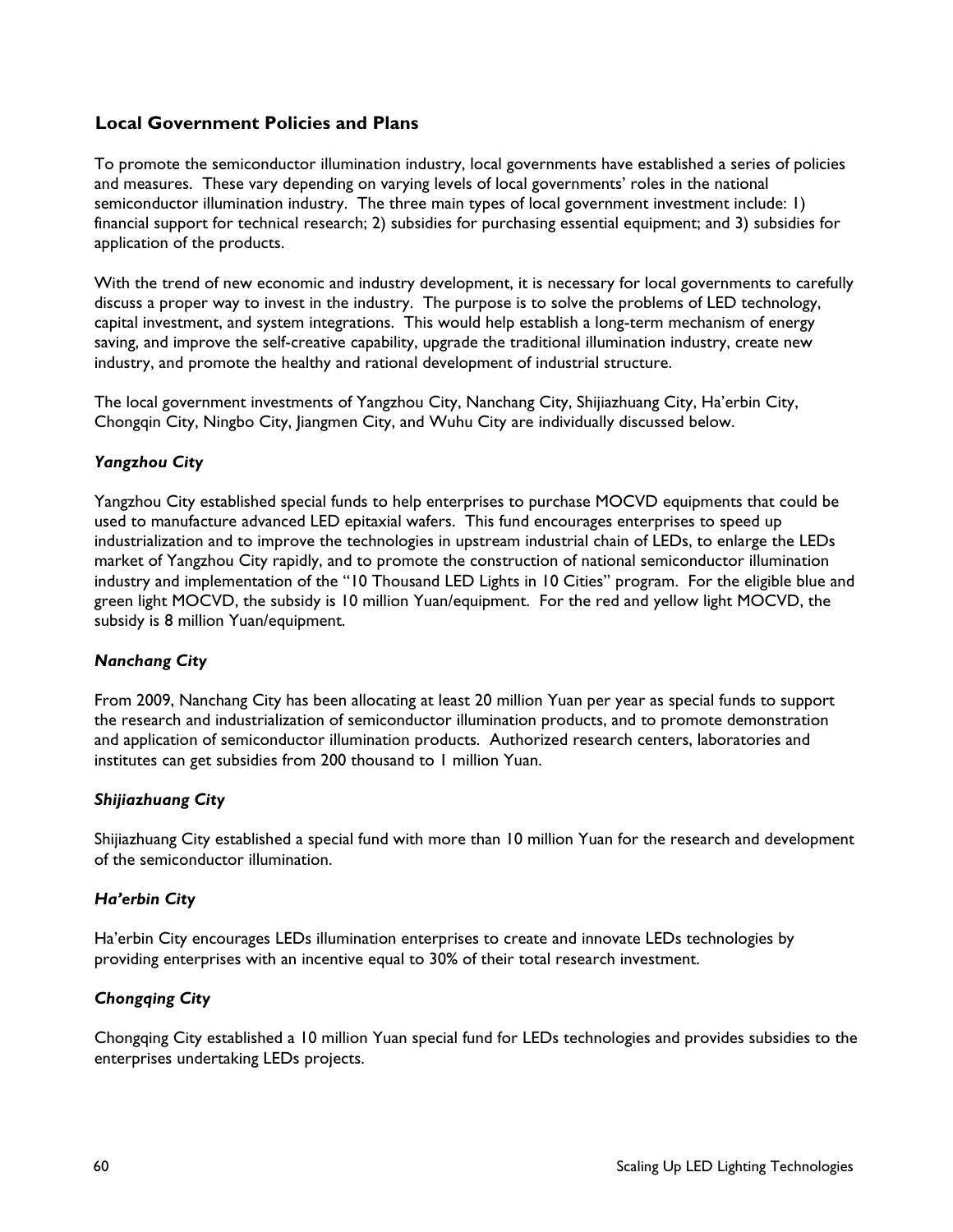#### *Ningbo City*

Ningbo City established a 20 million Yuan special fund and defined the LEDs as well as semiconductor illumination industry as one of the "five advanced technology industries" under the 11th Five-Year Plan.

#### *Jiangmen City*

Jiangmen City provides subsidies to the projects that have purchased five or more brand new MOCVD equipments used for manufacturing LED epitaxial wafers. Subsidies include 10 million Yuan/equipment for green and blue MOCVD, and 8 million Yuan/equipment for red and yellow MOCVD.

#### *Wuhu City*

Wuhu City provides subsidies to Sanan Optoelectronics and ELEC-TECH INTERNATIONAL, 10 million Yuan/equipment to blue and green MOCVD, and 8 million Yuan/equipment to red and yellow MOCVD.

#### **Local Government's Guidance on Promotion of LED Products**

#### *Guangdong Province*

The Guangdong government has issued the "Advises on Accelerating the Development of LEDs industry in Guangdong Province." Starting in July 2010, Guangdong plans to arrange a special fund for 3 years to subsidize the LEDs application covering the whole province. The total amount of the subsidy will reach 60 million Yuan and will be issued in three periodic stages:

- From July 2010 to June 2011, the government plans to provide a 30% discount as a subsidy on LED luminaires, which will reach 30 million Yuan; subsidies to each city will not exceed 50 million Yuan.
- From July 2011 to June 2012, the government will provide a 20% discount as the subsidy of LED luminaires. The total amount of subsidies will reach 20 million Yuan, and subsidies to each city will not exceed 30 million Yuan.
- From July 2012 to June 2013, the government will provide a 10% discount as the subsidy on LED luminaires, and subsidies to each city will not exceed 20 million Yuan.

The objects of subsidies are the cities, which were selected to take part in Guangdong Lighting Demonstration Projects.

The Advises indicate a target for LED industry development in Guangdong as "double in one year, significant development in three years, and great jump in five years." According to the planning, the total production valve of LEDs industry and its related industries will reach 300 billion Yuan in Guangdong, and there will be approximately 50 enterprises with more than 1 billion Yuan annual production value by 2012. By 2015, Guangdong will act as the global LEDs packaging center and is projected to become the biggest base of LEDs production and application.

Currently, the LED industry in Guangdong province is the largest one in China. There are more than 2,600 LED manufacturers, and the production value of LEDs industry in 2009 was 3.9 billion Yuan, with a growth rate of more than 25%.

The government's financial departments at the province level and city level will provide subsidies in the range of 20%-30% discount to schools, government departments, and industrial and commercial enterprises depending on their scale. A 30%-50% discount will be provided to community projects.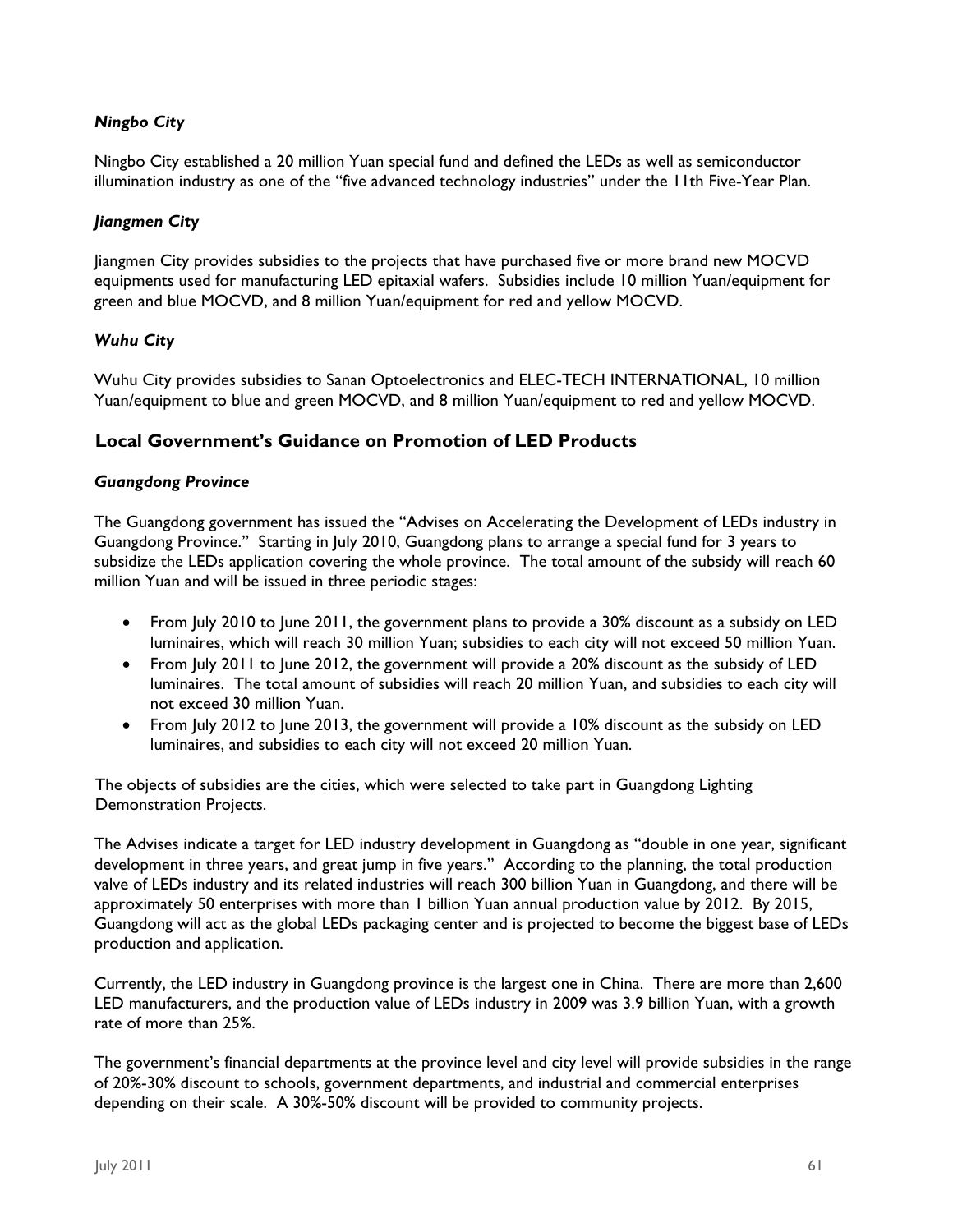Shenzhen City provides 10% discount on LED luminaires as a subsidy to enterprises that are involved in LED demonstration projects initiated and invested by the government. Shenzhen City also provides discounts on loans for a period of three years. For LED demonstration projects initiated and invested by the enterprises, the subsidy on LED luminaires is a 30% discount.

Dongwan City will select key areas to carry out LED demonstration projects gradually and provide a 10% discount on LED luminaires as a subsidy. For those non-government companies and enterprises taking part in the demonstration projects and purchasing LEDs according to Dongwan's standards, the subsidy will reach up to a 30%.

Guandong has also established special funds, which are generally efficient measures funding projects in addition to subsidies and other financial measures. For instance, initiated by Guangdong Science and Technology Department, Guangdong Green Industry Fund was established in the end of 2009. It is the first industrial investment fund integrated finance and technologies, and has a 5 billion Yuan foundation including government initial fund of 50 million Yuan and public society fund of 4.95 billion Yuan. Guangdong Development Bank and China Everbright Bank provided co-funding of 20 billion Yuan as well. In order to utilize this 25 billion Yuan Green fund, Guangdong Province introduced EMC model and founded the EMC Union in Guangdong Province.

#### *Wuhan City*

Wuhan City's local government has set up a special fund to popularize LED applications in Wuhan. The fund is mainly used as subsidy and loan discount for demonstration projects. The total amount of this fund is 60 million Yuan, with plans to issue 20 million Yuan annually.

#### *Chengdu City*

The local government provides subsidies to the districts or counties where LED demonstration projects are implemented in accordance with the government requirements. The subsidy provides a 10% discount of the total cost on LED lights. Additionally, the government provides a 10% discount off the bidding prices for LED lights purchased by the public sectors and enterprises. The government also provides a 25% discount off the bidding price for LED lights purchased for households.

#### *Xiamen City*

Xiamen City has been implementing the LED lighting demonstration programs, which mainly focused on street and tunnel lighting. The first government investment was 80 million Yuan, which was used to procure around ten thousand LED luminaires.

#### *Xi'an City*

The Temporary Management Measures on Special Funds for LED Demonstration Programs in Xi'an City (Measures) was implemented on 19th March 2010. According to the Measures, the local government was to provide at least 250 million Yuan per year as special funds for the LED Demonstration Programs. 90% of the funds were to be used as subsidies for LED lighting programs, while the remaining 10% was to be allocated towards research and development, industrialization, and research and generalization of technical standards. The total investment of Demonstration programs that apply government subsidies was to not be less than 5 million Yuan. The subsidies are to be used to procure luminaires for street lighting, lighting in tour areas, square lighting, indoor lighting, and large public areas lighting.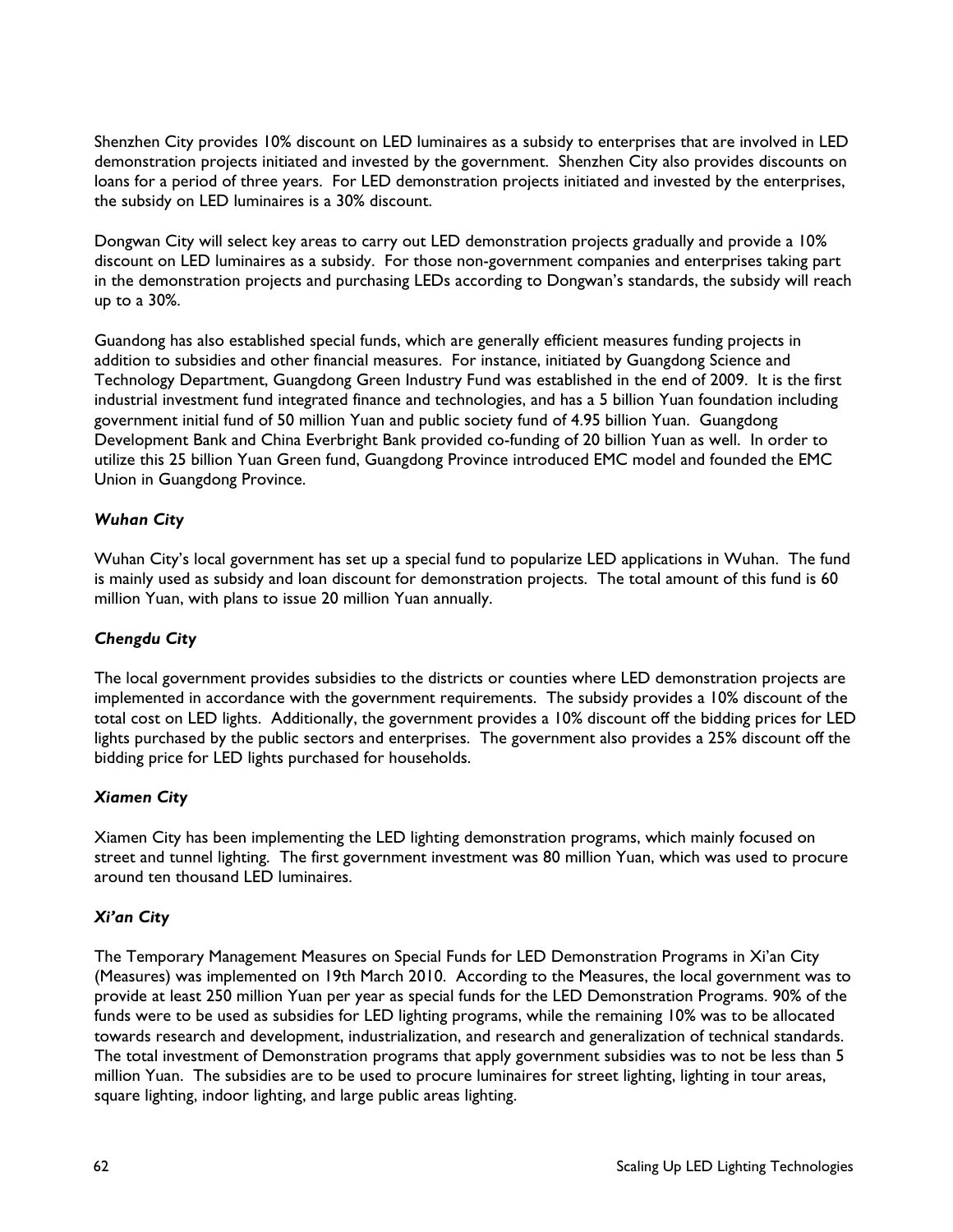# **REFERENCES**

Asian Development Bank (ADB) and The Energy Resource Institute (TERI). (2010, October 29) "Lighting for All" Scheme to Bring Clean Energy to 50 Million Asians. Retrieved from http://www.adb.org/media/Articles/2010/13378-asian-affordable-electricities/.

Frost & Sullivan. (2010, November 12) Asia Pacfic region to develop 350 new airports over a decade, with more than USD 100 billion in investments. Retrieved from http://www.frost.com/prod/servlet/pressrelease.pag?Src=RSS&docid=214361260

McCullough, Jeff. (2009) CALiPer Testing Update – LED Linear Fluorescent Replacement Lamps. [PowerPoint presentation] Presented at the LightFair on May 5-7, 2009. Retrieved from http://apps1.eere.energy.gov/buildings/publications/pdfs/ssl/lightfair7\_mccullough-caliper2.pdf.

Narendran, N. and others. (2001) What is the Useful Life for White Light LEDs? *IESNA Lighting Handbook: Reference and Application, 9th Edition*. Rensselaer Polytechnic Institute, Troy: NY. Retrieved from http://www.lrc.rpi.edu/solidstate/SSLPublications.asp.

Navigant Consulting, Inc. (January 2011) Energy Savings Estimates of Light Emitting Diodes in Niche Lighting Applications. Office of Energy Efficiency and Renewable Energy, U.S. Department of Energy: Washington D.C.

Steele, R. (October 2009) Strategically Speaking: Insights into LEDs & Lighting. *LEDs Magazine*.

Strategies Unlimited. (2010) High-brightness LED Market Review and Forecast. Mountain View, California.

United States Agency for International Development. (2007) Confidence in Quality: Harmonization of CFLs to Help Asia Address Climate Change. Bangkok, Thailand.